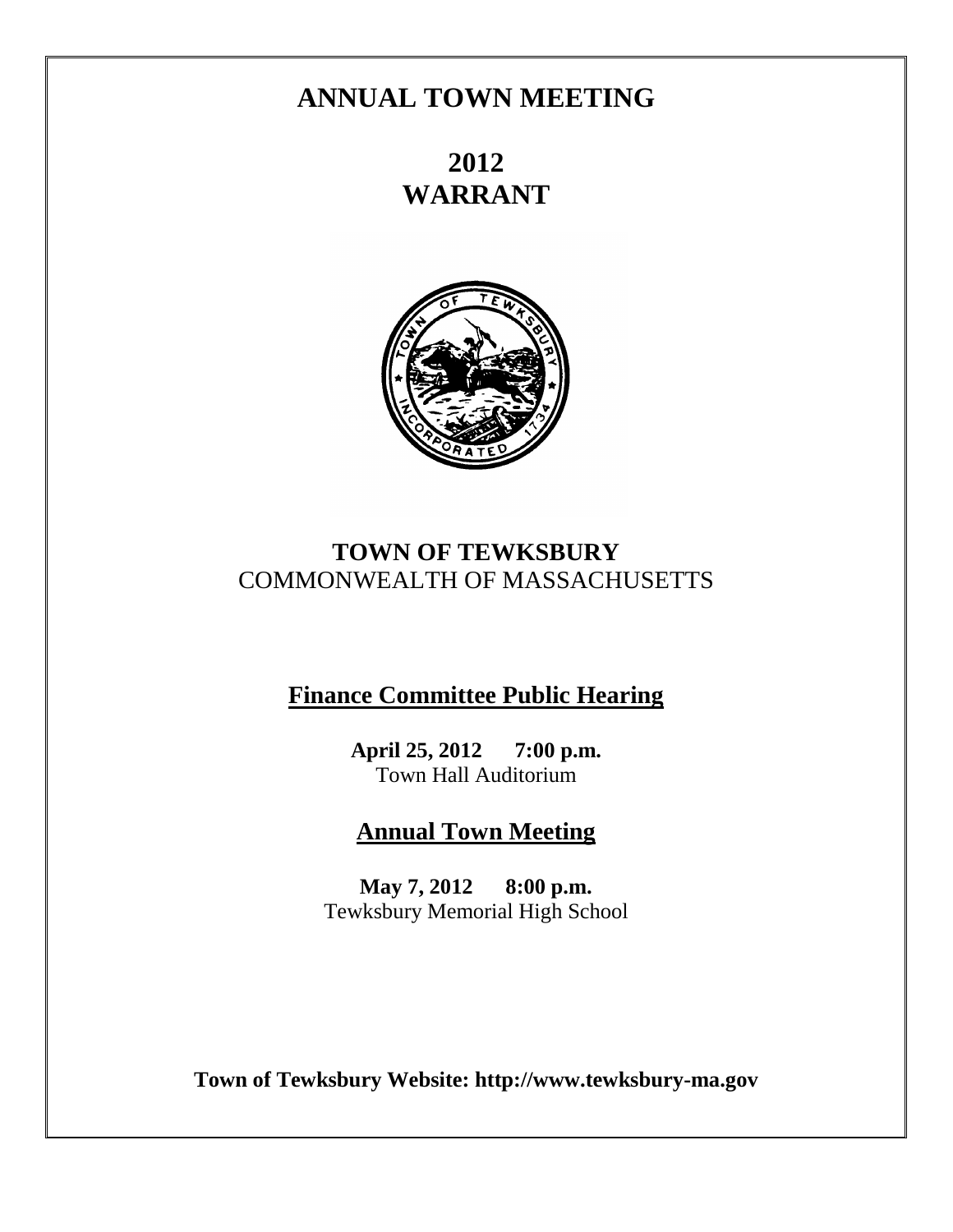# **TOWN MEETING GUIDELINES**

- \*\* Voters and Visitors shall have their identification ribbons conspicuously displayed.
- \*\* Visitors shall sit in the designated VISITORS SECTION unless they are assigned to a designated area.
- \*\* Standing at the doors or in the aisles inside the gymnasium or auditorium is prohibited.
- \*\* No one shall enter the gymnasium or auditorium while voting is in progress.
- \*\* Everyone shall be at a seat so as to allow the vote to be counted without hindrance.
- \*\* Collecting signatures upon petitions or nomination papers is prohibited in the building where the Town Meeting is being held.
- \*\* Food and beverages are not allowed in the gymnasium or auditorium as per order of the School Committee.
- \*\* Smoking is not allowed in the School Building or on School Property.
- \*\* To prevent active interference with the conduct of the Town Meeting, any person taping, video taping or using any other means of sonic reproduction is assigned to the designated Press Table or the side aisle perimeters of the gymnasium or auditorium.

# **This meeting is being held at a site which is physically accessible to persons with disabilities.**

## **For further information please call 978-640-4355.**

**CART services need to be requested as early as possible, as CART providers often fill their schedule 2-3 months in advance. Other reasonable accommodations for disability related needs will be provided upon request.**

|           | <b>Annual Town</b><br><b>Meeting</b>                                                                                              | <b>Special Town</b><br><b>Meeting</b> |           | <b>Annual Town</b><br><b>Meeting</b>                                                       | <b>Special Town</b><br><b>Meeting</b> |
|-----------|-----------------------------------------------------------------------------------------------------------------------------------|---------------------------------------|-----------|--------------------------------------------------------------------------------------------|---------------------------------------|
|           | <b>MONDAY</b><br>May 7, 2012                                                                                                      | <b>TUESDAY</b><br>May 8, 2012         |           | WEDNESDAY<br>May 9, 2012                                                                   | WEDNESDAY<br>May 9, 2012              |
|           | 8 P.M.                                                                                                                            | 7 P.M.                                |           | 8 P.M.                                                                                     | 7 P.M.                                |
| $\bullet$ | Consent<br>Calendar<br>Articles<br><b>Annual Budget</b><br><b>Budget Related</b><br>Articles<br>Personnel<br>By-Law<br>Amendments | <b>Special Act Charter</b>            | $\bullet$ | Zoning By-Law<br>Amendments<br>Town By-Law<br><b>Amendments</b><br><b>General Articles</b> |                                       |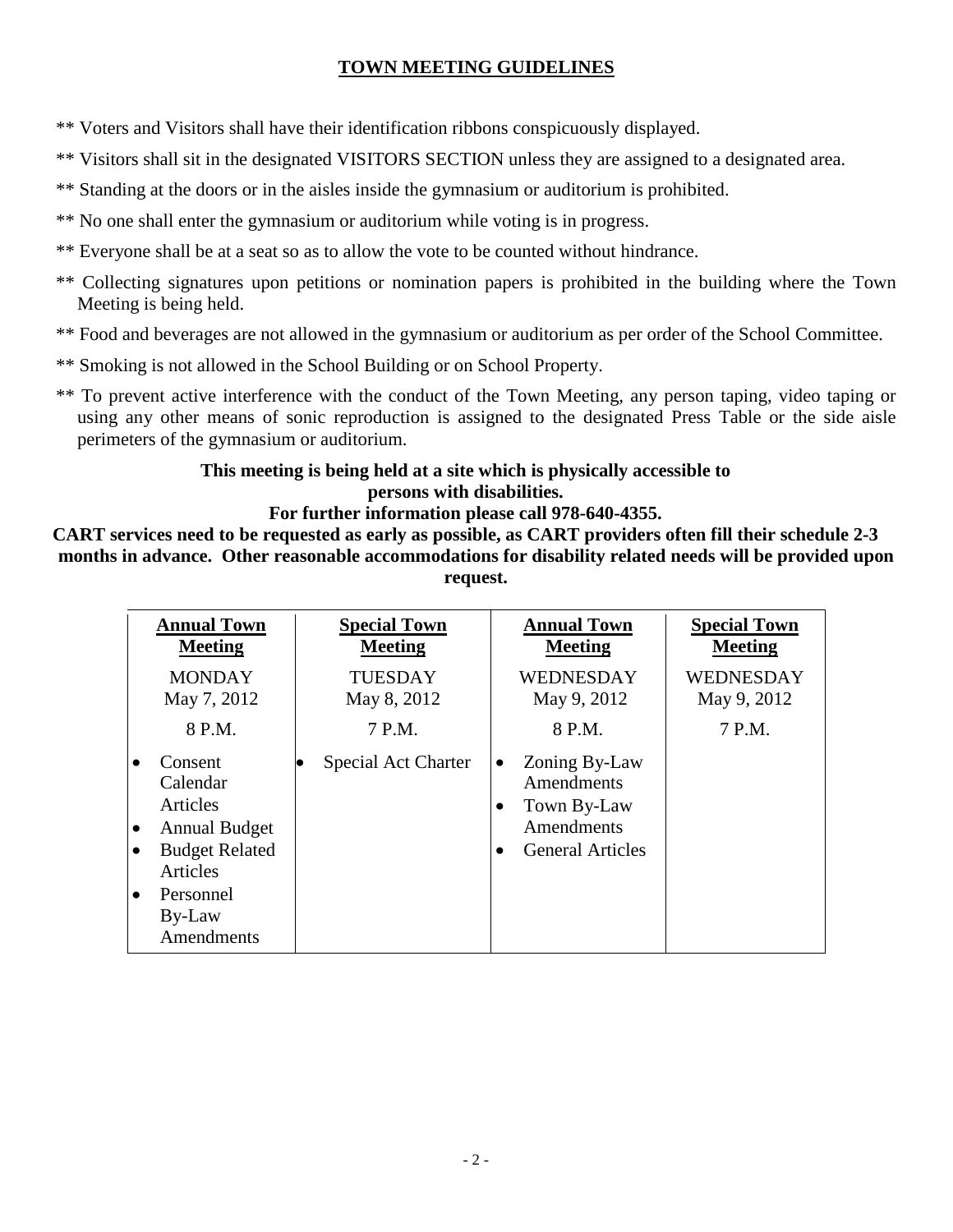Middlesex, s.s.

To any of the Constables of the Town of Tewksbury, in said County:

In the name of the Commonwealth of Massachusetts you are hereby directed to notify and warn the inhabitants of the Town of Tewksbury, qualified to vote in town affairs, to meet and assemble at Tewksbury Memorial High School, 320 Pleasant Street, in said Tewksbury on Monday, May 7, 2012, at 8:00 o'clock p.m. to act on the following articles:

# **SECTION 1**

## **ARTICLE 1**

To choose all necessary Town Officers, by ballot,

To choose all necessary Town Officers, by ballot, Two (2) members of the Board of Selectmen for three (3) years; Two (2) members of the Board of Health for three (3) years; One (1) member of the Planning Board for five (5) years; Two (2) members of the School Committee for three (3) years; Two (2) Library Trustees for three (3) years; and One (1) position on the Regional Tech School Committee three (3) years.

#### **SECTION 2**

- Article 2 Elected Officials Salaries
- Article 3 Consent Calendar
- Article 4 Budget
- Article 5 Budget Related Police Patrolman's Associations Collective Bargaining Agreement
- Article 6 Budget Related Police Department Superior Officers Collective Bargaining Agreement
- Article 7 Budget Related Firefighters Collective Bargaining Agreement
- Article 8 Budget Related AFSCME Collective Bargaining Agreement
- Article 9 Budget Related Sewer Enterprise Fund for FY13
- Article 10 Budget Related Water Enterprise Fund for FY13
- Article 11 Budget Related Free Cash Transfer for Town One-time Expenditures
- Article 12 Budget Related Free Cash Transfer for School One-time Expenditures
- Article 13 Budget Related Water Enterprise Fund Transfer to pay off Existing Leases
- Article 14 Budget Related Water Treatment Plant Vehicle and New Fire Hydrants
- Article 15 Budget Related Sewer Enterprise Fund Transfer to pay off Existing Leases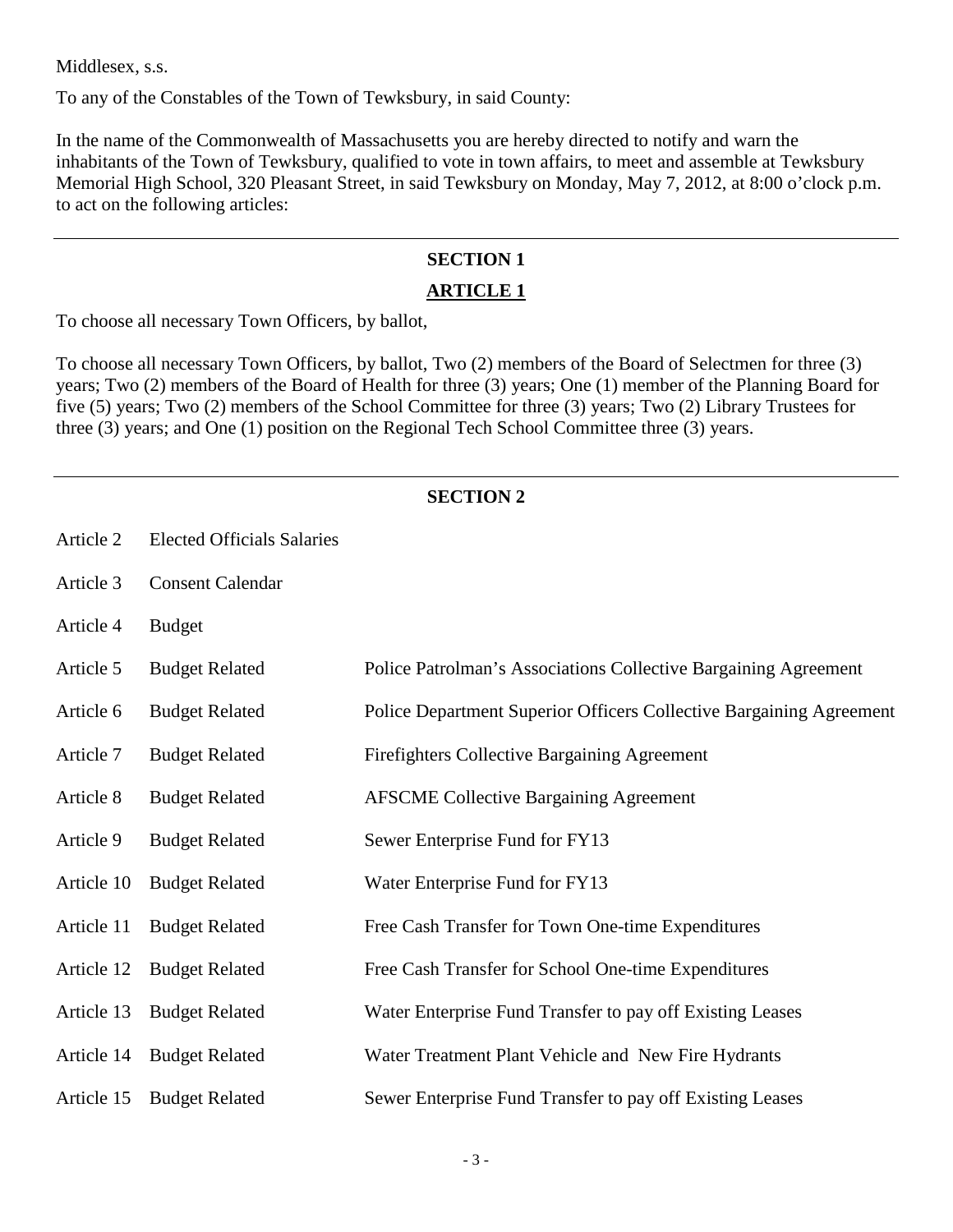Article 16 Budget Related Sewer Pump Station Upgrades and Inflow/Infiltration Article 17 Budget Related Install and Replace Water Lines Article 18 Budget Related Fund Revaluation of the Town's Residential and Commercial Properties Article 19 Budget Related Senior Tax Relief Work Program Article 20 Budget Related Community Preservation Funds Expenses for FY13 Article 21 Budget Related Affordable Housing Trust Fund Allocation Plan Article 22 Personnel By-Laws Amend Personnel By-Law: Wage Scale Article 23 Personnel By-Laws Amend Personnel By-Law: Personal Days Article 24 Personnel By-Laws Amend Personnel By-Law: Vacations Article 25 Personnel By-Laws Amend Personnel By-Law: Sick Leave Incentive Program Article 26 Personnel By-Laws Amend Personnel By-Law: Funeral Leave Article 27 Personnel By-Laws Amend Personnel By-Law: Sick Bank Article 28 Personnel By-Laws Amend Personnel By-Law: Wage Deferral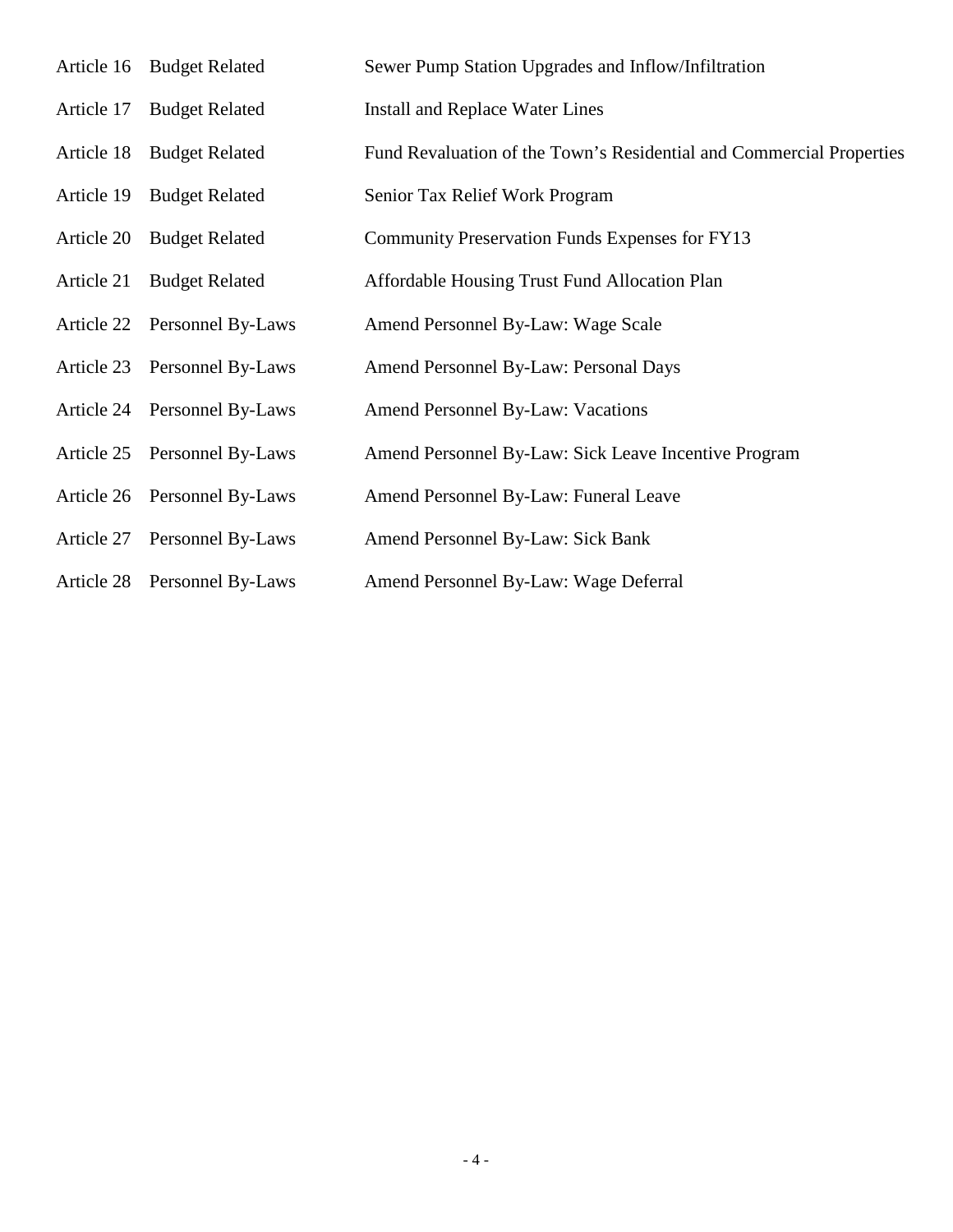To see if the Town will vote to fix the salaries of several elected officials for the fiscal year 2013.

|                        | <b>FY12</b><br>Present | <b>FY13</b><br><b>Requested</b> |
|------------------------|------------------------|---------------------------------|
| <b>BOARD OF HEALTH</b> |                        |                                 |
| Chairman               | 405                    | 405                             |
| Members $(4)$          | 315                    | 315                             |
| <b>MODERATOR</b>       | 450                    | 450                             |
| PLANNING BOARD         |                        |                                 |
| Chairman               | 1080                   | 1080                            |
| Members $(4)$          | 765                    | 765                             |
| SCHOOL                 |                        |                                 |
| COMMITTEE              |                        |                                 |
| Chairman               | 2700                   | 2700                            |
| Members $(4)$          | 2250                   | 2250                            |
| <b>SELECTMEN</b>       |                        |                                 |
| Chairman               | 5400                   | 5400                            |
| Members $(4)$          | 4500                   | 4500                            |

**Executive Summary:** The purpose of the article is to fix the salaries of certain elected Town officials.

### **ARTICLE 3**

#### **Consent Calendar**

The Moderator will call out the number of the Articles, one by one. If a voter objects to any particular Article being included in the Consent Calendar, he/she should say the word "HOLD" when the number is called. The Article is then removed from the Consent Calendar and restored to its original numbered place in the warrant, to be acted upon, debated and voted in the usual manner. After calling of the individual items in the Consent Calendar, the Moderator shall ask that the voters pass all the remaining items as a unit.

- Article 3-29 Accept the Annual Report
- Article 3-30 Lease/Purchase Agreement
- Article 3-31 Authorize Chapter 90 Funds
- Article 3-32 Re-Authorize Revolving Funds

#### **ARTICLE 3-29**

To hear and act upon reports of the various Town Officers; or take any action relative thereto.

Town Manager

**Executive Summary:** The purpose of the article is to accept the report of various Town officers; which are in the 2011 Town Report located on the Town's Website.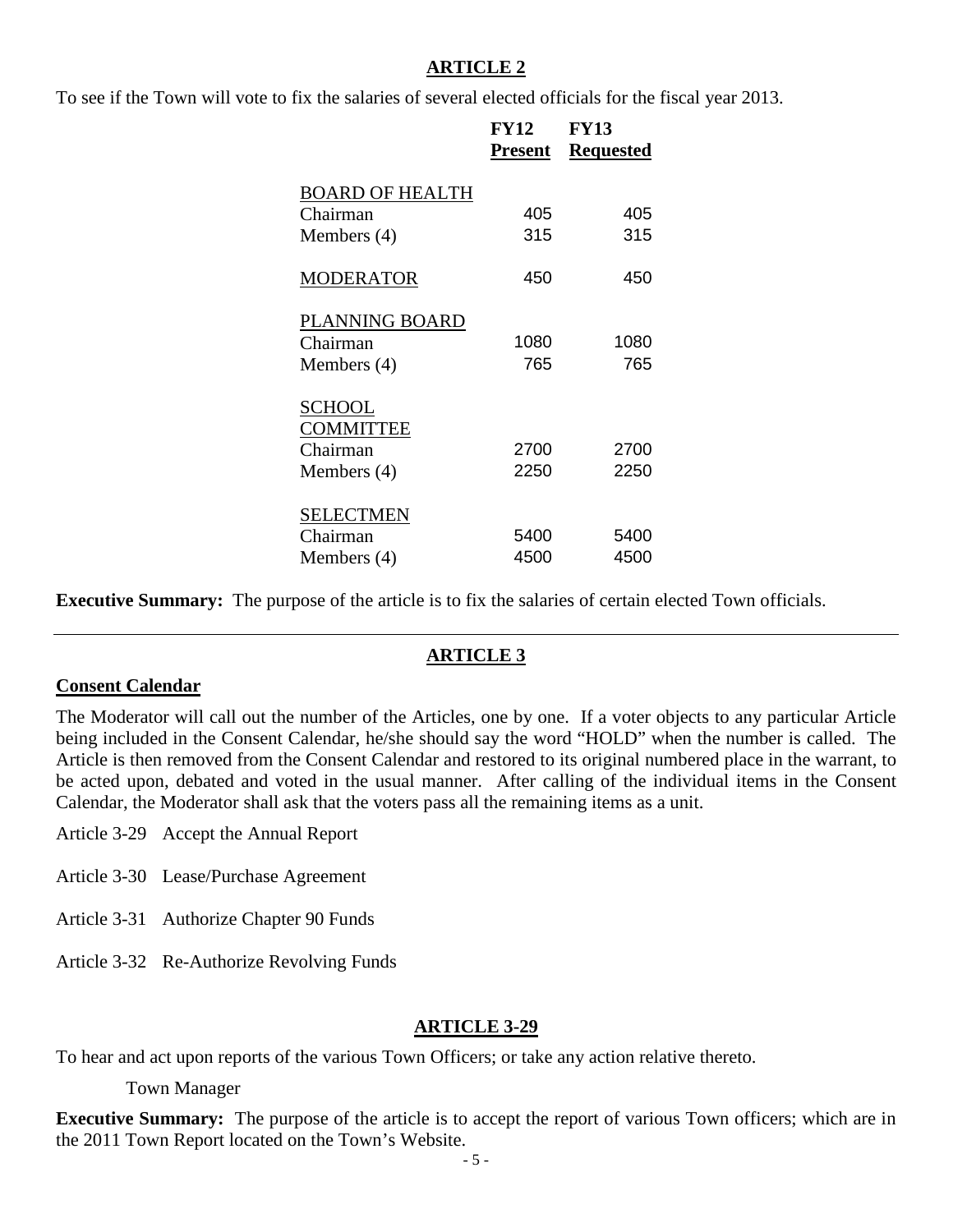#### **ARTICLE 3-30**

To see if the Town will vote to authorize the Town Manager to enter into Lease/Purchase Agreements up to five years to purchase equipment for Town Departments. Said contracts shall be subject to annual appropriations; or take any action relative thereto.

Town Manager

**Executive Summary:** This article is acted on annually and allows the Town Manager to lease/purchase equipment for various Town departments subject to an annual appropriation.

# **ARTICLE 3-31**

To see if the Town will vote: (1) to appropriate a sum of money to survey, design and undertake repairs to roads and bridges under the provisions of Chapter 90 of the Massachusetts General Laws, and to obtain any material and/or services incidental thereto; (2) to authorize the Board of Selectmen to acquire easements in conjunction therewith by the purchase, gift, lease, eminent domain, or otherwise; (3) in furtherance of the project(s) to authorize the Board of Selectmen to apply for, accept and expend any federal, state and/or private grants without further appropriation thereof; and (4) to determine whether said appropriation shall be raised by transfer from available funds or by borrowing; or take any other action relative thereto.

Town Manager

**Executive Summary:** Each year the state indicates the amount it will allot to cities and towns for roadwork under Chapter 90. This article authorizes the Town to spend these funds.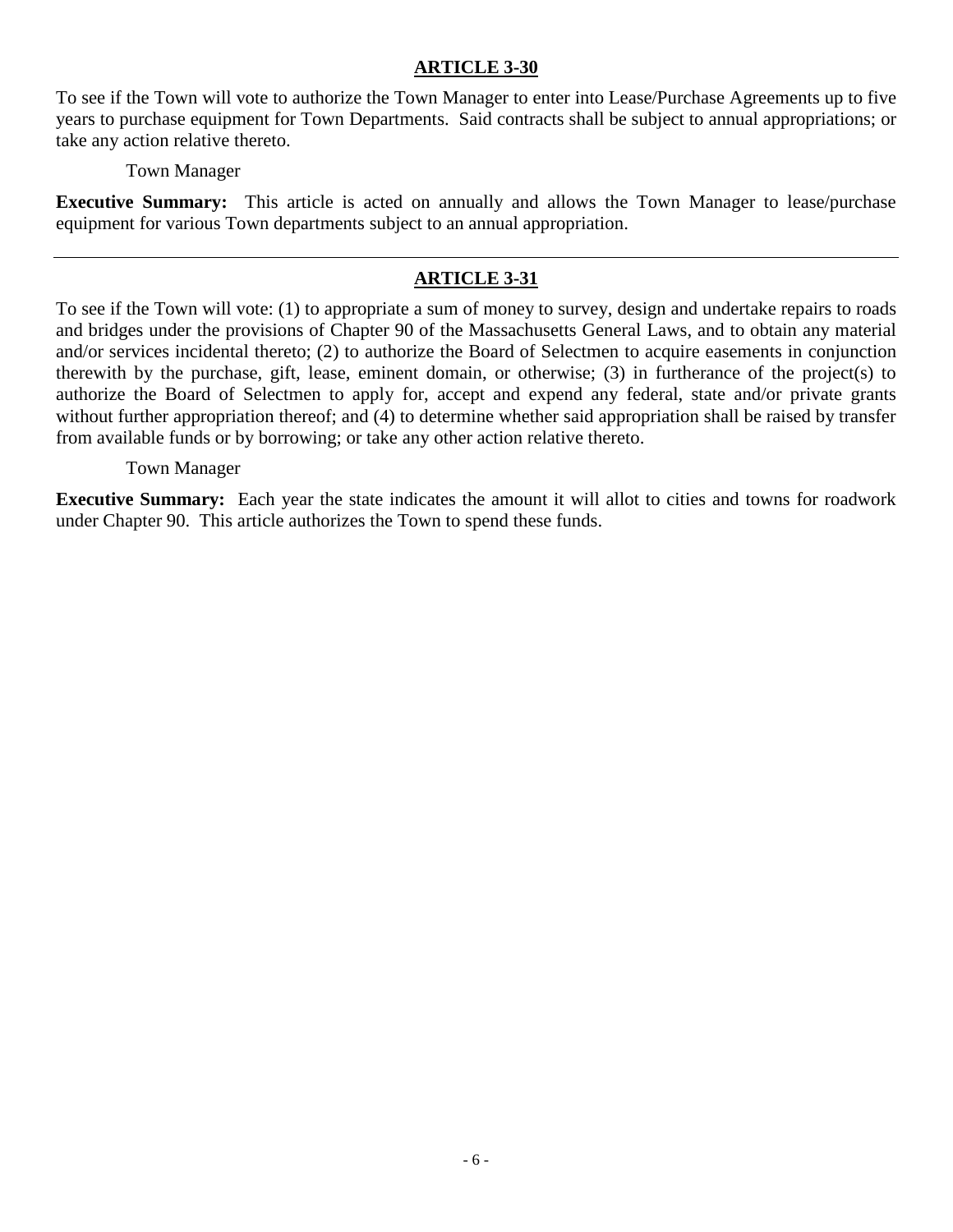## **ARTICLE 3-32**

To see if the Town will vote to re-authorize under the provisions of Chapter 44 Section 53E1/2 of the Massachusetts General Laws, the following self-sufficient revolving funds as noted below. The funds shall be credited will all amounts received relating to the activities listed below. Expenditures of the funds shall be authorized by the person(s) noted below or their designee. The total amount which may be expended from the funds in any given fiscal year shall be limited to the individual amounts listed below; or take any action relative thereto.

#### **TOWN OF TEWKSBURY REVOLVING FUNDS**

| <b>NAME</b>            | <b>DEPARTMENT</b>      | <b>PURPOSE</b>            | <b>AUTHORIZATION</b>   | <b>EXPENDITURE</b> |
|------------------------|------------------------|---------------------------|------------------------|--------------------|
|                        | Council on             | Trips and                 |                        |                    |
| Council on Aging       | Aging                  | <b>Activities</b>         | <b>Town Manager</b>    | \$50,000           |
|                        |                        |                           |                        |                    |
| Parks and              | Parks and              | Summer                    |                        |                    |
| Recreation             | Recreation             | Program/Activities        | <b>Town Manager</b>    | \$200,000          |
|                        |                        | Purchase and Sell         |                        |                    |
|                        |                        | "Emergency 72             |                        |                    |
|                        |                        | Hour Go Kits" to          | <b>Health Director</b> |                    |
| Emergency 72 Hour      |                        | Tewksbury                 | and Town               |                    |
| Go Kits                | <b>Board of Health</b> | Residents                 | Manager                | \$10,000           |
|                        |                        | Purchase,                 |                        |                    |
|                        |                        | Manufacture and           |                        |                    |
|                        |                        | Installation of           |                        |                    |
|                        |                        | <b>Street and Traffic</b> |                        |                    |
|                        |                        | Signage, including        |                        |                    |
|                        | Dept. of Public        | Pavement                  |                        |                    |
| <b>Traffic Signage</b> | Works                  | <b>Markings</b>           | <b>Town Manager</b>    | \$10,000           |
|                        |                        |                           |                        |                    |
|                        |                        |                           |                        |                    |
|                        |                        | Operate a                 |                        |                    |
|                        |                        | Geographical              |                        |                    |
|                        | Community              | Information               |                        |                    |
| <b>GIS</b>             | Development            | System                    | <b>Town Manager</b>    | \$25,000           |
|                        |                        |                           |                        |                    |
|                        |                        |                           |                        |                    |
|                        |                        |                           |                        |                    |
|                        |                        |                           |                        |                    |
|                        | Dept. of Public        | Maintain                  |                        |                    |
| Stormwater             | Works                  | Stormwater                | <b>Town Manager</b>    | \$50,000           |
|                        |                        |                           |                        |                    |
|                        |                        |                           |                        |                    |
|                        |                        |                           |                        |                    |
|                        |                        | Preservation and          |                        |                    |
| Records                |                        | Safe Keeping of           |                        |                    |
| Preservation           | <b>Town Clerk</b>      | <b>Historic Records</b>   | <b>Town Clerk</b>      | \$20,000           |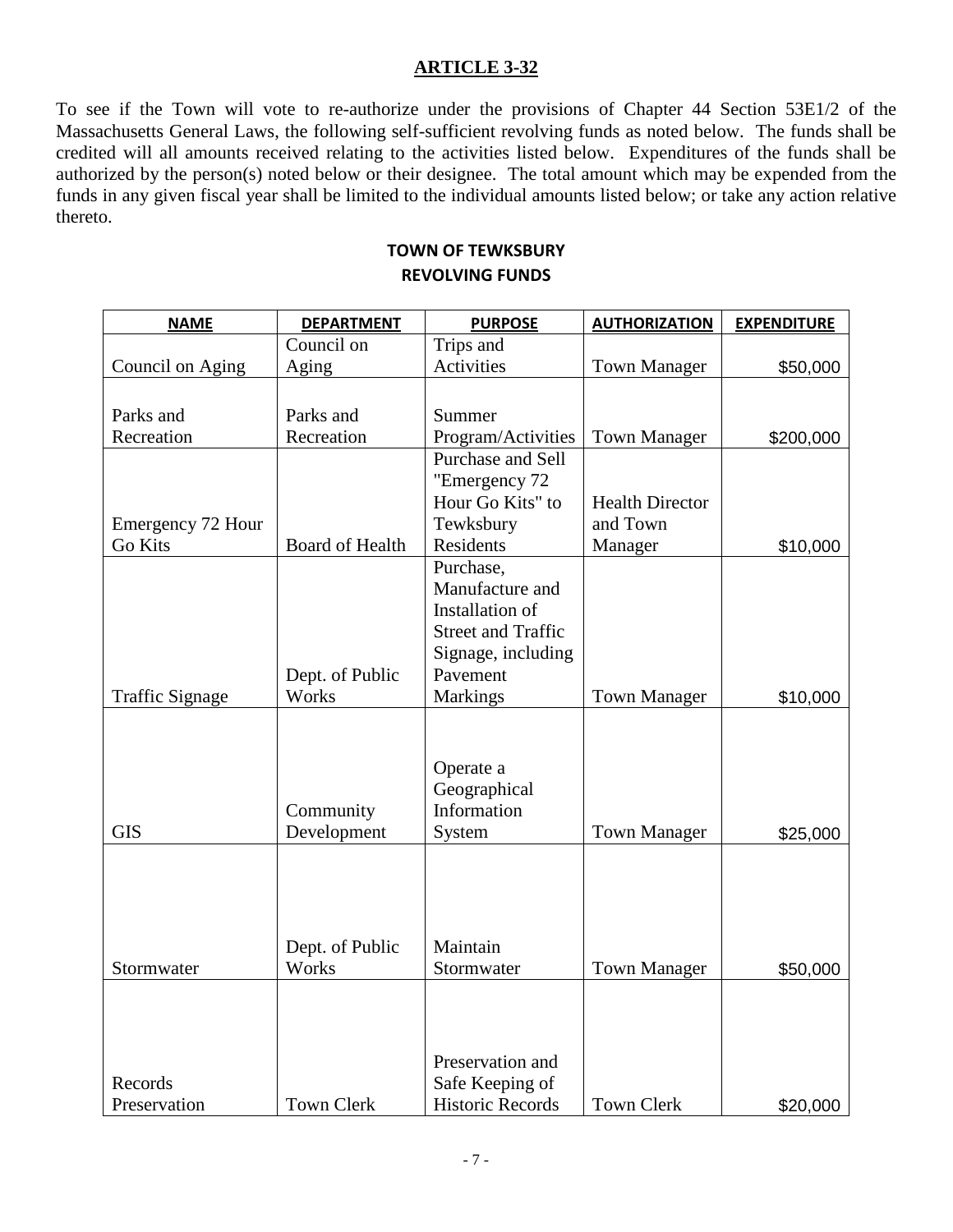#### Town Manager

**Executive Summary:** This article reauthorizes the Town to continue self-sufficient revolving fund accounts for the items listed above in the Town of Tewksbury. This article is always in the Annual Town Meeting as separate articles and was combined for simplicity.

#### **ARTICLE 4**

#### BUDGET

To see what sums the Town will raise and appropriate, transfer or otherwise provide, for its necessary and expedient purposes as designated hereafter, and to direct that these funds be expended only for such purposes under the direction of the respective boards, committees and officers for the fiscal year which begins July 1, 2012; or take any action relative thereto.

| <b>General Fund Budget Classification</b>     | FY2011<br><b>EXPENDED</b> | FY2012<br><b>BUDGETED</b> | FY2013<br><b>DEPT REQ</b> | FY2013<br><b>TM REC</b> |
|-----------------------------------------------|---------------------------|---------------------------|---------------------------|-------------------------|
| <b>General Government</b>                     |                           |                           |                           |                         |
| <b>Moderator</b>                              |                           |                           |                           |                         |
| <b>Salaries</b>                               | 338                       | 450                       | 450                       | 450                     |
| Operating                                     |                           |                           | 75                        | 75                      |
| Capital Outlay                                |                           |                           |                           |                         |
| <b>Total Moderator Budget</b>                 | 338                       | 450                       | 525                       | 525                     |
|                                               |                           |                           |                           |                         |
| <b>Selectmen</b>                              |                           |                           |                           |                         |
| <b>Salaries</b>                               | 27,129                    | 26,384                    | 26,384                    | 26,384                  |
| <b>Water Enterprise Fund Allocation</b>       | (396)                     |                           |                           |                         |
| Sewer Enterprise Fund Allocation              | (396)                     |                           |                           |                         |
| <b>Total Salaries Net of Allocations</b>      | 26,337                    | 26,384                    | 26,384                    | 26,384                  |
| Operating                                     | 177,394                   | 102,605                   | 112,413                   | 112,413                 |
| <b>Water Enterprise Fund Allocation</b>       | (1,726)                   |                           |                           |                         |
| Sewer Enterprise Fund Allocation              | (1,726)                   |                           |                           |                         |
| <b>Total Operating Net of Allocations</b>     | 173,942                   | 102,605                   | 112,413                   | 112,413                 |
| Capital Outlay                                |                           |                           |                           |                         |
| <b>Total Selectmen Budget</b>                 | 204,523                   | 128,989                   | 138,797                   | 138,797                 |
| <b>Total Selectmen Budget Net Allocations</b> | 200,279                   | 128,989                   | 138,797                   | 138,797                 |

### **TOWN OF TEWKSBURY FY13 GENERAL FUND BUDGET**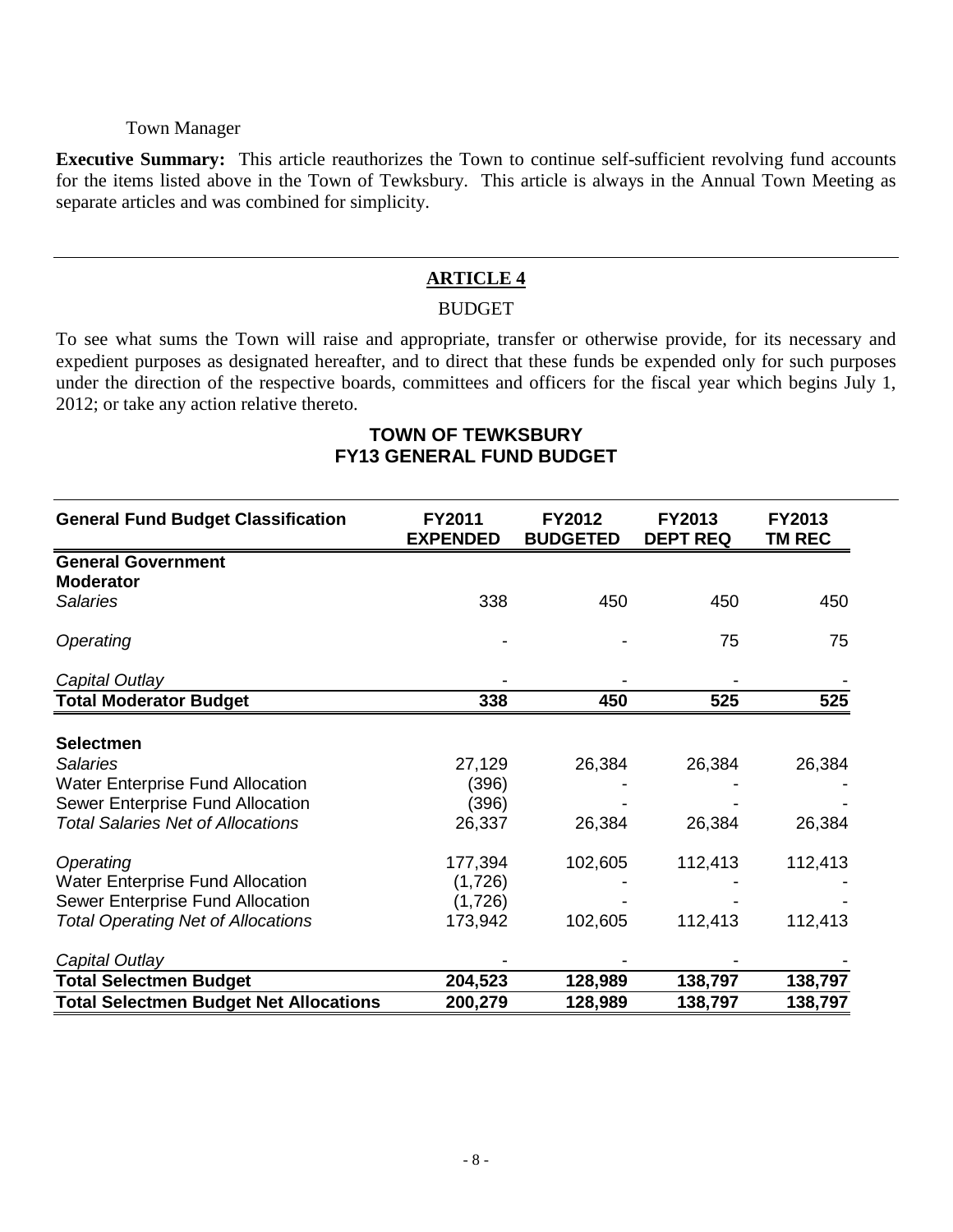| <b>General Fund Budget Classification</b>        | FY2011<br><b>EXPENDED</b> | FY2012<br><b>BUDGETED</b> | FY2013<br><b>DEPT REQ</b> | FY2013<br><b>TM REC</b> |
|--------------------------------------------------|---------------------------|---------------------------|---------------------------|-------------------------|
| <b>Town Manager</b>                              |                           |                           |                           |                         |
| <b>Salaries</b>                                  | 352,526                   | 259,629                   | 274,175                   | 274,175                 |
| <b>Water Enterprise Fund Allocation</b>          | (16, 183)                 | (7,950)                   | (7,400)                   | (7,400)                 |
| Sewer Enterprise Fund Allocation                 | (16, 183)                 | (7,950)                   | (7,400)                   | (7,400)                 |
| <b>Total Salaries Net of Allocations</b>         | 320,160                   | 243,729                   | 259,375                   | 259,375                 |
|                                                  |                           |                           |                           |                         |
| Operating                                        | 3,606                     | 4,498                     | 4,498                     | 4,498                   |
| <b>Water Enterprise Fund Allocation</b>          | (291)                     |                           |                           |                         |
| Sewer Enterprise Fund Allocation                 | (291)                     |                           |                           |                         |
| <b>Total Operating Net of Allocations</b>        | 3,024                     | 4,498                     | 4,498                     | 4,498                   |
|                                                  |                           |                           |                           |                         |
| Capital Outlay                                   |                           |                           |                           |                         |
| <b>Total Town Manager Budget</b>                 | 356,132                   | 264,127                   | 278,673                   | 278,673                 |
| <b>Total Town Manager Budget Net Allocations</b> | 323,184                   | 248,227                   | 263,873                   | 263,873                 |
|                                                  |                           |                           |                           |                         |
| <b>Finance Committee</b>                         |                           |                           |                           |                         |
| <b>Salaries</b>                                  | 2,503                     | 2,515                     | 2,515                     | 2,515                   |
|                                                  |                           |                           |                           |                         |
| Operating                                        | 787                       | 679                       | 679                       | 679                     |
| Capital Outlay                                   |                           |                           |                           |                         |
| <b>Total Finance Committee Budget</b>            | 3,291                     | 3,194                     | 3,194                     | 3,194                   |
|                                                  |                           |                           |                           |                         |
| <b>Town Counsel</b>                              |                           |                           |                           |                         |
| Operating                                        | 142,607                   | 150,000                   | 150,000                   | 150,000                 |
| <b>Water Enterprise Fund Allocation</b>          | (9, 188)                  |                           |                           |                         |
|                                                  | (4,823)                   |                           |                           |                         |
| <b>Sewer Enterprise Fund Allocation</b>          |                           |                           |                           |                         |
| <b>Total Operating Net of Allocations</b>        | 128,596                   | 150,000                   | 150,000                   | 150,000                 |
|                                                  |                           |                           |                           |                         |
| <b>Administrative Services</b>                   |                           |                           |                           |                         |
| <b>Salaries</b>                                  | 68,232                    | 32,238                    | 44,926                    | 44,926                  |
| <b>Water Enterprise Fund Allocation</b>          | (1, 341)                  | (484)                     | (674)                     | (674)                   |
| Sewer Enterprise Fund Allocation                 | (1, 341)                  | (484)                     | (674)                     | (674)                   |
| <b>Health Insurance Trust</b>                    |                           |                           |                           |                         |
| <b>Total Salaries Net of Allocations</b>         | 65,550                    | 31,270                    | 43,578                    | 43,578                  |
| Operating                                        | 14,947                    | 12,000                    | 12,950                    | 12,950                  |
|                                                  |                           |                           |                           |                         |
| <b>Water Enterprise Fund Allocation</b>          | (203)                     | (180)                     | (194)                     | (194)                   |
| Sewer Enterprise Fund Allocation                 | (203)                     | (180)                     | (194)                     | (194)                   |
| <b>Total Operating Net of Allocations</b>        | 14,541                    | 11,640                    | 12,562                    | 12,562                  |
| Capital Outlay                                   |                           |                           |                           |                         |
| <b>Total Administrative Services Budget</b>      | 83,178                    | 44,238                    | 57,876                    | 57,876                  |
| <b>Total Administrative Services Budget Net</b>  | 80,090                    | 42,910                    | 56,140                    | 56,140                  |
| <b>Allocations</b>                               |                           |                           |                           |                         |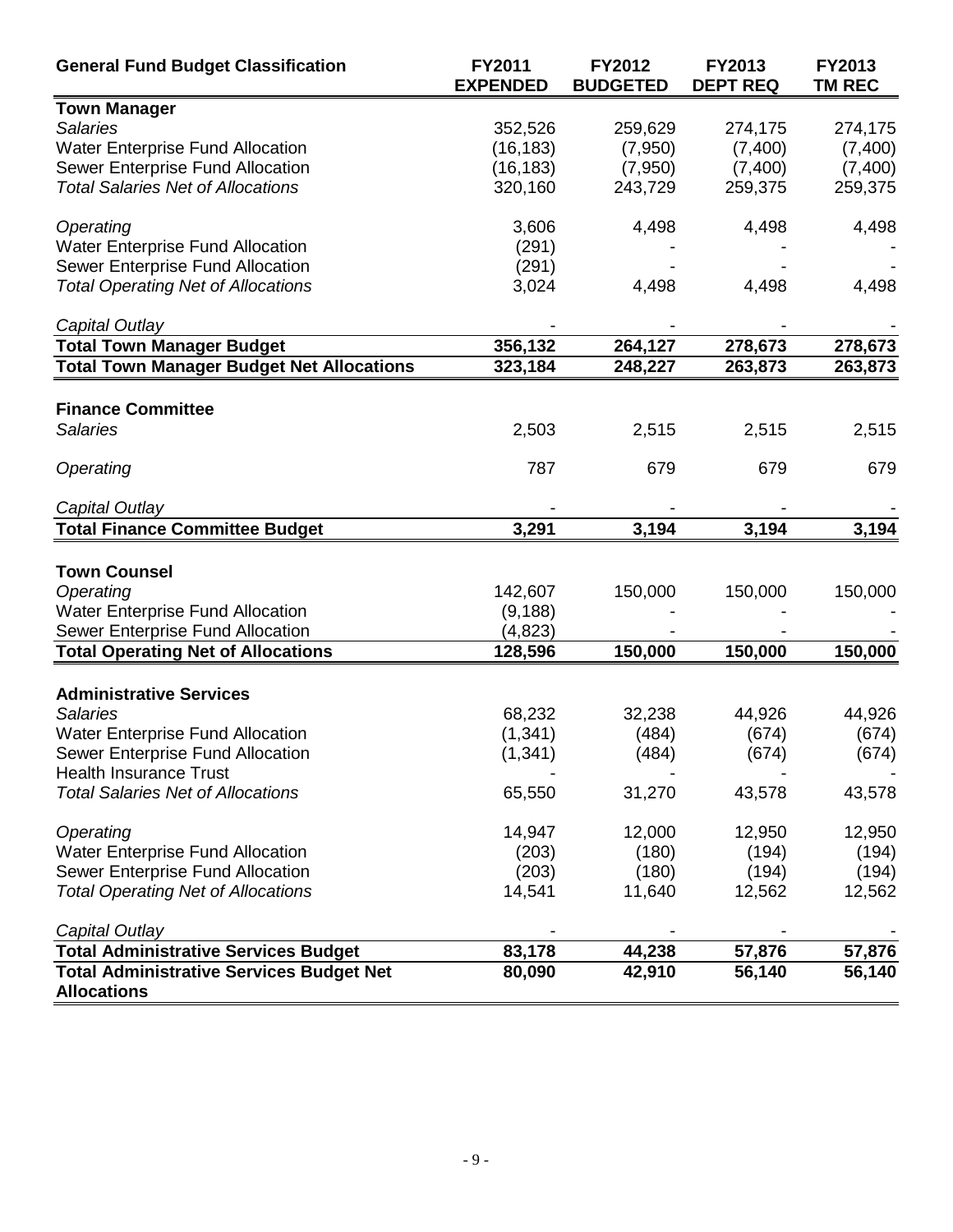| <b>General Fund Budget Classification</b>       | FY2011<br><b>EXPENDED</b> | FY2012<br><b>BUDGETED</b> | FY2013<br><b>DEPT REQ</b> | FY2013<br><b>TM REC</b> |
|-------------------------------------------------|---------------------------|---------------------------|---------------------------|-------------------------|
|                                                 |                           |                           |                           |                         |
| <b>Town Clerk</b><br><b>Salaries</b>            |                           | 184,939                   |                           |                         |
| <b>Water Enterprise Fund Allocation</b>         | 169,430<br>(2,358)        |                           | 173,242                   | 173,242                 |
| Sewer Enterprise Fund Allocation                | (2,358)                   |                           |                           |                         |
| <b>Total Salaries Net of Allocations</b>        | 164,714                   | 184,939                   | 173,242                   | 173,242                 |
|                                                 |                           |                           |                           |                         |
| Operating                                       | 15,975                    | 12,165                    | 12,165                    | 12,165                  |
| <b>Water Enterprise Fund Allocation</b>         | (213)                     |                           |                           |                         |
| Sewer Enterprise Fund Allocation                | (213)                     |                           |                           |                         |
| <b>Total Operating Net of Allocations</b>       | 15,549                    | 12,165                    | 12,165                    | 12,165                  |
|                                                 |                           |                           |                           |                         |
| Capital Outlay                                  |                           |                           |                           |                         |
| <b>Total Town Clerk Budget</b>                  | 185,405                   | 197,104                   | 185,407                   | 185,407                 |
| <b>Total Town Clerk Budget Net Allocations</b>  | 180,263                   | 197,104                   | 185,407                   | 185,407                 |
|                                                 |                           |                           |                           |                         |
| <b>Election</b>                                 |                           |                           |                           |                         |
| <b>Salaries</b>                                 | 28,803                    | 21,500                    | 37,600                    | 37,600                  |
| Operating                                       | 8,533                     | 8,050                     | 10,750                    | 10,750                  |
| Capital Outlay                                  |                           |                           |                           |                         |
| <b>Total Election Budget</b>                    | 37,336                    | 29,550                    | 48,350                    | 48,350                  |
|                                                 |                           |                           |                           |                         |
| <b>Board of Registrars</b>                      |                           |                           |                           |                         |
| <b>Salaries</b>                                 | 2,850                     | 2,850                     | 2,850                     | 2,850                   |
|                                                 |                           |                           |                           |                         |
| Operating                                       | 1,349                     | 700                       | 700                       | 700                     |
| Capital Outlay                                  |                           |                           |                           |                         |
| <b>Total Board of Registrars Budget</b>         | 4,199                     | 3,550                     | 3,550                     | 3,550                   |
|                                                 |                           |                           |                           |                         |
| <b>Total General Government</b>                 | 1,017,008                 | 821,202                   | 866,371                   | 866,371                 |
| <b>Total General Government Net Allocations</b> | 957,575                   | 803,974                   | 849,835                   | 849,835                 |
|                                                 |                           |                           |                           |                         |
| <b>Finance Department</b>                       |                           |                           |                           |                         |
| <b>Accounting</b>                               |                           |                           |                           |                         |
| <b>Salaries</b>                                 | 218,268                   | 203,817                   | 198,313                   | 198,313                 |
| <b>Water Enterprise Fund Allocation</b>         | (5, 377)                  | (5,095)                   | (4,958)                   | (4,958)                 |
| Sewer Enterprise Fund Allocation                | (5, 377)                  | (5,095)                   | (4,958)                   | (4,958)                 |
| <b>Total Salaries Net of Allocations</b>        | 207,514                   | 193,627                   | 188,397                   | 188,397                 |
| Operating                                       | 4,449                     | 4,660                     | 5,275                     | 5,275                   |
| <b>Water Enterprise Fund Allocation</b>         | (160)                     | (116)                     | (132)                     | (132)                   |
| Sewer Enterprise Fund Allocation                | (160)                     | (116)                     | (132)                     | (132)                   |
| <b>Total Operating Net of Allocations</b>       | 4,129                     | 4,428                     | 5,011                     | 5,011                   |
|                                                 |                           |                           |                           |                         |
| Capital Outlay                                  |                           |                           |                           |                         |
| <b>Total Accounting Budget</b>                  | 222,717                   | 208,477                   | 203,588                   | 203,588                 |
| <b>Total Accounting Budget</b>                  | 211,643                   | 198,055                   | 193,409                   | 193,409                 |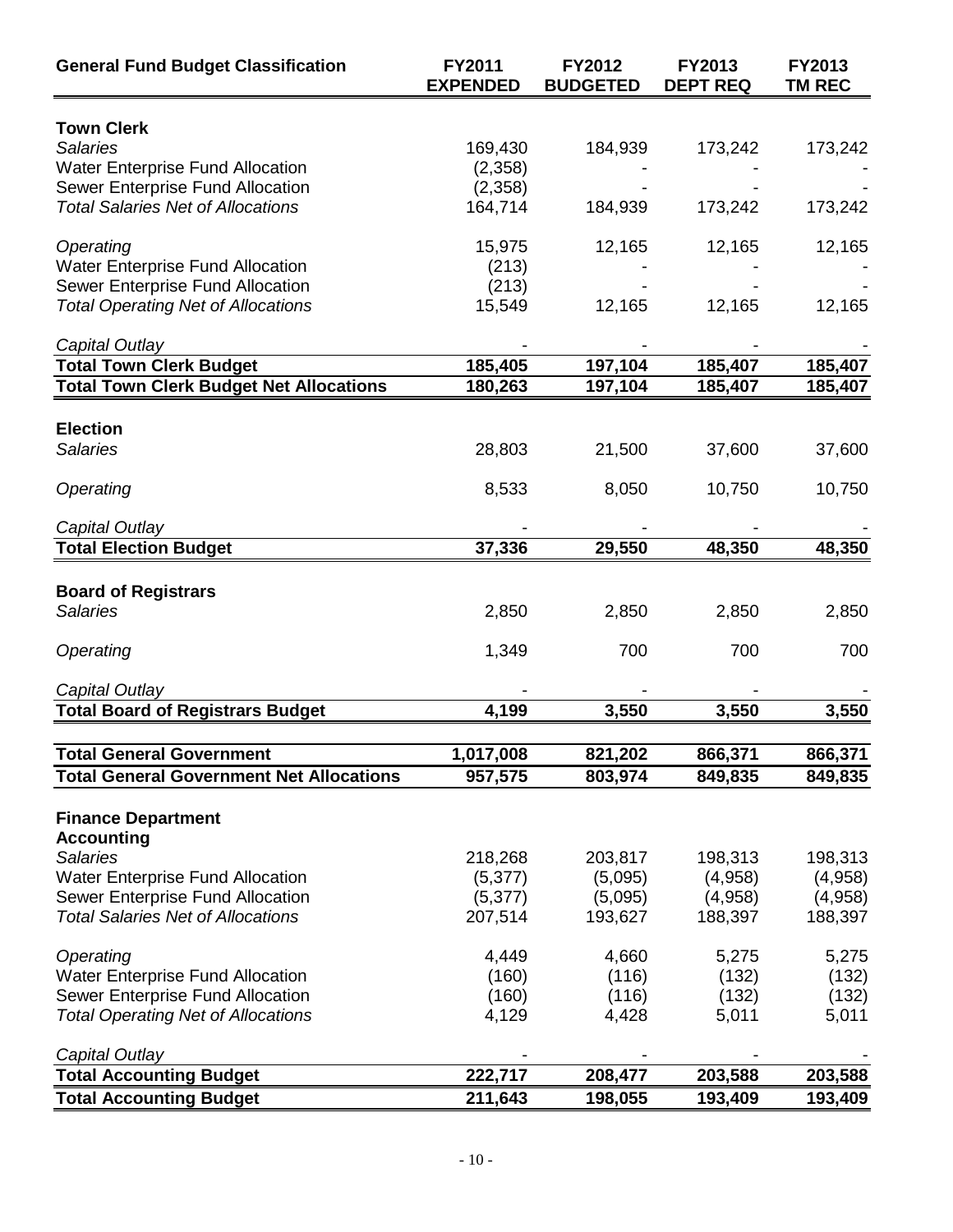| <b>General Fund Budget Classification</b>                                          | FY2011<br><b>EXPENDED</b> | FY2012<br><b>BUDGETED</b> | <b>FY2013</b><br><b>DEPT REQ</b> | <b>FY2013</b><br><b>TM REC</b> |
|------------------------------------------------------------------------------------|---------------------------|---------------------------|----------------------------------|--------------------------------|
| <b>Computer Services</b>                                                           |                           |                           |                                  |                                |
| <b>Salaries</b>                                                                    | 157,447                   | 159,207                   | 159,207                          | 159,207                        |
| <b>Water Enterprise Fund Allocation</b>                                            | (2,336)                   | (2,388)                   | (2, 333)                         | (2, 333)                       |
| Sewer Enterprise Fund Allocation                                                   | (2,336)                   | (2,388)                   | (2, 333)                         | (2, 333)                       |
| <b>Total Salaries Net of Allocations</b>                                           | 152,775                   | 154,431                   | 154,542                          | 154,542                        |
| Operating                                                                          | 70,874                    | 210,612                   | 233,932                          | 233,932                        |
| <b>Water Enterprise Fund Allocation</b>                                            | (287)                     |                           |                                  |                                |
| Sewer Enterprise Fund Allocation                                                   |                           |                           |                                  |                                |
| <b>Total Operating Net of Allocations</b>                                          | 70,587                    | 210,612                   | 233,932                          | 233,932                        |
| Capital Outlay                                                                     | 168,475                   | 8,000                     | 8,000                            | 8,000                          |
| <b>Total Computer Services Budget</b>                                              | 396,796                   | 377,819                   | 401,139                          | 401,139                        |
| <b>Total Computer Services Budget</b>                                              | 391,837                   | 373,043                   | 396,474                          | 396,474                        |
|                                                                                    |                           |                           |                                  |                                |
| <b>Assessor</b><br><b>Salaries</b>                                                 | 224,113                   | 237,768                   | 212,085                          | 212,085                        |
| <b>Water Enterprise Fund Allocation</b>                                            | (11, 204)                 |                           |                                  |                                |
| Sewer Enterprise Fund Allocation                                                   | (11, 204)                 |                           |                                  |                                |
| <b>Total Salaries Net of Allocations</b>                                           | 201,705                   | 237,768                   | 212,085                          | 212,085                        |
|                                                                                    |                           |                           |                                  |                                |
| Operating                                                                          | 26,545                    | 21,165                    | 21,165                           | 21,165                         |
| <b>Water Enterprise Fund Allocation</b>                                            | (425)                     |                           |                                  |                                |
| Sewer Enterprise Fund Allocation                                                   | (425)                     |                           |                                  |                                |
| <b>Total Operating Net of Allocations</b>                                          | 25,695                    | 21,165                    | 21,165                           | 21,165                         |
| <b>Total Capital Outlay</b>                                                        |                           |                           |                                  |                                |
| <b>Total Assessor Budget</b>                                                       | 250,658                   | 258,933                   | 233,250                          | 233,250                        |
| <b>Total Assessor Budget Net Allocations</b>                                       | 227,400                   | 258,933                   | 233,250                          | 233,250                        |
| <b>Treasurer/Collector</b>                                                         |                           |                           |                                  |                                |
| <b>Salaries</b>                                                                    | 339,078                   | 327,921                   | 296,786                          | 289,983                        |
| <b>Water Enterprise Fund Allocation</b>                                            | (54, 592)                 | (16, 926)                 | (17, 932)                        | (17, 932)                      |
| Sewer Enterprise Fund Allocation                                                   | (39, 593)                 | (16, 926)                 | (17, 932)                        | (17, 932)                      |
| <b>Total Salaries Net of Allocations</b>                                           | 244,893                   | 294,069                   | 260,922                          | 254,119                        |
| Operating                                                                          | 165,960                   | 131,917                   | 168,576                          | 130,576                        |
| <b>Water Enterprise Fund Allocation</b>                                            | (17, 572)                 | (13, 192)                 | (9, 450)                         | (9, 450)                       |
| Sewer Enterprise Fund Allocation                                                   | (17, 572)                 | (13, 192)                 | (9, 450)                         | (9, 450)                       |
| <b>Total Operating Net of Allocations</b>                                          | 130,816                   | 105,533                   | 149,676                          | 111,676                        |
| Capital Outlay                                                                     |                           |                           |                                  |                                |
| <b>Total Treasurer/Collector Budget</b>                                            | 505,038                   | 459,838                   | 465,362                          | 420,559                        |
| <b>Total Treasurer/Collector Budget Net</b><br><b>Allocations</b>                  | 375,709                   | 399,602                   | 410,598                          | 365,795                        |
|                                                                                    |                           |                           |                                  |                                |
| <b>Total Finance Department</b><br><b>Total Finance Department Net Allocations</b> | 1,375,210<br>1,206,590    | 1,305,067<br>1,229,633    | 1,303,339<br>1,233,730           | 1,258,536<br>1,188,928         |
|                                                                                    |                           |                           |                                  |                                |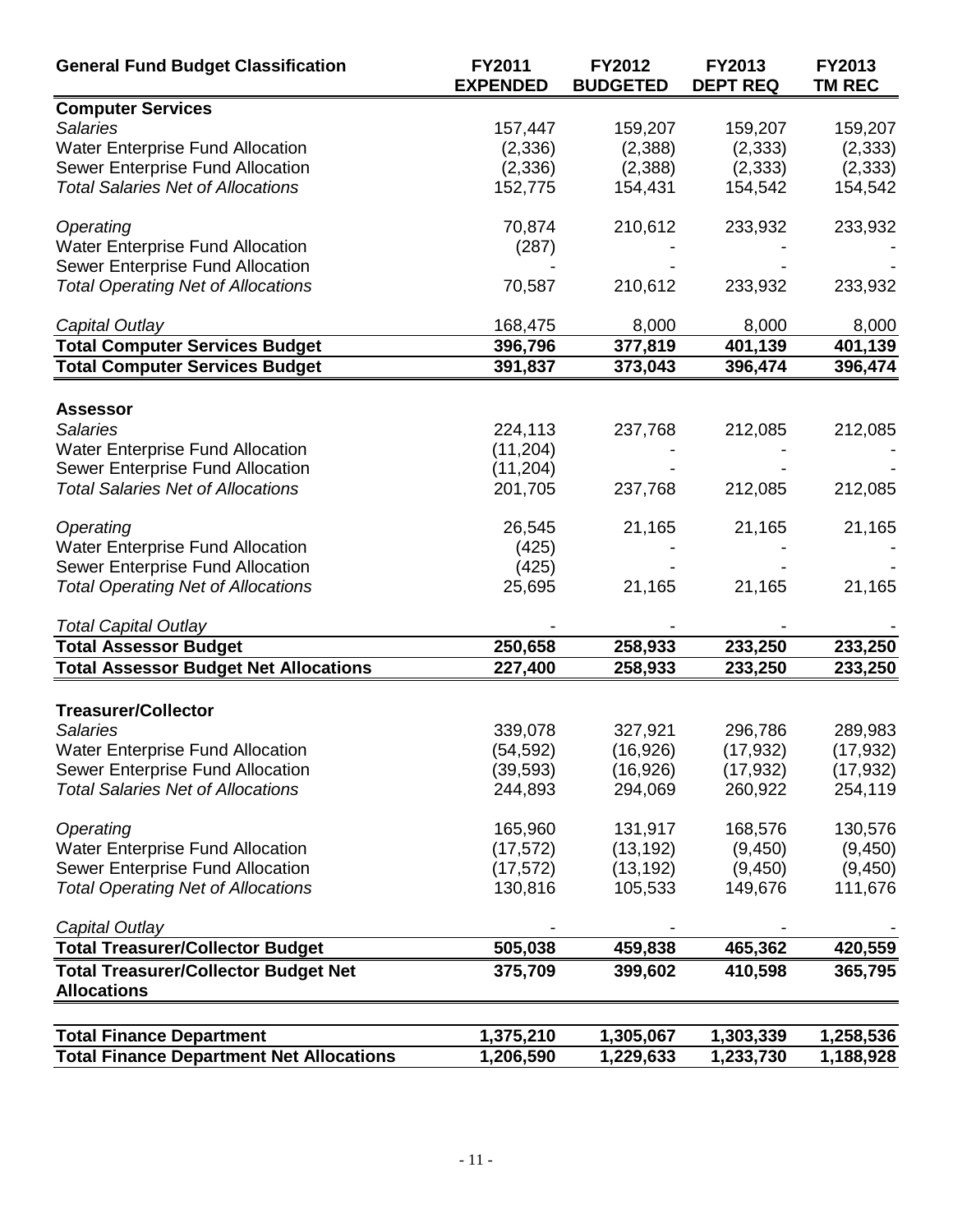| <b>General Fund Budget Classification</b>    | FY2011<br><b>EXPENDED</b> | FY2012<br><b>BUDGETED</b> | FY2013<br><b>DEPT REQ</b> | FY2013<br><b>TM REC</b> |
|----------------------------------------------|---------------------------|---------------------------|---------------------------|-------------------------|
| <b>Community Services</b>                    |                           |                           |                           |                         |
| <b>Cable Television</b>                      |                           |                           |                           |                         |
| <b>Salaries</b>                              | 2,794                     | 2,160                     | 2,160                     | 2,160                   |
| Operating                                    | 1,386                     | 969                       | 969                       | 969                     |
| Capital Outlay                               |                           |                           |                           |                         |
| <b>Total Cable Television Budget</b>         | 4,180                     | 3,129                     | 3,129                     | 3,129                   |
|                                              |                           |                           |                           |                         |
| <b>Veteran's Services</b><br><b>Salaries</b> |                           |                           |                           |                         |
|                                              | 48,016                    | 49,411                    | 49,411                    | 49,411                  |
| Operating                                    | 185,747                   | 122,350                   | 148,350                   | 148,350                 |
| Capital Outlay                               |                           |                           |                           |                         |
| <b>Total Veteran's Budget</b>                | 233,763                   | 171,761                   | 197,761                   | 197,761                 |
| <b>Exceptional Children</b>                  |                           |                           |                           |                         |
| <b>Salaries</b>                              |                           |                           |                           |                         |
|                                              |                           |                           |                           |                         |
| Operating                                    |                           |                           |                           |                         |
| Capital Outlay                               |                           |                           |                           |                         |
| <b>Total Exceptional Children Budget</b>     |                           |                           |                           |                         |
|                                              |                           |                           |                           |                         |
| <b>Patriotic Committee</b>                   |                           |                           |                           |                         |
| Operating                                    | 1,299                     |                           | 3,100                     | 3,100                   |
| Capital Outlay                               |                           |                           |                           |                         |
| <b>Total Patriotic Committee Budget</b>      | 1,299                     |                           | 3,100                     | 3,100                   |
|                                              |                           |                           |                           |                         |
| <b>Parks and Recreation</b>                  |                           |                           |                           |                         |
| <b>Salaries</b>                              | 170,279                   | 55,278                    | 80,480                    | 80,480                  |
| Operating                                    | 97,569                    | 46,300                    | 48,680                    | 48,680                  |
|                                              |                           |                           |                           |                         |
| Capital Outlay                               | 29,081                    | 9,867                     |                           |                         |
| <b>Total Parks and Recreation Budget</b>     | 296,929                   | 111,445                   | 129,160                   | 129,160                 |
|                                              |                           |                           |                           |                         |
| <b>Total Community Services</b>              | 536,171                   | 286,335                   | 333,150                   | 333,150                 |
| <b>Council on Aging</b>                      |                           |                           |                           |                         |
| <b>Salaries</b>                              | 123,249                   | 122,504                   | 152,764                   | 152,464                 |
|                                              |                           |                           |                           |                         |
| Operating                                    | 88,006                    | 72,730                    | 72,730                    | 72,730                  |
| Capital Outlay                               |                           |                           |                           |                         |
| <b>Total Council on Aging Budget</b>         | 211,255                   | 195,234                   | 225,494                   | 225,194                 |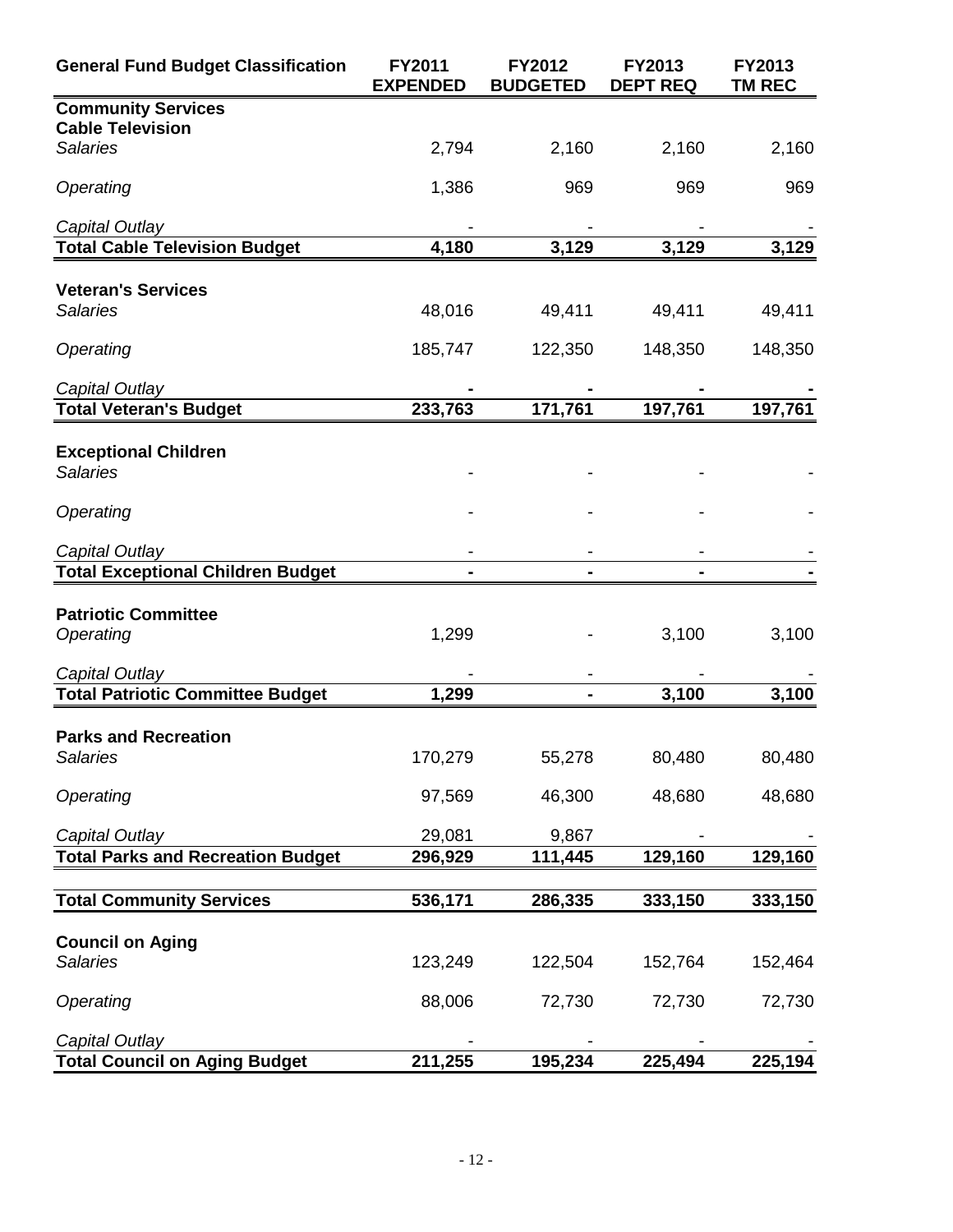| <b>General Fund Budget Classification</b>      | FY2011<br><b>EXPENDED</b> | FY2012<br><b>BUDGETED</b> | <b>FY2013</b><br><b>DEPT REQ</b> | FY2013<br><b>TM REC</b> |
|------------------------------------------------|---------------------------|---------------------------|----------------------------------|-------------------------|
| <b>Facilities</b>                              |                           |                           |                                  |                         |
| <b>Town Hall</b>                               |                           |                           |                                  |                         |
| <b>Salaries</b>                                | 19,675                    | 30,811                    | 41,266                           | 41,266                  |
| <b>Water Enterprise Fund Allocation</b>        | (491)                     |                           |                                  |                         |
| Sewer Enterprise Fund Allocation               | (491)                     |                           |                                  |                         |
| <b>Total Salaries Net of Allocations</b>       | 18,693                    | 30,811                    | 41,266                           | 41,266                  |
| Operating                                      | 53,250                    | 33,870                    | 33,870                           | 33,870                  |
| <b>Water Enterprise Fund Allocation</b>        | (1, 517)                  |                           |                                  |                         |
| Sewer Enterprise Fund Allocation               | (1, 517)                  |                           |                                  |                         |
| <b>Total Operating Net of Allocations</b>      | 50,216                    | 33,870                    | 33,870                           | 33,870                  |
| Capital Outlay                                 |                           |                           |                                  |                         |
| <b>Total Town Hall Budget</b>                  | 72,925                    | 64,681                    | 75,136                           | 75,136                  |
| <b>Total Town Hall Budget Net Allocations</b>  | 68,909                    | 64,681                    | 75,136                           | 75,136                  |
| <b>Auxiliary Buildings</b><br>Operating        | 39,001                    | 32,400                    | 32,400                           | 32,400                  |
| <b>Water Enterprise Fund Allocation</b>        | (1,067)                   |                           |                                  |                         |
| Sewer Enterprise Fund Allocation               | (1,067)                   |                           |                                  |                         |
| <b>Total Operating Net of Allocations</b>      | 36,867                    | 32,400                    | 32,400                           | 32,400                  |
| <b>Cemeteries</b>                              |                           |                           |                                  |                         |
| Operating                                      | 3,000                     | 3,000                     | 3,000                            | 3,000                   |
| Capital Outlay                                 |                           |                           |                                  |                         |
| <b>Total Cemeteries Budget</b>                 | 3,000                     | 3,000                     | 3,000                            | 3,000                   |
|                                                |                           |                           |                                  |                         |
| <b>Total Facilities</b>                        | 114,926                   | 100,081                   | 110,536                          | 110,536                 |
| <b>Total Facilities Budget Net Allocations</b> | 108,776                   | 100,081                   | 110,536                          | 110,536                 |
| Library                                        |                           |                           |                                  |                         |
| <b>Salaries</b>                                | 630,765                   | 622,900                   | 676,547                          | 676,547                 |
|                                                |                           |                           |                                  |                         |
| Operating                                      | 261,760                   | 239,452                   | 246,778                          | 246,778                 |
| Capital Outlay                                 |                           |                           |                                  |                         |
| <b>Total Library Budget</b>                    | 892,525                   | 862,352                   | 923,325                          | 923,325                 |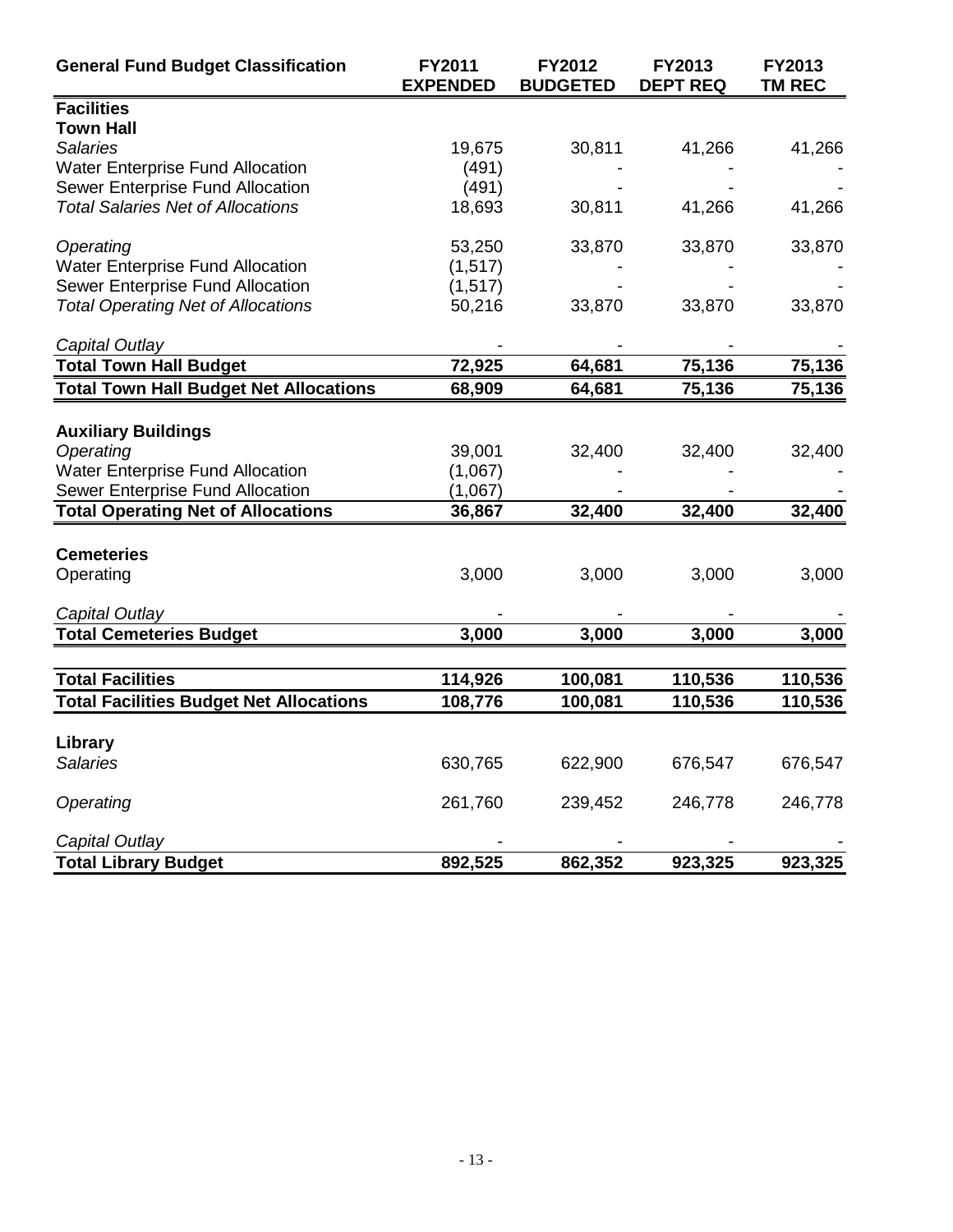| <b>General Fund Budget Classification</b>                           | FY2011<br><b>EXPENDED</b> | FY2012<br><b>BUDGETED</b> | FY2013<br><b>DEPT REQ</b> | FY2013<br><b>TM REC</b> |
|---------------------------------------------------------------------|---------------------------|---------------------------|---------------------------|-------------------------|
| <b>Planning and Development</b>                                     |                           |                           |                           |                         |
| <b>Planning (Community Development)</b>                             |                           |                           |                           |                         |
| <b>Salaries</b>                                                     | 233,747                   | 221,604                   | 226,163                   | 226,163                 |
| <b>Water Enterprise Fund Allocation</b>                             | (2,869)                   |                           |                           |                         |
| Sewer Enterprise Fund Allocation                                    | (3, 113)                  |                           |                           |                         |
| <b>Wetlands Protection Allocation</b>                               | (10,000)                  | (10,000)                  |                           |                         |
| <b>Total Salaries Net of Allocations</b>                            | 217,765                   | 211,604                   | 226,163                   | 226,163                 |
| Operating                                                           | 15,159                    | 19,465                    | 20,785                    | 20,785                  |
| <b>Water Enterprise Fund Allocation</b>                             | (244)                     |                           |                           |                         |
| Sewer Enterprise Fund Allocation                                    | (244)                     |                           |                           |                         |
| <b>Total Operating Net of Allocations</b>                           | 14,671                    | 19,465                    | 20,785                    | 20,785                  |
| Capital Outlay                                                      |                           |                           |                           |                         |
| <b>Total Community Development Budget</b>                           | 248,906                   | 241,069                   | 246,948                   | 246,948                 |
| <b>Total Community Development Budget Net</b><br><b>Allocations</b> | 232,436                   | 231,069                   | 246,948                   | 246,948                 |
| <b>Building Department</b>                                          |                           |                           |                           |                         |
| <b>Salaries</b>                                                     | 215,451                   | 213,402                   | 231,460                   | 231,460                 |
| <b>Water Enterprise Fund Allocation</b>                             | (29, 150)                 | (2,025)                   | (1,525)                   | (1,525)                 |
| Sewer Enterprise Fund Allocation                                    | (39, 623)                 | (5,570)                   | (3, 557)                  | (3, 557)                |
| <b>Total Salaries Net of Allocations</b>                            | 146,678                   | 205,807                   | 226,378                   | 226,378                 |
|                                                                     |                           |                           |                           |                         |
| Operating                                                           | 5,157                     | 4,350                     | 5,010                     | 5,010                   |
| <b>Water Enterprise Fund Allocation</b>                             | (82)                      |                           |                           |                         |
| Sewer Enterprise Fund Allocation                                    | (82)                      |                           |                           |                         |
| <b>Total Operating Net of Allocations</b>                           | 4,993                     | 4,350                     | 5,010                     | 5,010                   |
| Capital Outlay                                                      |                           |                           |                           |                         |
| <b>Total Building Department Budget</b>                             | 220,608                   | 217,752                   | 236,470                   | 236,470                 |
| <b>Total Building Department Budget Net</b><br><b>Allocations</b>   | 151,671                   | 210,157                   | 231,388                   | 231,388                 |
| <b>Board of Health</b>                                              |                           |                           |                           |                         |
| <b>Salaries</b>                                                     | 223,539                   | 207,136                   | 208,101                   | 208,101                 |
| <b>Water Enterprise Fund Allocation</b>                             | (6,686)                   |                           |                           |                         |
| Sewer Enterprise Fund Allocation                                    | (6,686)                   |                           |                           |                         |
| <b>Total Salaries Net of Allocations</b>                            | 210,167                   | 207,136                   | 208,101                   | 208,101                 |
| <b>Total Operating</b>                                              | 16,309                    | 9,125                     | 6,925                     | 6,225                   |
| <b>Water Enterprise Fund Allocation</b>                             | (294)                     |                           |                           |                         |
| Sewer Enterprise Fund Allocation                                    | (294)                     |                           |                           |                         |
| <b>Total Operating Net of Allocations</b>                           | 15,721                    | 9,125                     | 6,925                     | 6,225                   |
| Capital Outlay                                                      |                           |                           |                           |                         |
| <b>Total Board of Health Budget</b>                                 | 239,848                   | 216,261                   | 215,026                   | 214,326                 |
| <b>Total Board of Health Budget Net Allocations</b>                 | 225,888                   | 216,261                   | 215,026                   | 214,326                 |
| <b>Total Planning and Development</b>                               | 709,362                   | 675,082                   | 698,443                   | 697,743                 |
| <b>Total Planning and Development Net</b>                           | 609,995                   | 657,487                   | 693,361                   | 692,661                 |
| <b>Allocations</b>                                                  |                           |                           |                           |                         |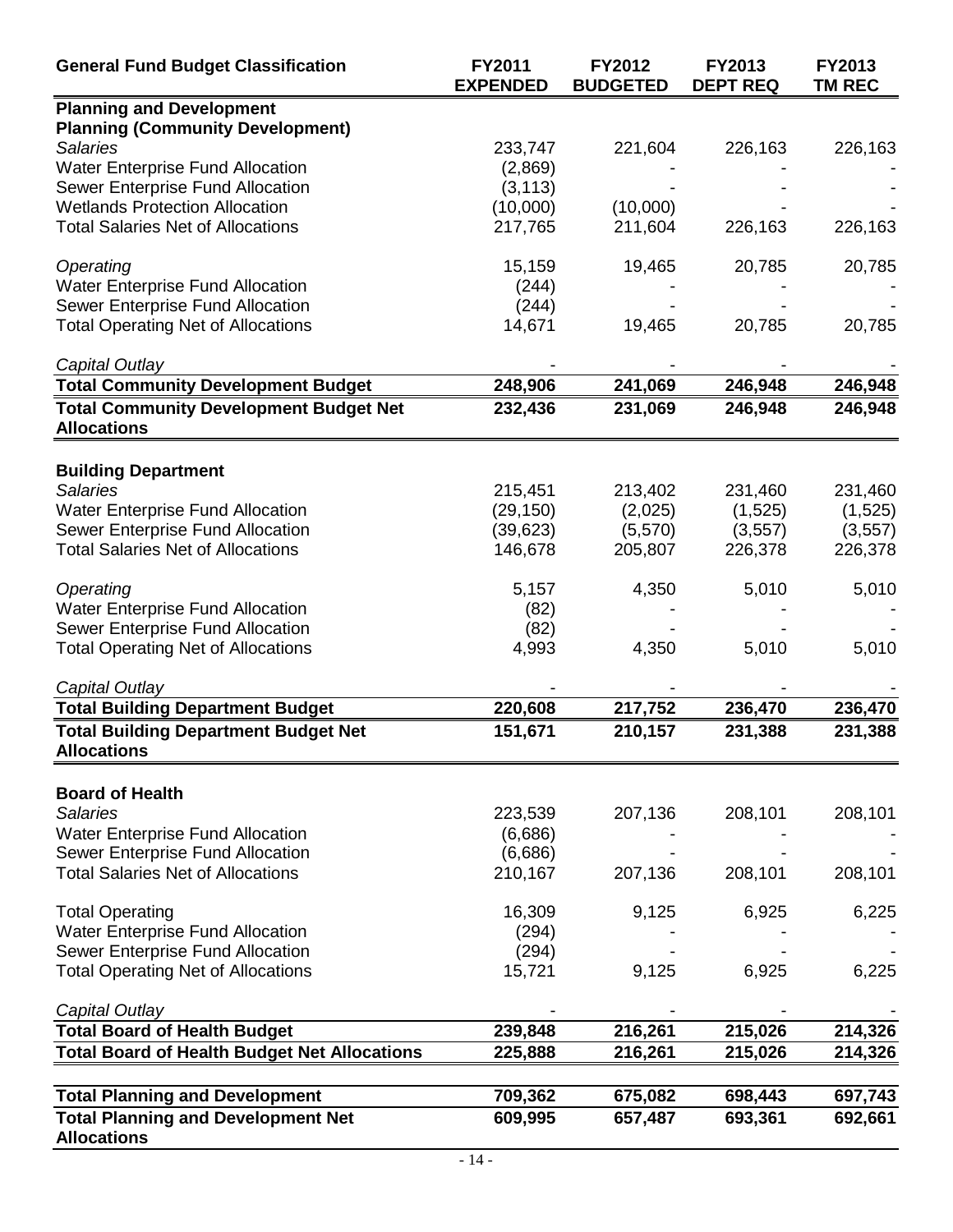| <b>General Fund Budget Classification</b>                                              | FY2011<br><b>EXPENDED</b> | FY2012<br><b>BUDGETED</b> | FY2013<br><b>DEPT REQ</b> | FY2013<br><b>TM REC</b> |
|----------------------------------------------------------------------------------------|---------------------------|---------------------------|---------------------------|-------------------------|
| <b>Public Safety</b>                                                                   |                           |                           |                           |                         |
| <b>Police</b>                                                                          |                           |                           |                           |                         |
| <b>Salaries</b>                                                                        | 4,744,036                 | 4,903,723                 | 5,011,047                 | 5,011,047               |
| Operating                                                                              | 554,683                   | 491,490                   | 481,490                   | 481,490                 |
| Capital Outlay                                                                         | 80,907                    | 96,900                    | 151,063                   | 114,117                 |
| <b>Total Police Budget</b>                                                             | 5,379,627                 | 5,492,113                 | 5,643,599                 | 5,606,653               |
|                                                                                        |                           |                           |                           |                         |
| <b>Fire</b><br><b>Salaries</b>                                                         | 3,890,896                 | 3,837,271                 | 3,923,313                 | 3,889,012               |
| <b>Water Enterprise Fund Allocation</b>                                                |                           |                           |                           |                         |
| <b>Total Salaries Net of Allocations</b>                                               | 3,890,896                 | 3,837,271                 | 3,923,313                 | 3,889,012               |
| Operating                                                                              | 310,528                   | 235,044                   | 282,487                   | 281,221                 |
| Capital Outlay                                                                         | 206,945                   | 213,381                   | 186,374                   |                         |
| <b>Total Fire Budget</b>                                                               | 4,408,368                 | 4,285,697                 | 4,392,175                 | 4,170,233               |
| <b>Total Fire Budget Net Allocations</b>                                               | 4,408,368                 | 4,285,697                 | 4,392,175                 | 4,170,233               |
| <b>Emergency Management</b>                                                            |                           |                           |                           |                         |
| <b>Salaries</b>                                                                        | 4,772                     | 4,837                     | 4,837                     | 4,837                   |
| Operating                                                                              | 25,881                    | 24,885                    | 29,435                    | 26,435                  |
| Capital Outlay                                                                         | 41,317                    | 13,750                    | 8,100                     |                         |
| <b>Total Emergency Mgt. Budget</b>                                                     | 71,970                    | 43,472                    | 42,372                    | 31,272                  |
| <b>Parking Clerk</b>                                                                   |                           |                           |                           |                         |
| <b>Salaries</b>                                                                        | 4,000                     | 4,000                     | 4,000                     | 4,000                   |
|                                                                                        |                           |                           |                           |                         |
| Operating                                                                              | 727                       | 1,200                     | 1,200                     | 1,200                   |
| Capital Outlay                                                                         |                           |                           |                           |                         |
| <b>Total Parking Clerk Budget</b>                                                      | 4,727                     | 5,200                     | 5,200                     | 5,200                   |
|                                                                                        |                           |                           |                           |                         |
| <b>Total Public Safety Budget</b><br><b>Total Public Safety Budget Net Allocations</b> | 9,864,693                 | 9,826,481                 | 10,083,346                | 9,813,359               |
|                                                                                        | 9,864,693                 | 9,826,481                 | 10,083,346                | 9,813,359               |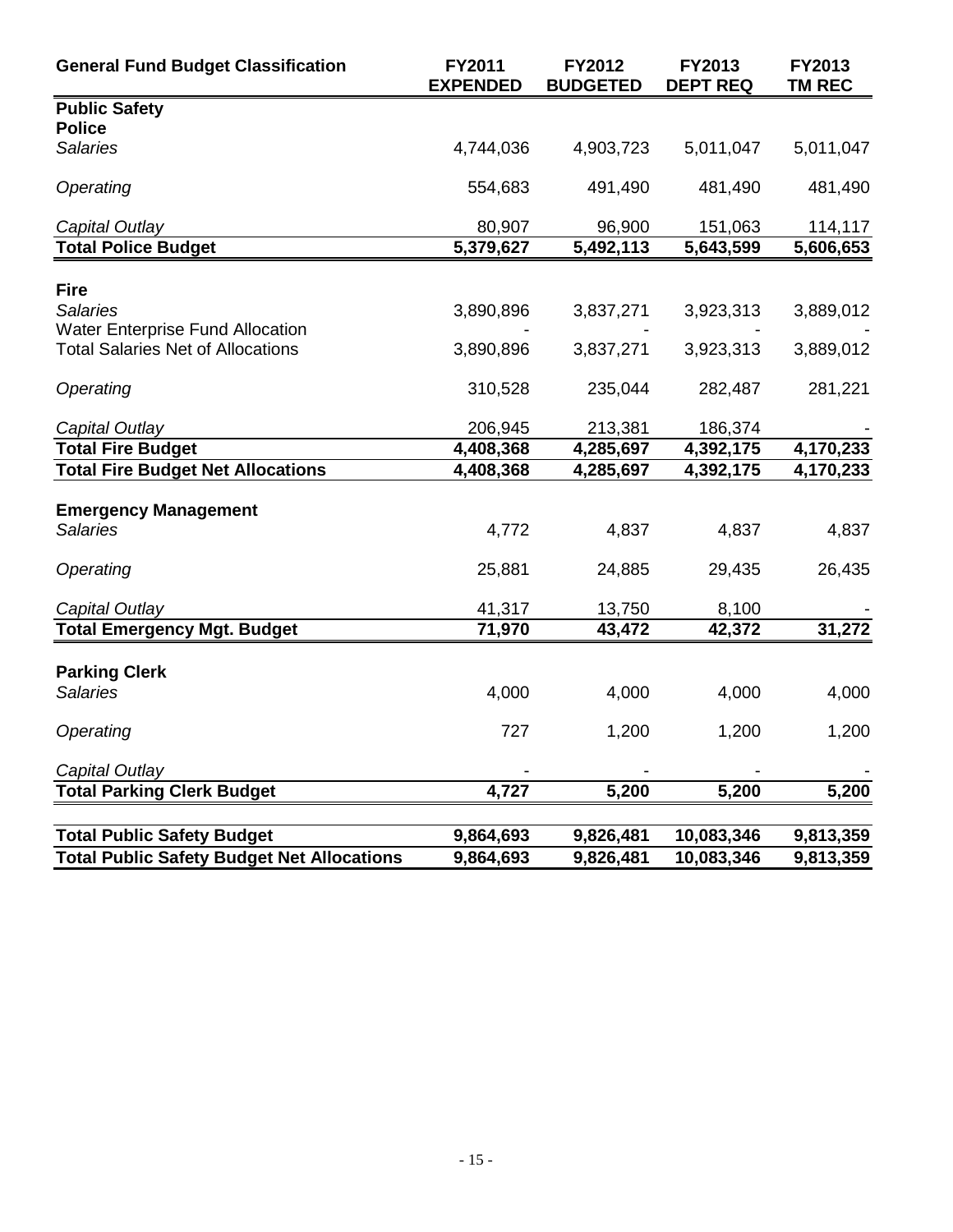| <b>General Fund Budget Classification</b>                        | <b>FY2011</b><br><b>EXPENDED</b> | <b>FY2012</b><br><b>BUDGETED</b> | FY2013<br><b>DEPT REQ</b> | FY2013<br><b>TM REC</b> |
|------------------------------------------------------------------|----------------------------------|----------------------------------|---------------------------|-------------------------|
| <b>School Departments</b>                                        |                                  |                                  |                           |                         |
| <b>Tewksbury</b>                                                 |                                  |                                  |                           |                         |
| <b>Salaries</b>                                                  | 23,845,251                       | 24,578,563                       | 25,038,621                | 25,338,760              |
| Operating                                                        | 11,639,953                       | 11,905,082                       | 11,905,082                | 12,243,226              |
| <b>Capital Outlay</b>                                            | 40,000                           | 20,000                           | 20,000                    | 20,000                  |
| <b>Total School Operating Budget</b>                             | 35,525,204                       | 36,503,645                       | 36,963,703                | 37,601,986              |
| <b>Offsets</b>                                                   | (1,370,450)                      | (1,615,300)                      | (1,615,300)               | (1,857,000)             |
| <b>Net School Operating Budget</b>                               | 34, 154, 754                     | 34,888,345                       | 35,348,403                | 35,744,986              |
| <b>Fixed Costs</b>                                               |                                  |                                  |                           |                         |
| Health                                                           | 7,198,873                        | 7,552,860                        | 7,740,957                 | 7,740,957               |
| Retirement                                                       | 906,356                          | 866,844                          | 903,772                   | 903,772                 |
| Medicare                                                         | 300,709                          | 345,000                          | 365,000                   | 365,000                 |
| Unemployment                                                     | 40,000                           | 57,000                           | 40,000                    | 40,000                  |
| Insurance                                                        | 162,300                          | 112,951                          | 112,951                   | 112,951                 |
| Principal                                                        | 35,000                           | 10,000                           | 10,000                    | 10,000                  |
| Long Term Interest                                               | 2,838                            | 1,575                            | 1,325                     | 1,325                   |
| <b>Short Term Interest</b>                                       | 17,000                           |                                  |                           |                         |
| <b>Total Fixed Costs</b>                                         | 8,663,076                        | 8,946,230                        | 9,174,005                 | 9,174,005               |
| <b>Town Tewksbury School Budget</b>                              | 42,817,830                       | 43,834,575                       | 44,522,408                | 44,918,991              |
|                                                                  |                                  |                                  |                           |                         |
| <b>Exempt School Debt Principal</b>                              | 502,000                          | 2,101,000                        | 1,975,000                 | 1,975,000               |
| <b>Exempt School Exempt Interest</b>                             | 275,832                          | 632,695                          | 1,199,064                 | 1,199,064               |
| <b>Regional Vocational School</b>                                | 5,077,953                        | 5,470,783                        | 5,625,001                 | 5,625,001               |
|                                                                  |                                  |                                  |                           |                         |
| <b>Total School Departments</b>                                  | 48,673,614                       | 52,039,053                       | 53,321,473                | 53,718,056              |
| <b>Department of Public Works</b><br><b>DPW Administration</b>   |                                  |                                  |                           |                         |
| <b>Salaries</b>                                                  | 197,494                          | 160,994                          | 273,104                   | 266,923                 |
| <b>Water Enterprise Fund Allocation</b>                          | (55, 460)                        | (40, 248)                        | (65, 756)                 | (65, 756)               |
| <b>Sewer Enterprise Fund Allocation</b>                          | (55, 460)                        | (40, 248)                        | (65, 756)                 | (65, 756)               |
| <b>Total Salaries Net of Allocations</b>                         | 86,574                           | 80,498                           | 141,593                   | 135,412                 |
| Operating                                                        | 155,148                          | 120,130                          | 120,130                   | 120,130                 |
| <b>Water Enterprise Fund Allocation</b>                          | (41, 694)                        | (30, 149)                        | (30,033)                  | (30,033)                |
| Sewer Enterprise Fund Allocation                                 | (41, 694)                        | (30, 149)                        | (30,033)                  | (30,033)                |
| <b>Total Operating Net of Allocations</b>                        | 71,760                           | 59,832                           | 60,065                    | 60,065                  |
| Capital Outlay                                                   |                                  |                                  |                           |                         |
| <b>Total DPW Administration Budget</b>                           | 352,642                          | 281,124                          | 393,234                   | 387,053                 |
| <b>Total DPW Administration Budget Net</b><br><b>Allocations</b> | 158,334                          | 140,330                          | 201,658                   | 195,477                 |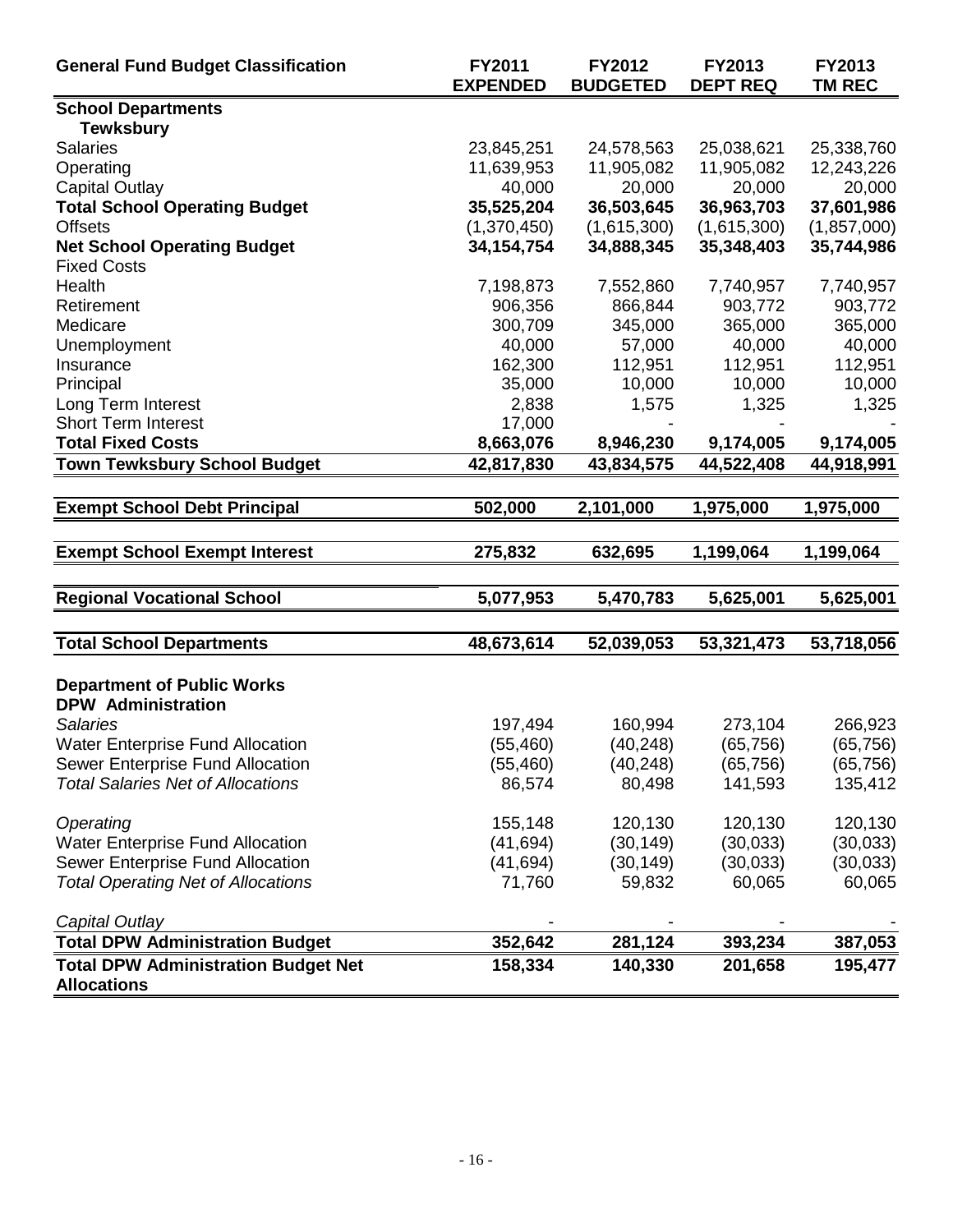| <b>General Fund Budget Classification</b>                                                    | FY2011<br><b>EXPENDED</b> | FY2012<br><b>BUDGETED</b> | FY2013<br><b>DEPT REQ</b> | <b>FY2013</b><br><b>TM REC</b> |
|----------------------------------------------------------------------------------------------|---------------------------|---------------------------|---------------------------|--------------------------------|
| <b>DPW Engineering</b>                                                                       |                           |                           |                           |                                |
| <b>Salaries</b>                                                                              | 183,908                   | 180,232                   | 186,201                   | 186,201                        |
| <b>Water Enterprise Fund Allocation</b>                                                      | (70, 494)                 | (74, 798)                 | (77, 315)                 | (77, 315)                      |
| Sewer Enterprise Fund Allocation                                                             | (70, 494)                 | (42, 298)                 | (46, 307)                 | (46, 307)                      |
| <b>Total Salaries Net of Allocations</b>                                                     | 42,920                    | 63,136                    | 62,579                    | 62,579                         |
| Operating                                                                                    | 11,430                    | 7,145                     | 7,145                     | 7,145                          |
| <b>Water Enterprise Fund Allocation</b>                                                      | (3,099)                   | (2,500)                   | (3,001)                   | (3,001)                        |
| Sewer Enterprise Fund Allocation                                                             | (3,099)                   | (2,500)                   | (2, 429)                  | (2, 429)                       |
| <b>Total Operating Net of Allocations</b>                                                    | 5,232                     | 2,145                     | 1,715                     | 1,715                          |
| Capital Outlay                                                                               |                           |                           |                           |                                |
| <b>Total DPW Engineering Budget</b>                                                          | 195,339                   | 187,377                   | 193,346                   | 193,346                        |
| <b>Total DPW Engineering Budget Net</b><br><b>Allocations</b>                                | 48,153                    | 65,281                    | 64,294                    | 64,294                         |
| <b>DPW Highway</b>                                                                           |                           |                           |                           |                                |
| <b>Salaries</b>                                                                              | 424,640                   | 531,541                   | 498,684                   | 498,684                        |
| Operating                                                                                    | 162,764                   | 106,300                   | 167,340                   | 167,340                        |
| Capital Outlay                                                                               | 82,159                    | 79,419                    |                           |                                |
| <b>Total DPW Highway Budget</b>                                                              | 669,563                   | 717,260                   | 666,024                   | 666,024                        |
| <b>DPW Forestry</b><br><b>Salaries</b>                                                       |                           |                           |                           |                                |
| Operating                                                                                    | 49,433                    | 42,450                    | 61,450                    | 61,450                         |
|                                                                                              |                           | 27,306                    |                           |                                |
| Capital Outlay<br><b>Total DPW Forestry Budget</b>                                           | 27,701<br>77,134          | 69,756                    | 61,450                    | 61,450                         |
|                                                                                              |                           |                           |                           |                                |
| <b>DPW Fleet Maintenance</b>                                                                 |                           |                           |                           |                                |
| <b>Salaries</b>                                                                              | 186,223                   | 189,041                   | 176,099                   | 176,099                        |
| <b>Water Enterprise Fund Allocation</b>                                                      | (31, 809)                 | (31, 570)                 | (29, 409)                 | (29, 409)                      |
| Sewer Enterprise Fund Allocation                                                             | (31, 809)                 | (31, 570)                 | (29, 409)                 | (29, 409)                      |
| <b>Total Salaries Net of Allocations</b>                                                     | 122,605                   | 125,901                   | 117,282                   | 117,282                        |
| Operating                                                                                    | 188,360                   | 175,000                   | 175,000                   | 175,000                        |
| <b>Water Enterprise Fund Allocation</b>                                                      | (37,600)                  | (35,000)                  | (35,000)                  | (35,000)                       |
| <b>Sewer Enterprise Fund Allocation</b>                                                      | (37,600)                  | (35,000)                  | (35,000)                  | (35,000)                       |
| <b>Total Operating Net of Allocations</b>                                                    | 113,160                   | 105,000                   | 105,000                   | 105,000                        |
| Capital Outlay                                                                               | 32,972                    | 32,510                    | 16,792                    |                                |
| <b>Water Enterprise Fund Allocation</b>                                                      | (3,939)                   | (6, 502)                  | (4,611)                   |                                |
| Sewer Enterprise Fund Allocation                                                             | (3,939)                   | (6, 502)                  | (4, 611)                  |                                |
| <b>Total Capital Outlay Net of Allocations</b>                                               | 25,094                    | 19,506                    | 7,571                     |                                |
| <b>Total DPW Fleet Maint, Budget</b><br><b>Total DPW Fleet Maint, Budget Net Allocations</b> | 407,555<br>260,859        | 396,551<br>250,407        | 367,891<br>229,853        | 351,099<br>222,282             |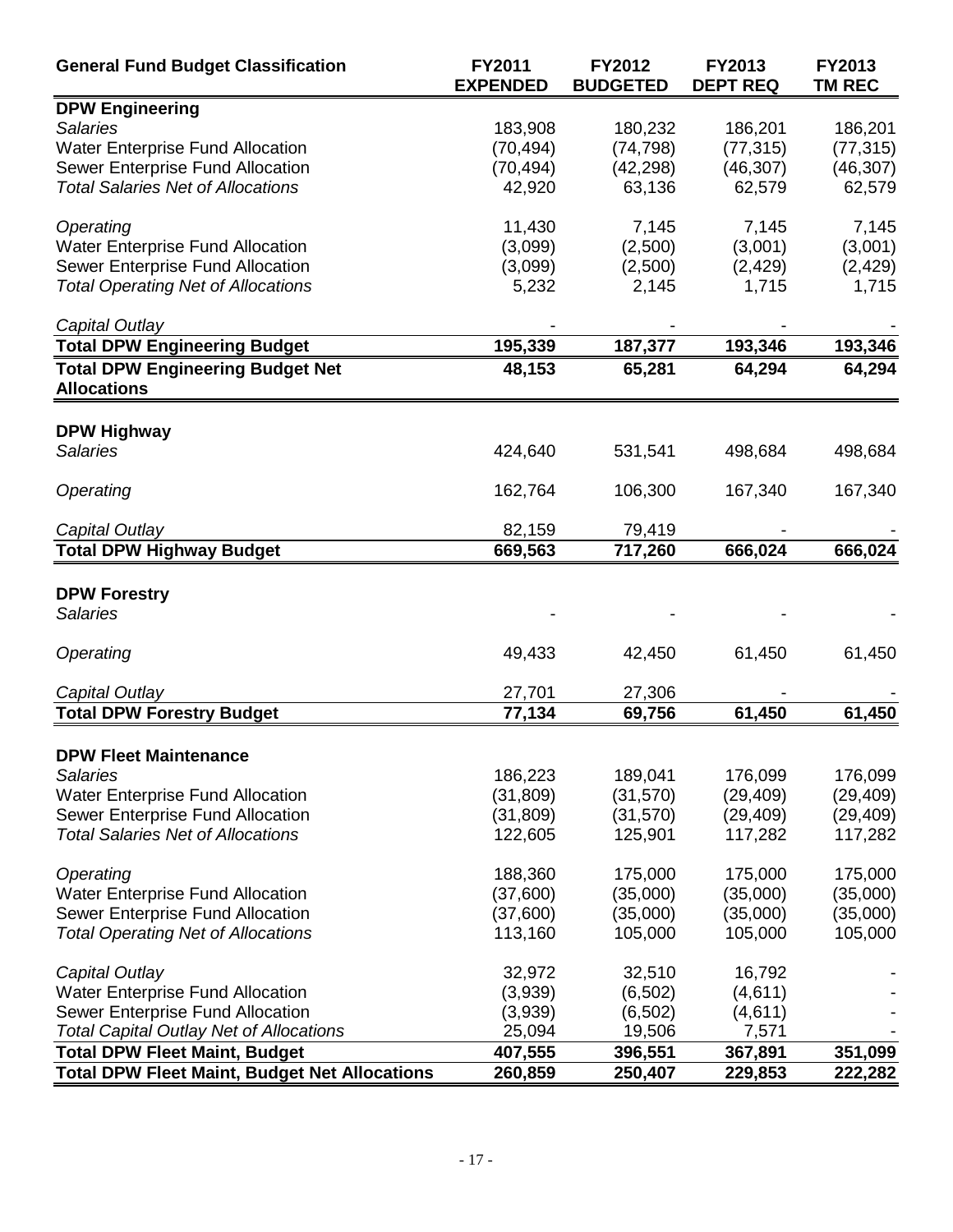| <b>General Fund Budget Classification</b>           | FY2011<br><b>EXPENDED</b> | FY2012<br><b>BUDGETED</b> | FY2013<br><b>DEPT REQ</b> | FY2013<br><b>TM REC</b> |
|-----------------------------------------------------|---------------------------|---------------------------|---------------------------|-------------------------|
| <b>DPW Electrician</b>                              |                           |                           |                           |                         |
| <b>Salaries</b>                                     |                           |                           |                           |                         |
| <b>Water Enterprise Fund Allocation</b>             |                           |                           |                           |                         |
| Sewer Enterprise Fund Allocation                    |                           |                           |                           |                         |
| <b>Total Salaries Net of Allocations</b>            |                           |                           |                           |                         |
| Operating                                           | 15,998                    | 5,000                     | 5,000                     | 5,000                   |
| <b>Water Allocation</b>                             | (1, 125)                  |                           |                           |                         |
| <b>Sewer Allocation</b>                             | (1, 125)                  |                           |                           |                         |
| <b>Total Operating Net of Allocations</b>           | 13,748                    | 5,000                     | 5,000                     | 5,000                   |
| Capital Outlay                                      |                           |                           |                           |                         |
| <b>Water Enterprise Fund Allocation</b>             |                           |                           |                           |                         |
| Sewer Enterprise Fund Allocation                    |                           |                           |                           |                         |
| <b>Total Capital Outlay Net of Allocations</b>      |                           |                           |                           |                         |
| <b>Total DPW Electrician Budget</b>                 | 15,998                    | 5,000                     | 5,000                     | 5,000                   |
| <b>Total DPW Electrician Budget Net Allocations</b> | 13,748                    | 5,000                     | 5,000                     | 5,000                   |
|                                                     |                           |                           |                           |                         |
| <b>DPW Snow and Ice</b>                             |                           |                           |                           |                         |
| <b>Salaries</b>                                     | 178,006                   | 75,500                    | 95,000                    | 95,000                  |
| Operating                                           | 714,110                   | 126,000                   | 146,000                   | 146,000                 |
| Capital Outlay                                      |                           |                           |                           |                         |
| <b>Total DPW Snow and Ice Budget</b>                | 892,115                   | 201,500                   | 241,000                   | 241,000                 |
|                                                     |                           |                           |                           |                         |
| <b>Street Lighting</b><br>Operating                 | 164,999                   | 160,000                   | 160,000                   |                         |
| <b>Total Street Lighting Budget</b>                 | 164,999                   | 160,000                   | 160,000                   | 160,000<br>160,000      |
|                                                     |                           |                           |                           |                         |
| <b>Solid Waste Disposal</b>                         |                           |                           |                           |                         |
| Operating                                           | 2,127,930                 | 2,215,739                 | 2,406,517                 | 2,406,517               |
| <b>Total Solid Waste Budget</b>                     | 2,127,930                 | 2,215,739                 | 2,406,517                 | 2,406,517               |
| <b>Total DPW Budget</b>                             | 4,903,275                 | 4,234,307                 | 4,494,463                 | 4,471,490               |
| <b>Total DPW Budget Net Allocations</b>             | 4,412,835                 | 3,825,273                 | 4,035,795                 | 4,022,044               |
|                                                     |                           |                           |                           |                         |
| <b>Unclassified</b>                                 |                           |                           |                           |                         |
| <b>Reserve Fund</b>                                 |                           | 73,444                    | 70,344                    | 70,344                  |
| Non-Exempt Principal Maturing Debt                  | 176,080                   | 122,330                   | 114,330                   | 114,330                 |
| Non Exempt Interest-Maturing Debt                   | 34,254                    | 26,888                    | 24,028                    | 24,028                  |
| <b>Interest-Temporary Loans</b>                     | 1,265                     | 1,000                     | 1,000                     | 1,000                   |
| <b>Exempt Principal Maturing Debt</b>               | 713,750                   | 2,208,590                 | 2,225,219                 | 2,225,219               |
| <b>Exempt Interest-Maturing Debt</b>                | 232,006                   | 2,131,705                 | 2,055,430                 | 2,055,430               |
| <b>Middlesex Retirement Assmt.</b>                  | 4,817,619                 | 4,487,591                 | 4,664,837                 | 4,664,837               |
| <b>Water Enterprise Fund Allocation</b>             | (501, 299)                | (258, 523)                | (275, 770)                | (275, 770)              |
| Sewer Enterprise Fund Allocation                    | (203, 693)                | (76, 857)                 | (87, 023)                 | (87, 023)               |
| <b>Total Retirement</b>                             | 4,112,627                 | 4,152,211                 | 4,302,044                 | 4,302,044               |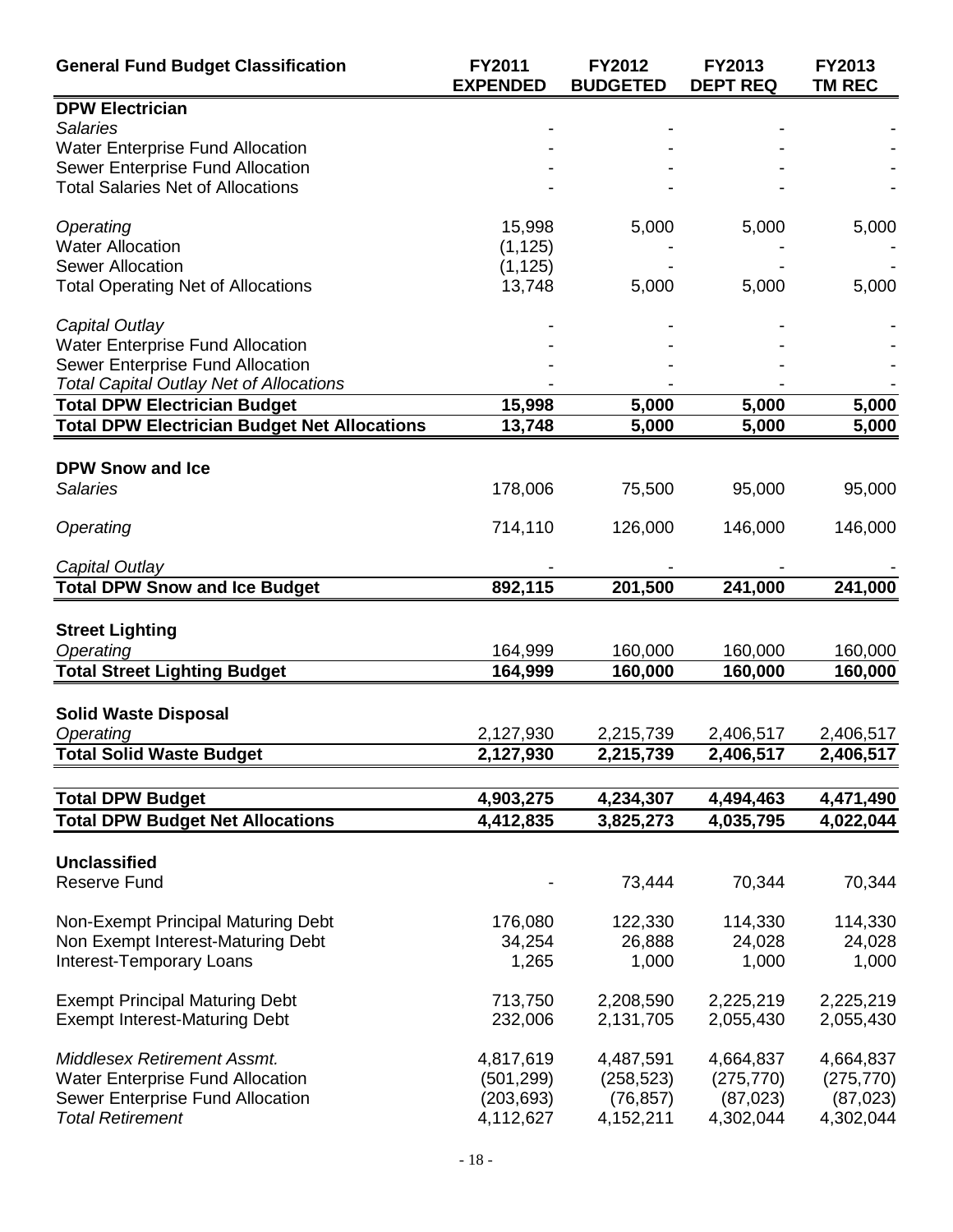| <b>General Fund Budget Classification</b>            | FY2011<br><b>EXPENDED</b> | FY2012<br><b>BUDGETED</b> | FY2013<br><b>DEPT REQ</b> | FY2013<br><b>TM REC</b> |
|------------------------------------------------------|---------------------------|---------------------------|---------------------------|-------------------------|
| <b>Unemployment Compensation</b>                     | 39,729                    | 10,000                    | 10,000                    | 10,000                  |
| Group Insurance                                      | 4,209,535                 | 4,501,141                 | 4,742,069                 | 4,742,069               |
| <b>Water Allocation</b>                              | (311, 444)                | (206, 378)                | (227,067)                 | (227,067)               |
| <b>Sewer Allocation</b>                              | (143, 526)                | (72, 198)                 | (70, 364)                 | (70, 364)               |
| <b>Total Group Insurance</b>                         | 3,754,565                 | 4,222,565                 | 4,444,638                 | 4,444,638               |
| <b>Medicare Tax</b>                                  | 180,071                   | 195,000                   | 195,000                   | 195,000                 |
| <b>Water Enterprise Fund Allocation</b>              | (14, 584)                 | (13, 117)                 | (9,291)                   | (9,291)                 |
| Sewer Enterprise Fund Allocation                     | (6,621)                   | (2, 457)                  | (3, 465)                  | (3, 465)                |
| <b>Total Medicare Tax</b>                            | 158,866                   | 179,426                   | 182,243                   | 182,243                 |
| Fire and Liability Insurance                         | 307,933                   | 341,900                   | 331,900                   | 331,900                 |
| <b>Total Unclassified Budget</b>                     | 10,793,037                | 14,180,383                | 14,514,952                | 14,514,952              |
| <b>Total Unclassified Budget Net Allocations</b>     | 9,611,870                 | 13,550,853                | 13,841,972                | 13,841,972              |
| <b>Total Budget Before Transfers</b>                 | 79,091,075                | 84,525,578                | 86,874,892                | 86,932,712              |
| <b>Total Budget Before Transfers Net Allocations</b> | 77,085,898                | 83,376,757                | 85,652,017                | 85,719,059              |
| <b>Transfers</b>                                     |                           |                           |                           |                         |
| To the Sewer Enterprise Fund                         | 299,976                   | 296,089                   | 296,089                   | 281,485                 |
| To the Water Enterprise Fund                         |                           |                           |                           |                         |
| <b>Special Revenue</b>                               |                           |                           |                           |                         |
| Town Trust Funds                                     | 25,000                    |                           |                           |                         |
| <b>Total Transfers</b>                               | 324,976                   | 296,089                   | 296,089                   | 281,485                 |
| <b>ATM General Fund Budget</b>                       | 77,410,874                | 83,672,846                | 85,948,106                | 86,000,544              |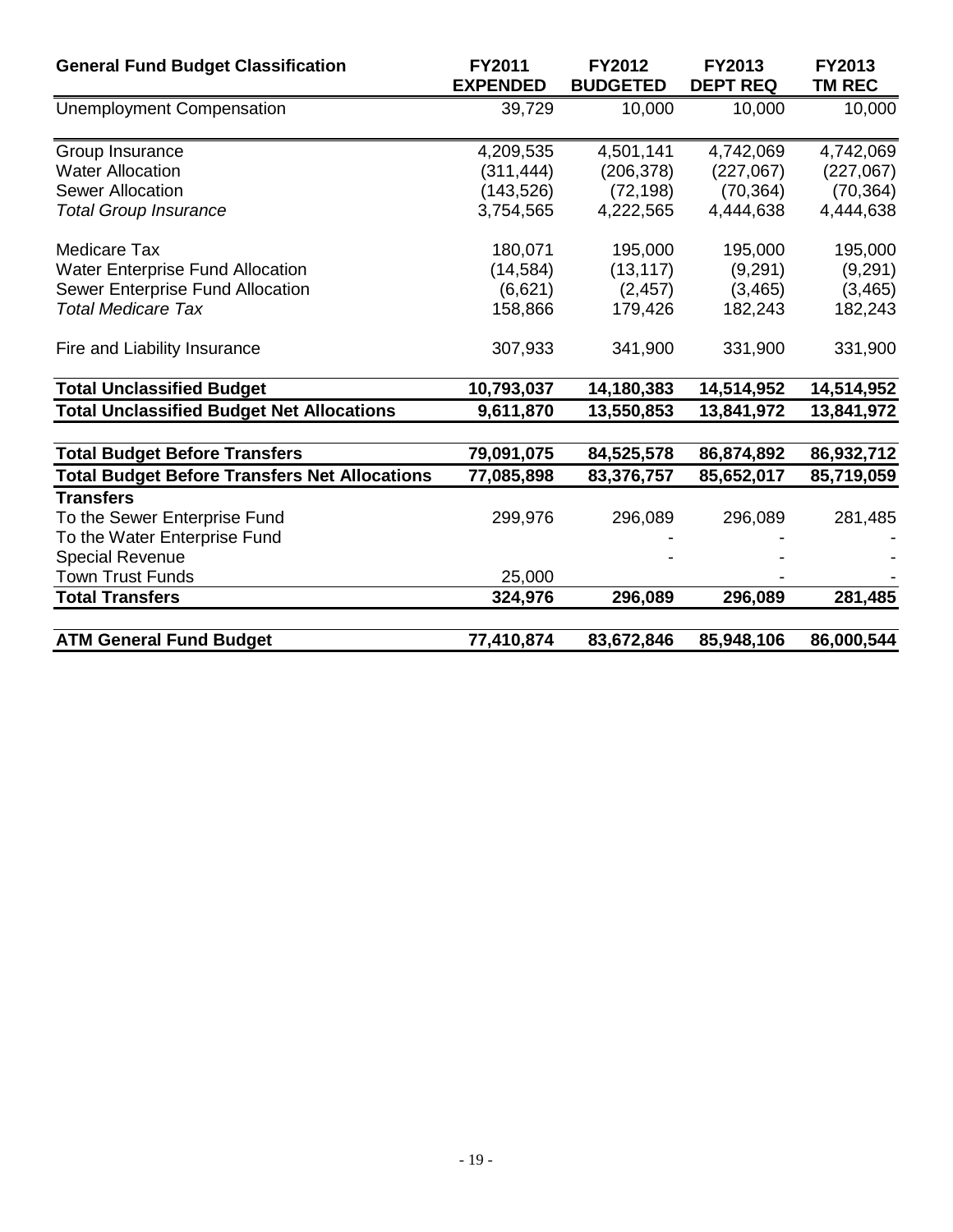To see if the Town will vote to raise and appropriate or transfer from available funds the sum of money needed to fund and implement the Collective Bargaining Agreement between the Town and the Tewksbury Massachusetts Police Patrolman's Association (NEPBA) beginning July 1, 2012; or take any other action relative thereto.

Town Manager

**Executive Summary:** The intent of this article is to appropriate or transfer funds for a new labor agreement with the Tewksbury Massachusetts Police Patrolman's Association (NEPBA) and implement the labor agreement and distribute funds in FY13. (A funding source and amount will be included in the Town Meeting motion.)

#### **ARTICLE 6**

To see if the Town will vote to raise and appropriate or transfer from available funds the sum of money needed to fund and implement the Collective Bargaining Agreement between the Town and the Tewksbury Police Department Superior Officers beginning July 1, 2012; or take any other action relative thereto.

Town Manager

**Executive Summary:** The intent of this article is to appropriate or transfer funds for a new labor agreement with the Tewksbury Police Department Superior Officers and implement the labor agreement and distribute funds in FY13. (A funding source and amount will be included in the Town Meeting motion.)

#### **ARTICLE 7**

To see if the Town will vote to raise and appropriate or transfer from available funds the sum of money needed to fund and implement the Collective Bargaining Agreement between the Town and the International Association of Firefighters AFL-CIO, Tewksbury Firefighters Local 1647 beginning July 1, 2012; or take any other action relative thereto.

Town Manager

**Executive Summary:** The intent of this article is to appropriate funds for a new labor agreement with the International Association of Firefighters AFL-CIO, Tewksbury Firefighters Local 1647 and implement the labor agreement and distribute funds in FY13. (A funding source and amount will be included in the Town Meeting motion.)

### **ARTICLE 8**

To see if the Town will vote to raise and appropriate or transfer from available funds the sum of money needed to fund and implement the Collective Bargaining Agreement between the Town and Local 833, the American Federation of State, County and Municipal Employees, AFL-CIO (AFSCME) beginning July 1, 2012; or take any other action relative thereto.

Town Manager

**Executive Summary:** The intent of this article is to appropriate or transfer funds for a new labor agreement with Local 833, the American Federation of State, County and Municipal Employees, AFL-CIO (AFSCME)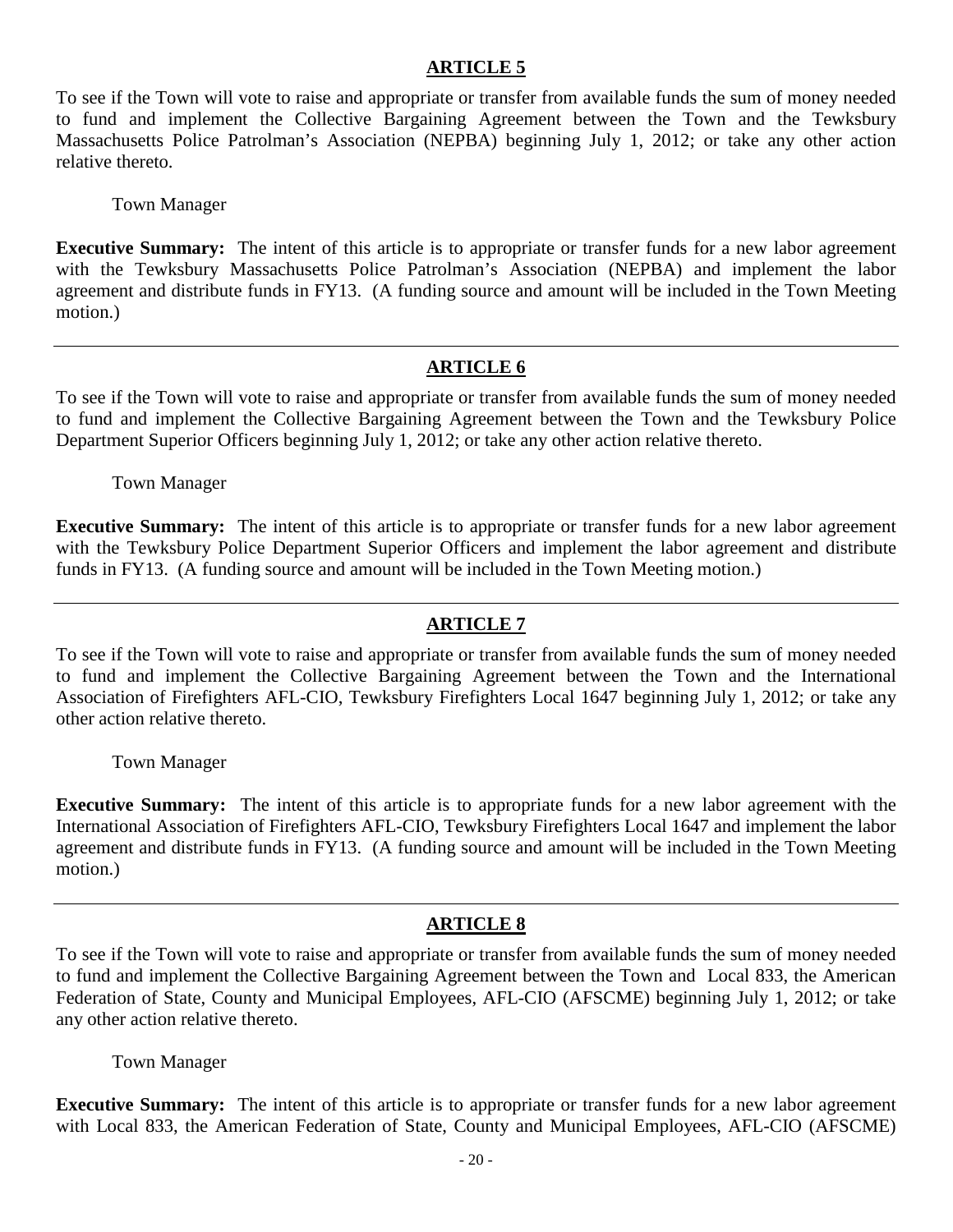and implement the labor agreement and distribute funds in FY13. (A funding source and amount will be included in the Town Meeting motion.)

# **ARTICLE 9**

To see if the Town will vote to raise and appropriate \$6,056,620 to operate the sewer enterprise fund; or take any other action relative thereto.

| <b>TOWN OF TEWKSBURY</b>                |                           |                |
|-----------------------------------------|---------------------------|----------------|
| <b>SEWER ENTERPRISE FUND</b>            |                           |                |
| <b>FISCAL YEAR 2013 PROPOSED BUDGET</b> |                           |                |
| <b>Direct Expenses</b>                  |                           |                |
| Salaries                                | \$                        | 257,812        |
| <b>Expenses</b>                         | \$                        | 257,200        |
| Capital Outlay                          | \$                        |                |
| <b>Lowell Sewer</b>                     | \$                        | 1,380,000      |
| Reserve Fund                            | $\overline{\mathfrak{s}}$ | 60,000         |
| Debt                                    | \$                        | 3,685,132      |
| Subtotal                                | \$                        | 5,640,144      |
| <b>Indirect Expenses</b>                |                           |                |
| <b>Town Manager</b>                     | \$                        | 7,400          |
| Accounting                              | $\overline{\$}$           | 5,090          |
| <b>Computer Services</b>                | $\overline{\$}$           | 2,333          |
| Treasurer/Collector                     |                           | 27,382         |
| <b>Administrative Services</b>          | $\frac{6}{9}$             | 868            |
| Building Dept.                          | \$                        | 3,557          |
| Dept. of Public Works                   | $\overline{\mathbf{S}}$   | 208,934        |
| Group Insurance                         | \$                        | 70,364         |
| Retirement                              | \$                        | 87,083         |
| Medicare                                | \$                        | 3,465          |
| Subtotal                                | \$                        | 416,476        |
| <b>Total</b>                            | \$                        | 6,056,620      |
|                                         |                           |                |
| <b>Projected Sewer Revenue</b>          |                           |                |
| <b>User Fees</b>                        | \$                        | 4,222,849      |
| <b>New Connections</b>                  | $\frac{6}{3}$             | 18,015         |
| <b>Sewer Liens</b>                      |                           | 150,000        |
| <b>Sewer Connection Liens</b>           | \$                        | 200,000        |
| <b>Connection Fees</b>                  | $\overline{\$}$           | 1,288,554      |
| <b>Application Fees</b>                 |                           | 15,000         |
| Interest/Demands                        | $\frac{6}{3}$             | 10,000         |
| <b>Investment Income</b>                | $\overline{\$}$           | 30,000         |
| Prior Year Surplus                      | \$                        |                |
| <b>Transfer From General Fund</b>       | $\frac{1}{2}$             | <u>281,485</u> |
| <b>Total</b>                            | \$                        | 6,215,902      |
| Deficit/Surplus                         | $\overline{\mathcal{S}}$  | 159,282        |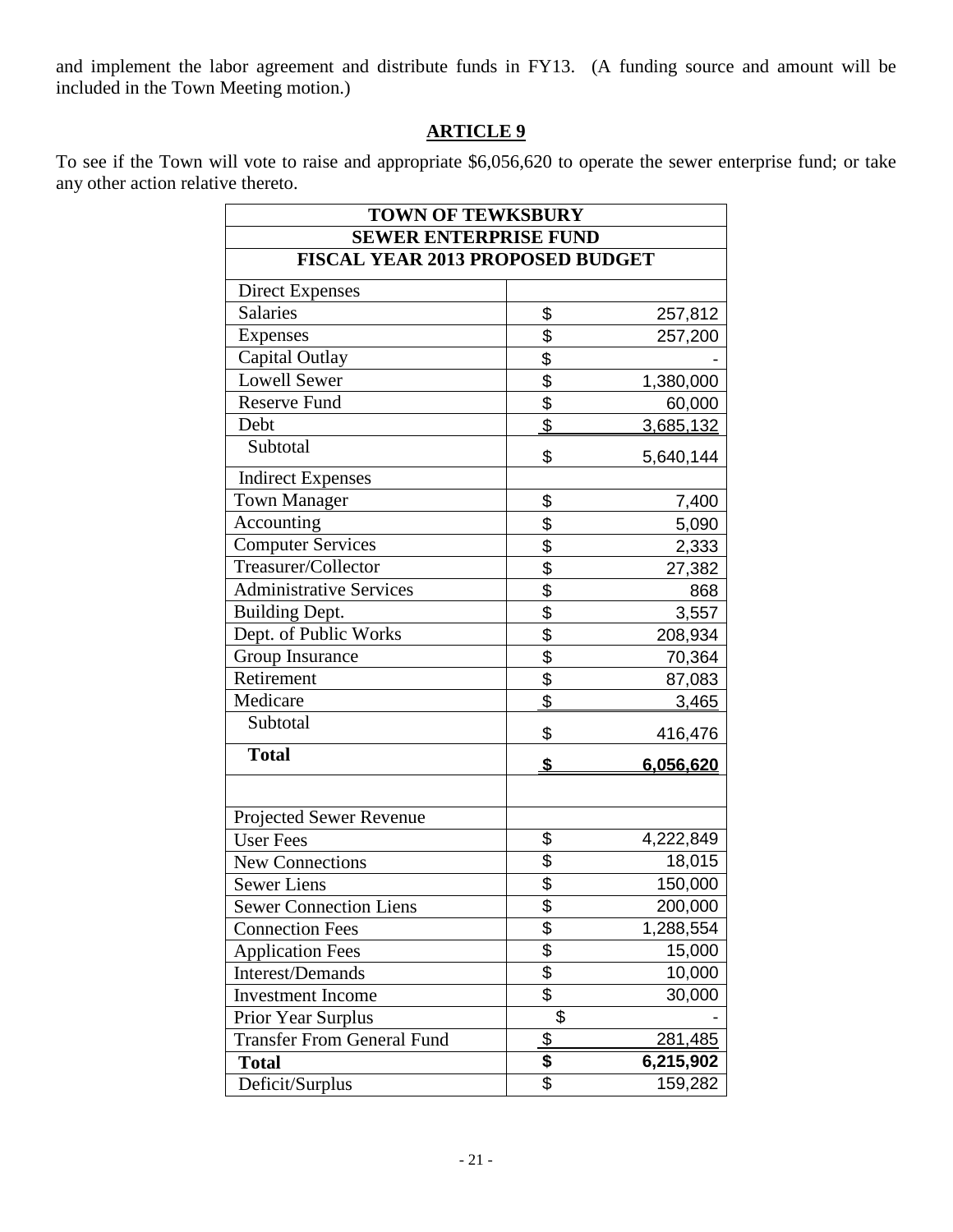**Executive Summary**: The purpose of this article is to fund the Sewer Enterprise Fund for FY13.

# **ARTICLE 10**

To see if the Town will vote to raise and appropriate \$5,603,174 to operate the water enterprise fund; or take any action relative thereto.

| <b>TOWN OF TEWKSBURY</b>                |                              |                  |
|-----------------------------------------|------------------------------|------------------|
|                                         | <b>WATER ENTERPRISE FUND</b> |                  |
| <b>FISCAL YEAR 2013 PROPOSED BUDGET</b> |                              |                  |
| <b>Direct Expenses</b>                  |                              |                  |
| <b>Salaries</b>                         | \$                           | 1,295,650        |
| Expenses                                | \$                           | 1,291,249        |
| Capital Outlay                          | \$                           |                  |
| <b>Reserve Fund</b>                     | $\overline{\$}$              | 25,000           |
| Debt                                    | \$                           | 2,178,598        |
| Subtotal                                | \$                           | 4,790,497        |
| <b>Indirect Expenses</b>                |                              |                  |
| <b>Town Manager</b>                     | \$                           | 7,400            |
| Accounting                              | \$                           | 5,090            |
| <b>Computer Services</b>                | \$                           | 2,333            |
| Treasurer/Collector                     | \$                           | 27,382           |
| <b>Administrative Services</b>          | $\frac{1}{2}$                | 868              |
| <b>Building Dept</b>                    | $\overline{\mathbf{S}}$      | 1,525            |
| Dept of Public Works                    | \$                           | 240,514          |
| Group Insurance                         | $\frac{6}{3}$                | 227,067          |
| Retirement                              |                              | 275,770          |
| Medicare                                | $\overline{\mathcal{S}}$     | 9,291            |
| Subtotal                                | \$                           | 797,240          |
| <b>Total</b>                            | \$                           | <u>5,587,737</u> |
|                                         |                              |                  |
| Projected Water Revenue                 |                              |                  |
| <b>User Fees</b>                        | \$                           | 5,797,202        |
| <b>Water Liens</b>                      | \$                           | 200,000          |
| <b>Connection Fees</b>                  | \$                           | 15,000           |
| Meter Replacement Fee                   | \$                           |                  |
| <b>Investment</b> Income                | $\overline{\mathcal{S}}$     | 20,000           |
| Other Income                            | \$                           | 2,000            |
| Prior Year Surplus                      | $\overline{\mathcal{G}}$     |                  |
| <b>Total</b>                            | \$                           | 6,034,202        |
| Deficit/Surplus                         | \$                           | 446,465          |

Town Manager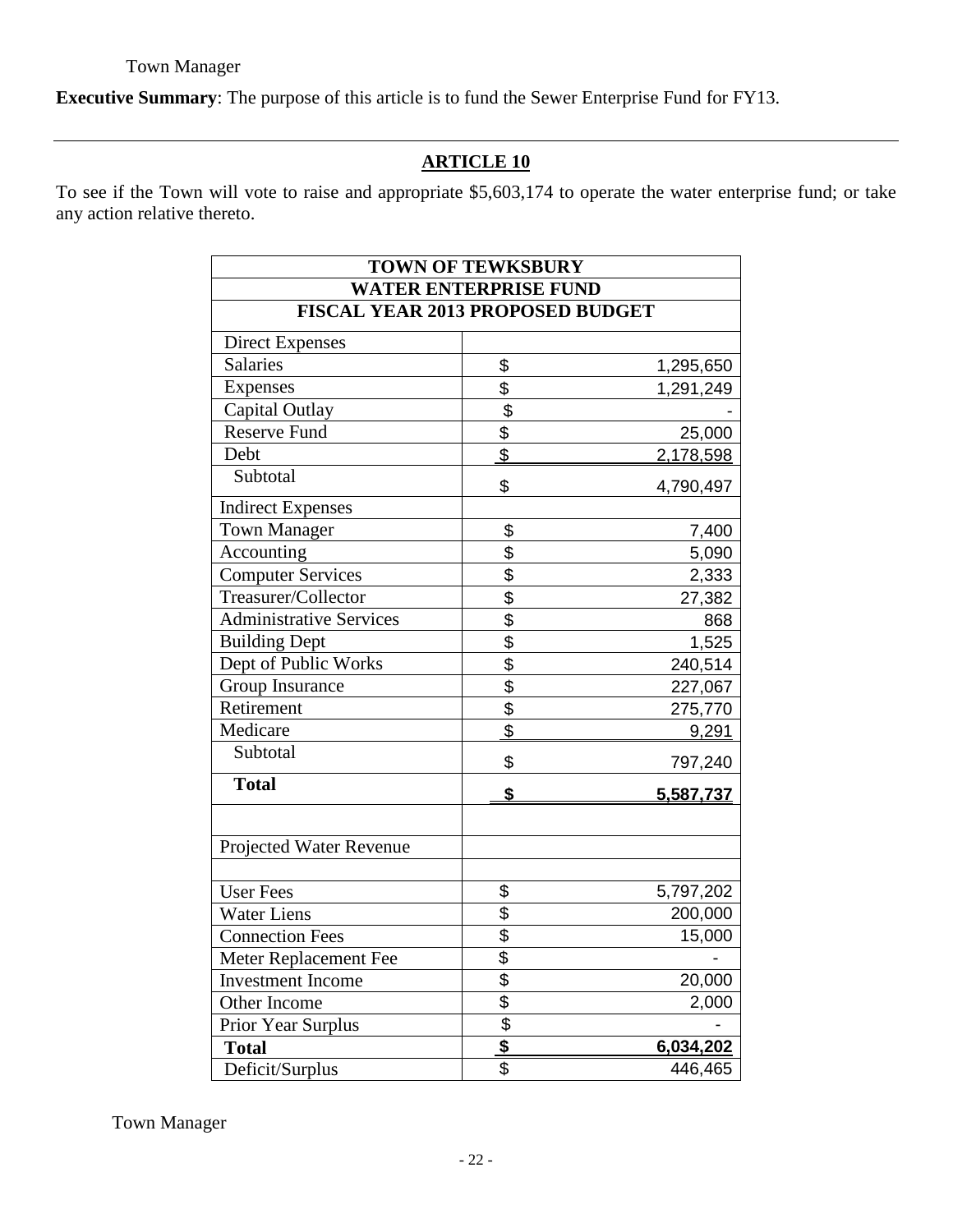**Executive Summary**: The purpose of this article is to fund the Water Enterprise Fund for FY13.

## **ARTICLE 11**

To see if the Town will vote to transfer from the certified General Fund Free Cash the sum of \$906,224 for the following for purposes; or take any action relative thereto.

| Storm Water Pollution Prevention Plans (SWPPP) for each municipal facility. | 46,000    |
|-----------------------------------------------------------------------------|-----------|
| <b>DPW Facility Upgrades</b>                                                | 65,000    |
| DPW Elgin Sweeper                                                           | 170,000   |
| Purchase Police SUV for Police Department                                   | 38,661    |
| <b>Purchase New Fire Vehicle</b>                                            | 28,290    |
| Pay for Sick Leave Buy Backs                                                | 47,470    |
| Pay-off outstanding Town Leases                                             | 510,803   |
| <b>Total</b>                                                                | \$906,224 |

#### Town Manager

**Executive Summary:** This article allows the Town to utilize funds that were considered available as of July 1, 2011, for the above one-time expenditures. A summary of each item is as follows: SWPPPs: This project is required under the up-coming storm-water NPDES permit to be issued by the EPA/DEP (2012). The Town must develop Storm Water Pollution Prevention Plans (SWPPP) for each municipal facility. The funding requested would allow a consultant to develop a plan for each of the (7) facilities and the Town Hall complex. The facilities include: Police, Fire (North and South), the Town Hall Complex (Annex, Town Hall and Central Fire), DPW, Senior Center, Library and Water Treatment Plant. The cost per facility is \$5,000.00, with an incremental increase for the DPW and Town Hall Complex given the size of these two facilities. DPW Facility Upgrades: This project addresses building envelope concerns outlined in an annual inspection report conducted by the Town's insurance provider (MIIA) for the Department of Public Works facility, located at 999 Whipple Road. Elgin Sweeper: Funds will replace the current 2001 Elgin Pelican Street Sweeper. This piece of equipment will be 12 years old before a replacement can be delivered. Police SUV: Funds will replace a 2004 Ford Explorer with 99,573 miles. The vehicle is unmarked/and used by the Deputy Chief. Fire Vehicle: Funds will be used to Replace Chief's vehicle (Car 1). The Department would purchase an all-wheel drive Ford Taurus through the State or Plymouth County Cooperate or Metropolitan Area Planning Council bid process. Lease Pay-off: Funds will be used to pay existing town leases that have been paid from within various Departments Annual Operating Budgets. By using a portion of the funds to pay these leases off the Town will save \$34,868 in interest costs. Sick Leave Buy-back: Funds will be used to pay for sick leave buy back as required in the Town's Collective Bargaining Agreements or Personnel By-Law.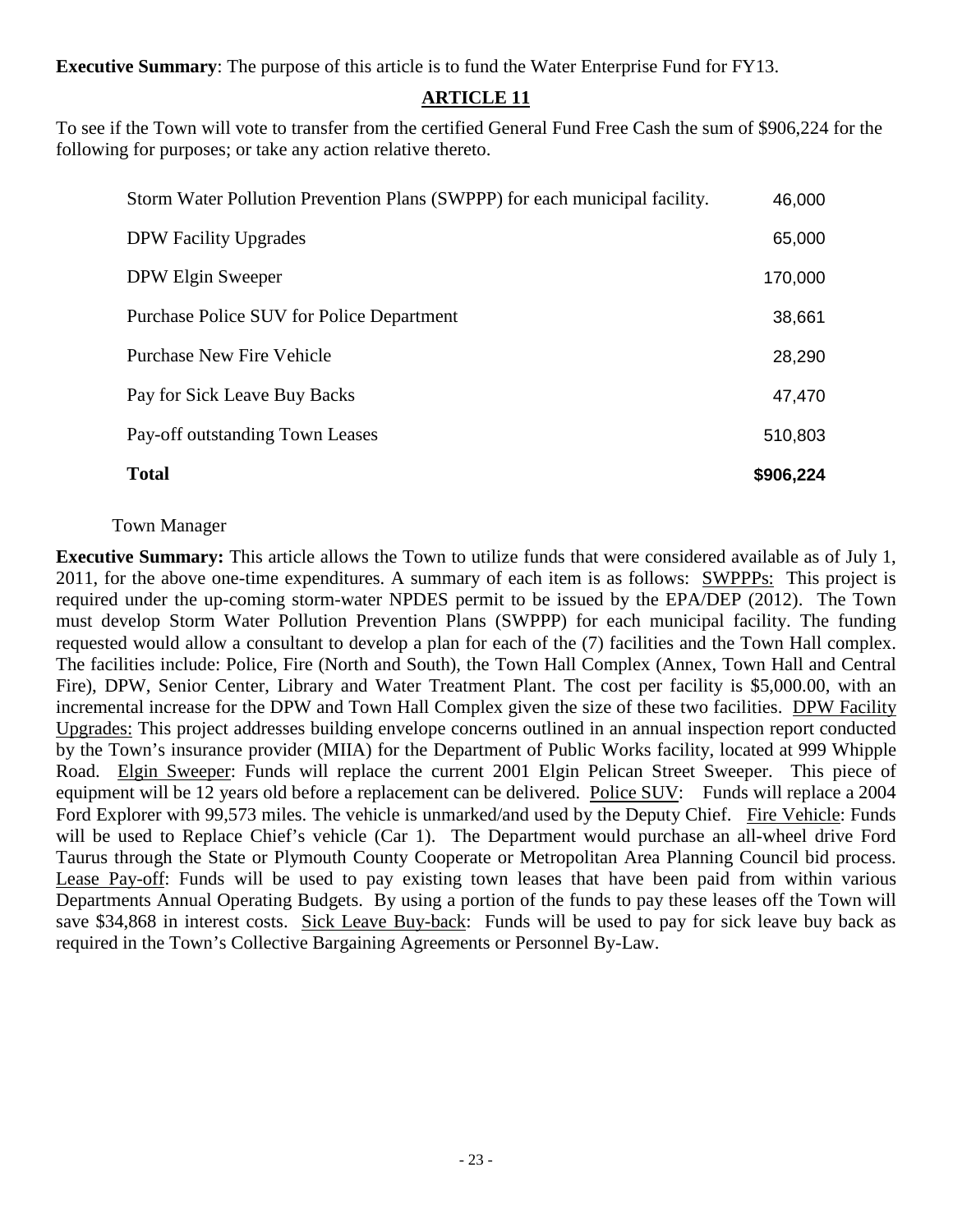To see if the Town will vote to transfer from the certified General Fund Free Cash the sum of \$656,835 for the following purposes; or take any action relative thereto.

| <b>Total</b>                            | \$656,835 |
|-----------------------------------------|-----------|
| School Instructional                    | \$253,961 |
| School Technology                       | \$221,880 |
| <b>School Buildings and Maintenance</b> | \$180,994 |

Town Manager

**Executive Summary:** This article allows the Town to utilize funds that were considered available as of July1, 2011, for the above one-time expenditures. These expenditures have been identified and prioritized by both School Administration and the School Committee and are needed in order to maintain School facilities/infrastructure while providing students with a quality educational experience.

# **ARTICLE 13**

To see if the Town will vote to transfer from the certified Water Enterprise Fund Retained Earnings the sum of \$125,265 for the purpose of paying for existing leases; or take any action relative thereto.

Town Manager

**Executive Summary:** This article allows the Town to utilize funds that were considered available as of July 1, 2011 in the Water Enterprise Fund. Retained Earnings were \$714,427 and by using a portion of the funds to pay these leases off, the Town will save \$6,472.in interest costs.

# **ARTICLE 14**

To see if the Town will vote to raise and appropriate the sum of \$275,000 from the Water Enterprise fund to undertake the following:

| New Vehicle for Water Treatment Plant:              | \$25,000  |
|-----------------------------------------------------|-----------|
| Purchase and Installation of New Fire Hydrants:     | \$100,000 |
| Replace chain and drive in Sludge Collection System | \$150,000 |

Or take any action relative thereto.

Town Manager

**Executive Summary:** This article raises funds within the Water Enterprise Fund to be used to replace a 2001 Ford Taurus with a F150 pickup, for the continuation of an ongoing program of Hydrant Replacement at various locations based upon survey of the current inventory and will be used to replace chain and drive in Sludge collection system at the Water Treatment Plant.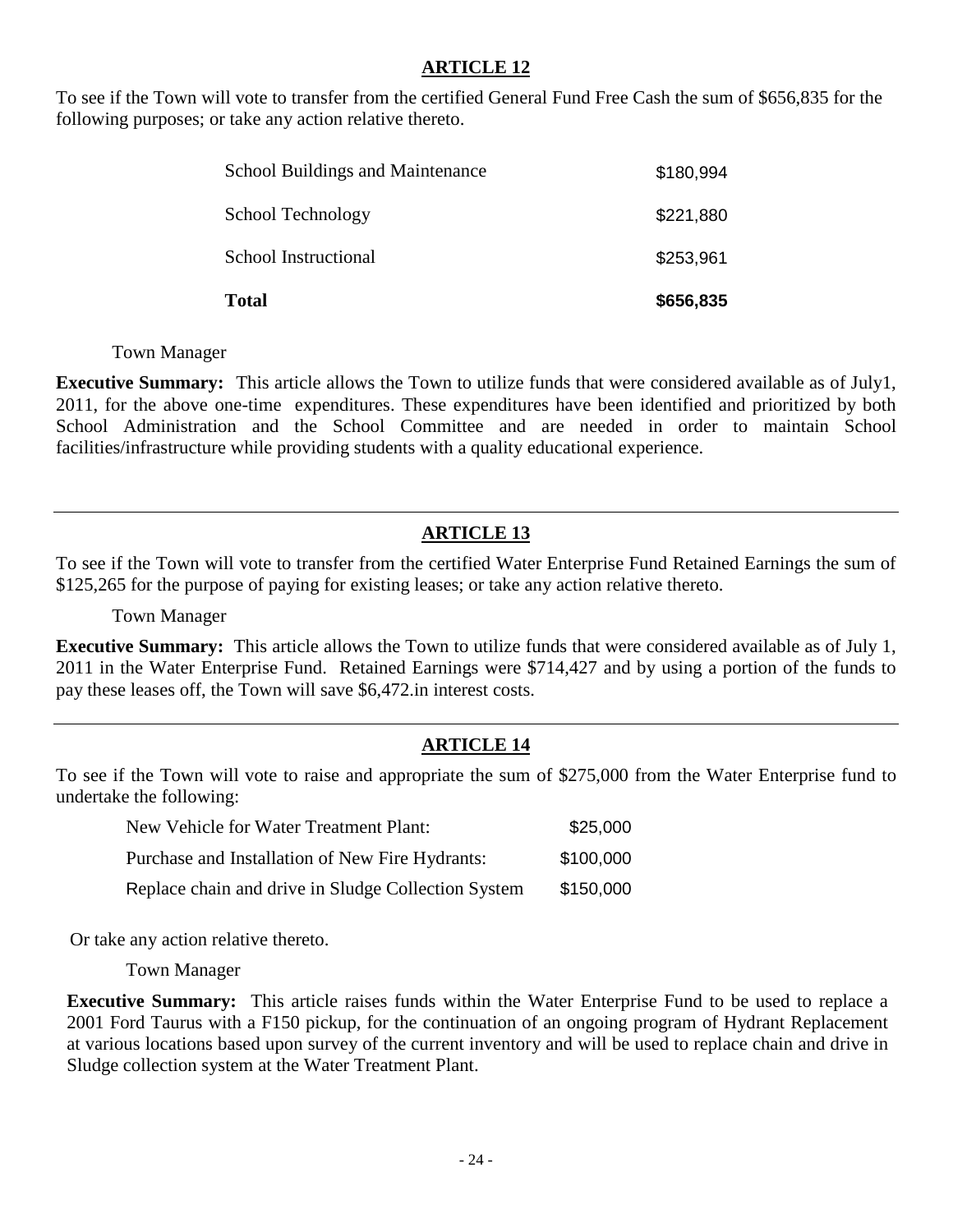To see if the Town will vote to transfer from the certified Sewer Enterprise Fund Retained Earnings the sum of \$111,931 for the purpose of paying for existing leases; or take any action relative thereto.

Town Manager

**Executive Summary:** This article allows the Town to utilize funds that were considered available as of July 1, 2011 in the Sewer Enterprise Fund to pay off existing leases. Retained Earnings were \$867,435 and by using a portion of the funds to pay these leases off the Town will save \$6,472 in interest costs.

# **ARTICLE 16**

To see if the Town will vote to transfer from the certified Sewer Enterprise Fund Retained Earnings the sum of \$125,000 for the following purposes;

| <b>Sewer Pump Station Upgrades</b> | \$75,000 |
|------------------------------------|----------|
| Inflow and Infiltration            | \$50,000 |

Or take any action relative thereto.

Town Manager

**Executive Summary**: This article allows the Town to utilize funds that were considered available as of July 1, 2011, for the above one-time expenditures. Funds will be used to purchase and install one (1) grinder pump for the Florence Ave Pump Station; to purchase Flush Valves at ten (10) various pump stations and to conduct camera investigations, manhole inspections and assessments of the sewer system to determine areas on inflow and infiltration and to make improvements at Burham Rd and East St Sub-basins.

# **ARTICLE 17**

To see if the Town will vote to appropriate the sum of \$1,000,000, for the cost of installing and replacing waterlines in the Town, and including the payment of all costs incidental and related thereto and to determine whether such amount should be raised by taxation, by transfer from available funds, by borrowing or by any combination of the foregoing, or take any other action relative thereto.

**Motion:** That the Town hereby appropriates the sum of \$1,000,000, for the cost of installing and replacing waterlines in the Town, and for the payment of all costs incidental and related thereto, and that to meet this appropriation the Town Treasurer, with the approval of the Selectmen, is hereby authorized to borrow said sum under and pursuant to Chapter 44 Section 8(5) of the Massachusetts General Laws, or pursuant to any other enabling authority, and to issue bonds or notes of the Town therefore.

Town Manager

**Executive Summary:** This article authorizes the Town to borrow funds for the cost to remove approximately 8,200 feet of 6-inch and 8-inch asbestos cement water main and replace with 12 inch ductile iron water main on East Street (from Maple Street to Andover Town line) and on Shawsheen Street (from East Street to approximately 400 feet on Shawsheen Street). The cost of this work is projected to be \$825,000; and Replace 2-inch mains and AC pipe at various locations based on the town's water model and the balance of funds from the East Street water main project. The upgrades will improve areas of trouble pipe and improve fire protection; work is projected to cost \$175,000.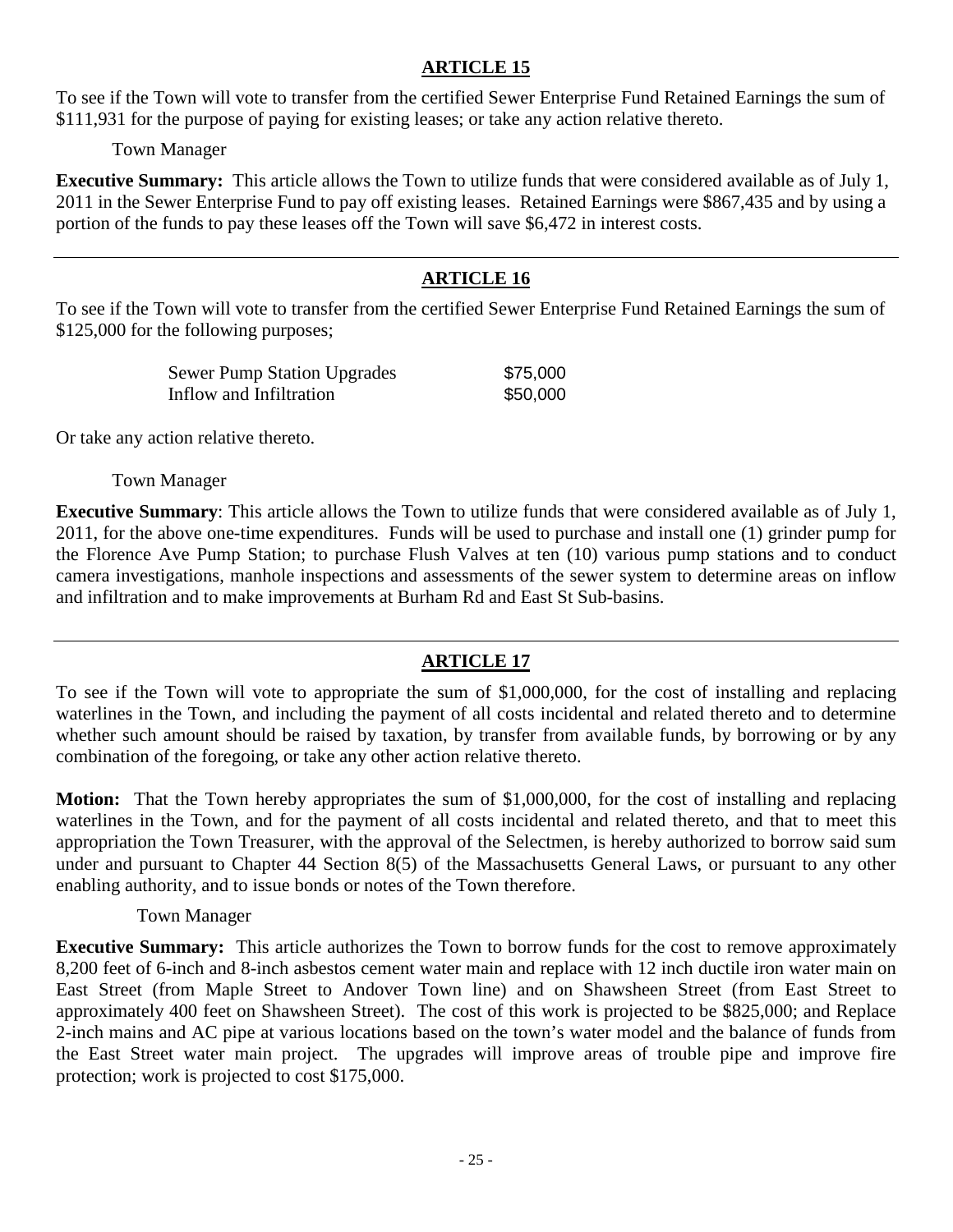To see if the Town will vote to transfer the sum of \$100,000 from overlay surplus to fund the Fiscal Year 2013 revaluation of the Town's residential and commercial properties; or take any action relative thereto.

Town Manager

**Executive Summary:** This article allows the Town to utilize funds considered surplus from Assessors Overlay Reserve to fund revaluation of the Town's residential and commercial properties as required by the Massachusetts Department of Revenue.

## **ARTICLE 19**

To see if the Town will vote to transfer the sum of \$25,000 from overlay surplus to fund a Senior Tax Relief Work Program; or take any action relative thereto.

Town Manager

**Executive Summary:** This article allows the Town to utilize funds considered surplus from Assessors Overlay Reserve to fund a Senior Tax Relief Program that allows eligible Senior Citizens of the Town to work for Town and School offices and receive a reduction in their property tax bill.

## **ARTICLE 20**

To see if the Town will vote to appropriate or reserve from the Community Preservation Fund annual revenues in the amounts recommended by the Community Preservation Committee for committee administrative expenses, community preservation projects and other expenses in fiscal year 2013, with each item to be considered a separate appropriation:

| Appropriations:              |              |
|------------------------------|--------------|
| <b>Administrative Costs</b>  | \$<br>34,987 |
| Reserves:                    |              |
| Open Space                   | \$<br>69,975 |
| <b>Community Housing</b>     | \$<br>69,975 |
| <b>Historic Preservation</b> | \$<br>69,975 |
| FY2013 Budgeted Reserve      | \$450,000    |

Or take any other action related thereto.

Community Preservation Committee

**Executive Summary:** Massachusetts General Law, Chapter 44B requires that the Town appropriate for spending, or reserve for future spending, from the fund balance at least 10% for open space, 10% for historic preservation, and 10% for community housing.

The total CPA Estimated FY13 revenue is \$699,750.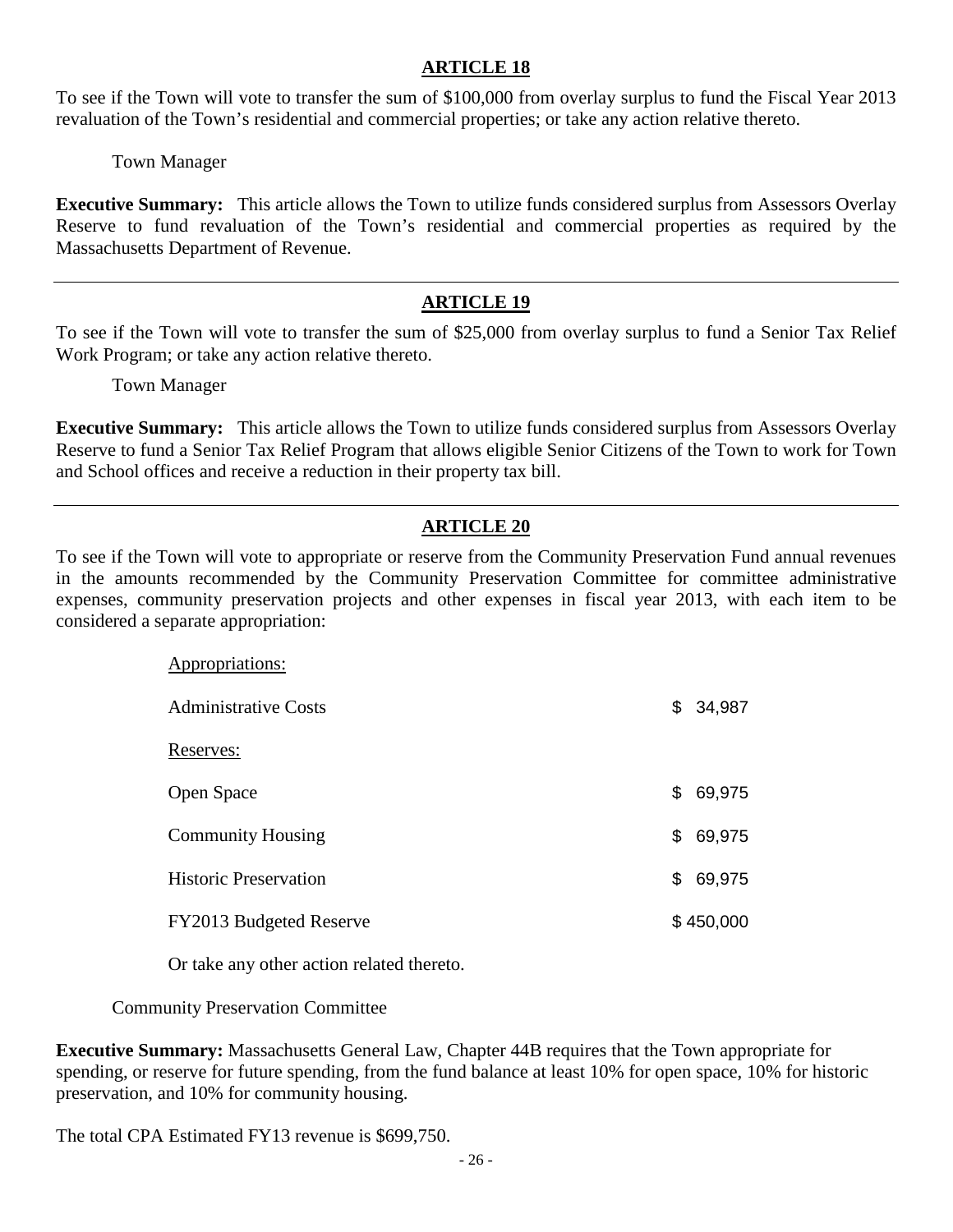To see if the Town will vote to approve the FY 2013 Affordable Housing Trust Fund Allocation Plan as follows:

There were no expenditures out of the Affordable Housing Trust Fund for FY2012.

| <b>ALLOCATION PLAN</b><br><b>Starting Balance:</b>              | for FY 2013<br>\$2,245,784 |
|-----------------------------------------------------------------|----------------------------|
| <b>Total Available Funds FY13</b>                               | \$2,245,784                |
| <b>Expenses</b>                                                 |                            |
| <b>LHP Consulting Services</b>                                  | \$40,000                   |
| Audit of 3 Local Initiative Projects<br>$(\$7,500$ per project) | \$22,500                   |
| Creation of New Units/Buydown of existing units                 | \$2,183,284                |
| <b>Total Projected Expenses for FY13</b>                        | \$2,245,784                |

Town Manager Community Development Director

**Executive Summary:** According to Chapter 105 of the Acts of 2003, the Tewksbury Affordable Housing Trust Fund is to have an allocation plan submitted to and approved at the Annual Town Meeting. The 2013 allocation plan meets the expenditure requirements of the Special Act.

# **ARTICLE 22**

To see if the Town will vote to raise and appropriate or transfer from available funds a sum of money to provide a two percent (2%) salary increase effective July 1, 2012 for all positions listed within Section III of the Town's Personnel By-Law and to provide up to a two percent (2%) for a salary increase effective July 1, 2013 for all positions listed within Section III of the Town's Personnel By-Law and to further provide an increase of up to two percent (2%) for a salary increase effective July 1, 2014 for all positions listed within Section III of the Town's Personnel By-Law; or take any other action relative thereto.

Personnel Relations Review Board

**Executive Summary**: The intent of this article is to provide the non-union employees covered by the Personnel By-Law a salary increase for FY13 and additional increases in FY14 and FY15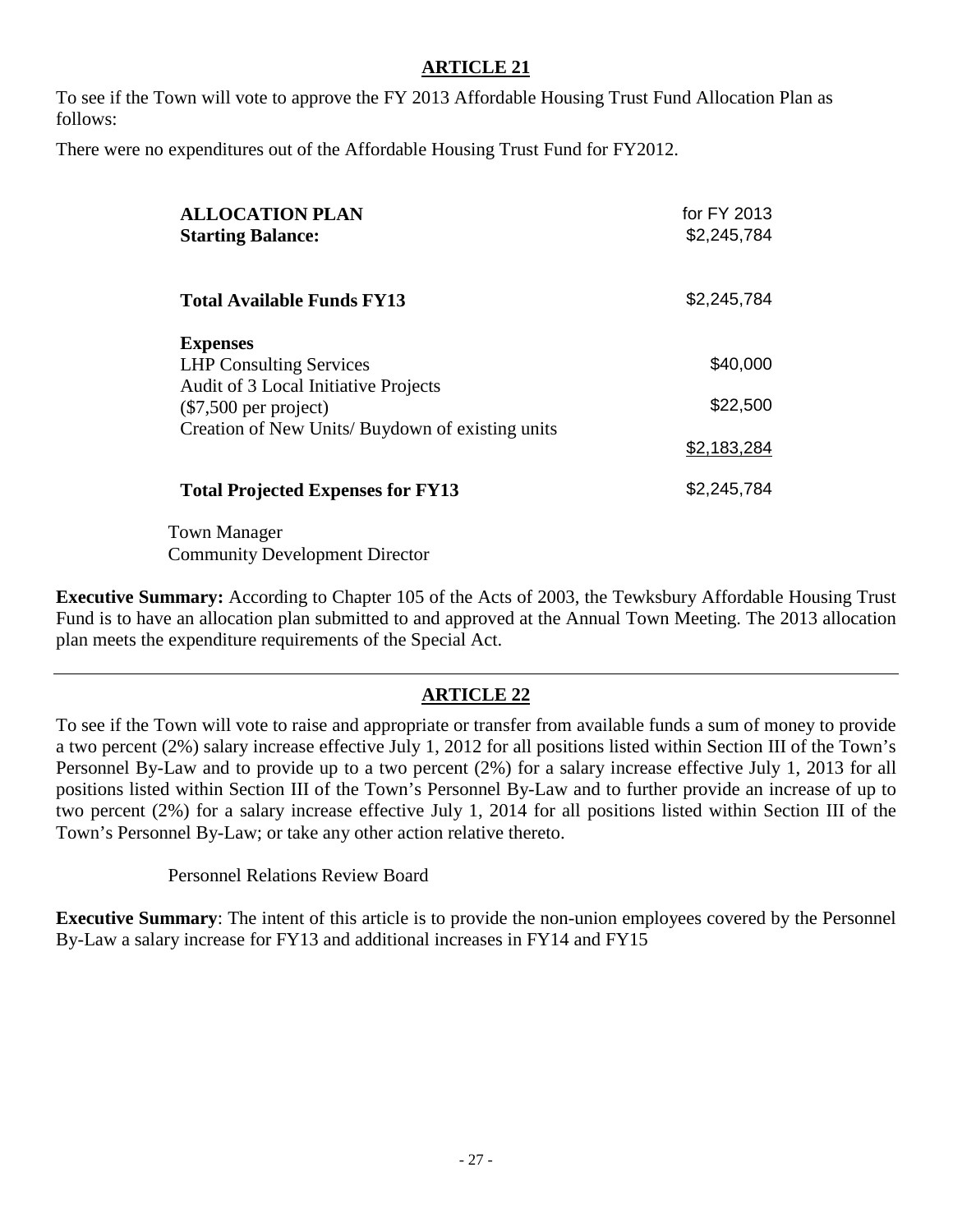To see if the Town will vote to amend the Personnel By-Law, Section IV (d) by replacing the existing language:

(d) **Personal Days:** Permanent employees are entitled to two (2) personal day's leave per year to be used upon approval by the Department Head. **Personal days shall not be awarded in the event of termination or retirement.** Personal days shall not be accumulated from year to year. (Rev. ATM 5/6/02)

#### **With the following language:**

**Personal Days:** Permanent employees will be awarded two- (2) personal day's leave per year on July 1<sup>st</sup> to be used upon approval by the Department Head. Personal days must be taken before June  $30<sup>th</sup>$  of each year. New hires will receive two (2) personal days after the successful completion of the six month probation period and must be used by June 30<sup>th</sup>. Personal days shall not be awarded in the event of termination or retirement. Personal days shall not be accumulated from year to year.

Personnel Relations Review Board

**Executive Summary:** This amendment adds treatment of new hires and gives a set standard for computing the accrual.

# **ARTICLE 24**

To see if the Town will vote to amend the Personnel By-Law, Section IV (b) by replacing the existing language:

#### (b) **Vacations:**

All members of the Personnel By-Law shall be entitled to an annual vacation leave in accordance with and subject to the following provisions. A probationary employee shall be entitled to use five days vacation upon completing the probationary period. Vacation shall accrue upon completion of six months service but with effect upon the first day of service at .83 days per month

### **With the following language:**

#### (b) **Vacations:**

All members of the Personnel By-Law shall be entitled to an annual vacation leave in accordance with and subject to the following provisions. A probationary employee shall accrue vacation time effective the first day of service at .83 days per month and shall be entitled to use five vacation days upon completing the probationary period. Employees may request to use vacation time earned within the probationary period, however all requests will need approval at both a supervisory and Town Manager level. Requests may not be granted if it puts a burden on the department.

Personnel Relations Review Board

**Executive Summary:** This amendment adds flexibility of vacation time for newly hired employees.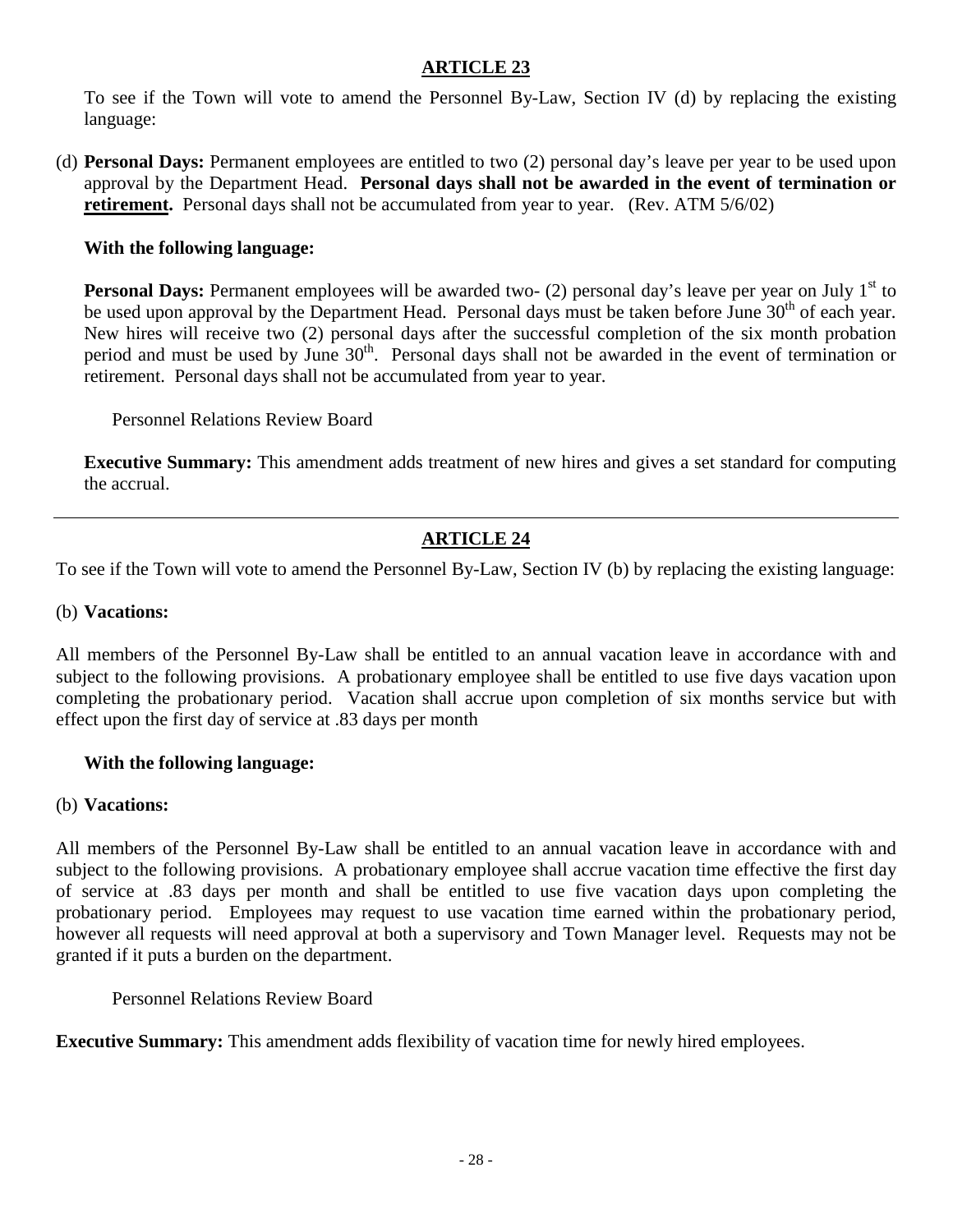To see if the Town will vote to amend the Personnel By-Law, Section IV by replacing the existing language:

**Sick Leave Incentive Program**: Any employee hired after January 1, 1989 that reaches the 165 day maximum sick cap and uses four (4) days or less sick time between July 1<sup>st</sup> and June  $30<sup>th</sup>$  of the preceding year, may convert the excess accumulated sick days over the 165-day sick cap as follows:

| Sick Leave Used<br>during fiscal year |       | Sick Leave to be.<br>converted to Vacation Time |
|---------------------------------------|-------|-------------------------------------------------|
|                                       | up to | 5 days                                          |
|                                       | up to | 4 days                                          |
| 2                                     | up to | 3 days                                          |
| 3                                     | up to | 2 days                                          |
|                                       | up to | 1 day                                           |
|                                       |       |                                                 |

These converted sick days will reduce the available sick time. The converted vacation days will be treated as normal vacation time and must be used by June  $30<sup>th</sup>$  of the following year or they will be lost. The employee must request in writing to the Department Head his/her intent to use excess sick days prior to the start of the next fiscal year (July 1). Rev. ATM 5/7/2007

#### **With the following language:**

**Sick Leave Incentive Program:** Any employee hired after January 1, 1989 that reaches the 165 day maximum sick cap and uses no more than four (4) days of sick time between July 1<sup>st</sup> and June 30<sup>th</sup> of the preceding year, may convert the excess accumulated sick days over 165 day sick cap to vacation days or pay at the following rates:

| Sick Leave used during fiscal year | Sick Leave converted to Vacation |  |  |
|------------------------------------|----------------------------------|--|--|
|                                    | or Pay                           |  |  |
| 0 days                             | 5 days                           |  |  |
| 1 day                              | 4 days                           |  |  |
| 2 days                             | 3 days                           |  |  |
| 3 days                             | 2 days                           |  |  |
| 4 days                             | 1 day                            |  |  |

Converted days will reduce available sick time. Converted vacation days will be treated as normal vacation time and must be used by June  $30<sup>th</sup>$  of the following year or they will be forfeited. Any employee wishing to take advantage of the Sick Leave Incentive Plan must state his or her intent to use excess sick days in writing to the Department Head prior to the start of the next fiscal year (September 1).

Personnel Relations Review Board

**Executive Summary:** This amendment allows for sick leave to be converted into pay so that it will be aligned with union contracts.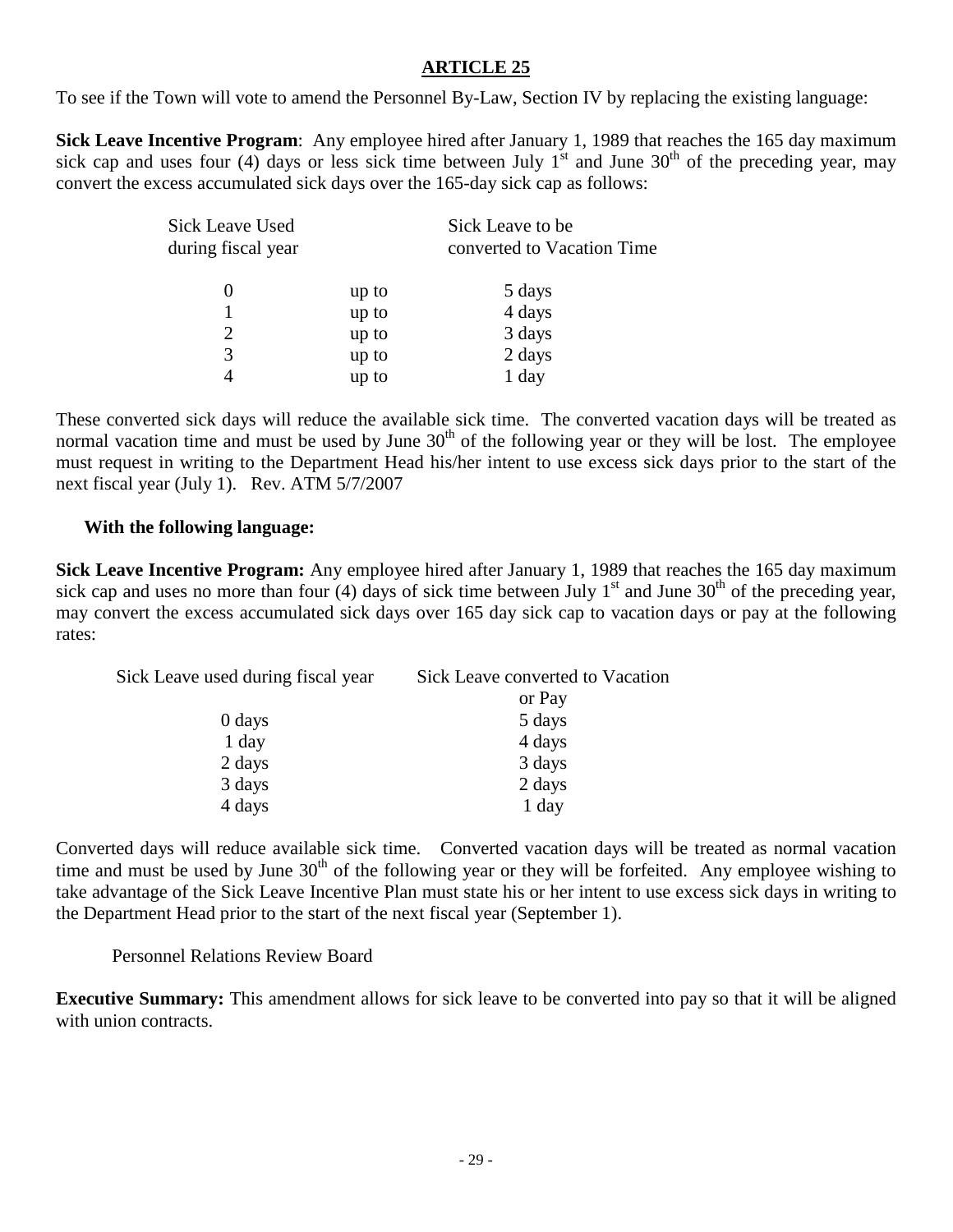To see if the Town will vote to amend the Personnel By-Law, Section IV by replacing the existing language:

#### **Funeral Leave:**

All employees shall be granted, if desired, a maximum of (3) three workdays of leave, not to be deducted from sick leave or vacation time, to attend to the affairs of a deceased member of their immediate family. At the discretion of the Department Head (2) two additional days may be granted.

Immediate family shall be defined as: father, mother, spouse, son, daughter, sister, brother, mother-inlaw, father-in-law, grandparents, brother-in-law, sister-in-law, daughter-in-law, son-in-law, grandchildren, and any other relative living in the employee's household

#### **With the following language:**

#### **Funeral Leave:**

In the event of death for an immediate family member, all employees shall be granted a maximum of (5) five workdays of leave, not to be deducted from sick or vacation leave in order to attend to the affairs for the following immediate family members; parents, spouse, domestic partners, children and siblings. (This could include: step parents/children/siblings)

In the event of death for extended immediate family members, all employees shall be granted (3) three workdays to attend to the affairs of their grandparents, parents-in-laws, siblings-in-law, grandchildren, guardians, and any other relative residing in the household. At the Department Heads discretion an additional (2) two workdays may be granted.

Leave with pay for up to (1) one workday may be granted to attend the funeral of other close relatives with Department Head approval.

Personnel Relations Review Board

**Executive Summary:** This amendment gives the maximum amount of 5 days of bereavement at the department heads discretion and updates family members covered under this provision of the By-Law.

# **ARTICLE 27**

To see if the Town will vote to amend the Personnel By-Law, Section IV by replacing the existing language:

**Sick Bank:** The Town of Tewksbury employees entitled to Non-Occupational sick leave may form a Sick Bank. Participation in the sick bank shall be voluntary by departments. Employees of a department may contribute sick time they have accrued to the sick bank in the amount as a specific number of hours. All hours donated shall be an hour for an hour and shall not be pro-rated in any way. The donated accrued sick time shall only be used by an employee who is a member of the sick bank and has used all of his/her own sick days, personal time, compensatory time, vacation days, or available time off from any source. The donated time shall be shown on a monthly form from the Department Head to the Personnel Board under the heading "Sick Bank" and any time being taken from the bank will be shown on the same form and reduced from the running total of donated hours available. The sick bank shall never allow the taking of time not available, i.e.: no minus (-) value shall exist. All participating employees shall sign a form for their Department Head when joining or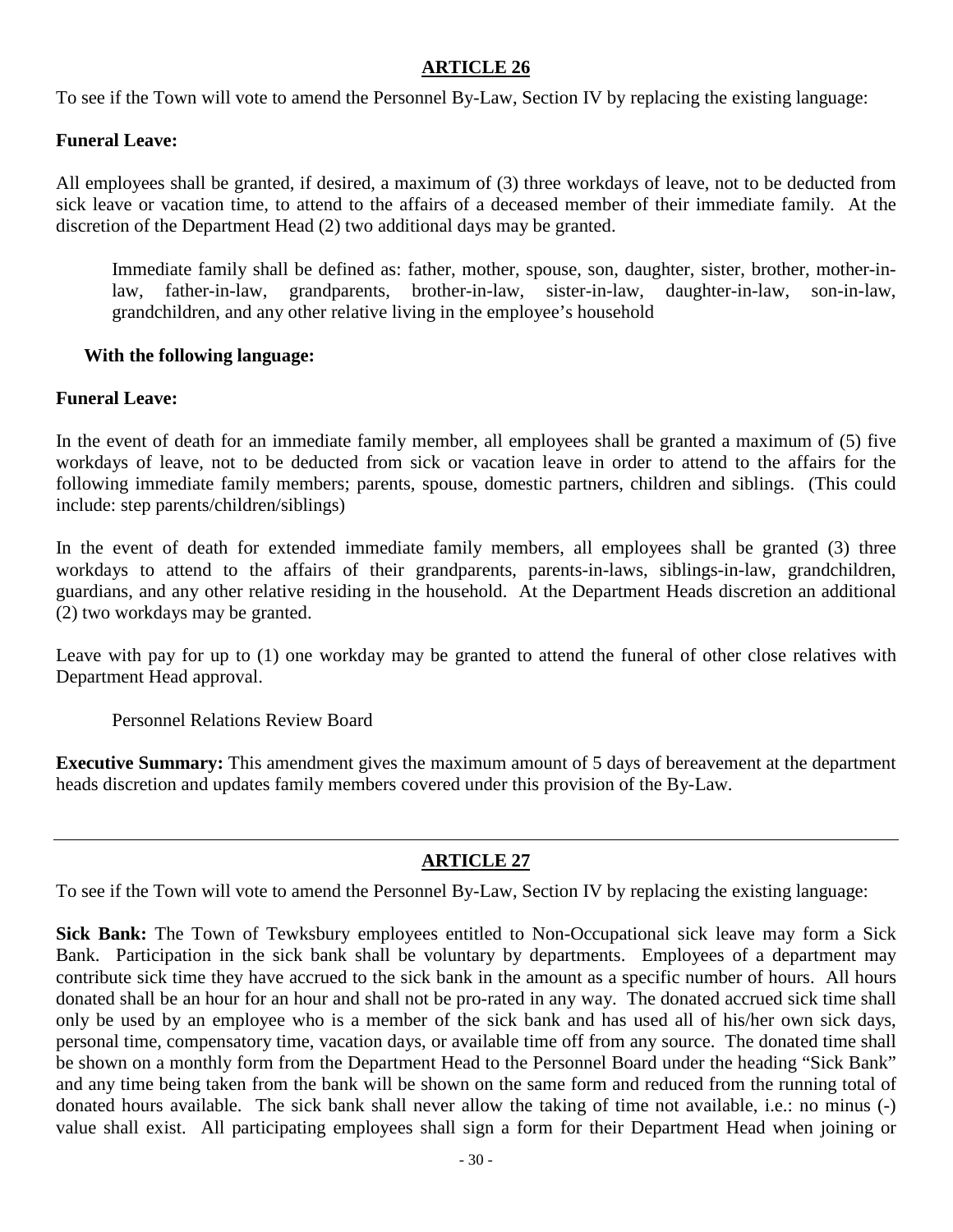leaving the sick bank. All participating employees shall sign a form when donating hours to the sick bank stating that they understand the hours will be deducted from their individual accumulated sick time and that it is donated time and cannot be taken back or given back for any reason except for the use of member employee taking a sick day from the sick bank under the conditions of this section of the Personnel By-Law. (1995 ATM ART.25)

#### **With the following language:**

**Sick Bank:** The Town of Tewksbury employees entitled to Non-Occupational sick leave may form a Sick Bank. Participation in the sick bank shall be voluntary for all eligible PRRB members. Employees may contribute sick time they have accrued to the sick bank as a specific number of hours. All hours donated shall be an hour for an hour basis and shall not be pro-rated in any way. The donated accrued sick time shall only be used by an employee who is a member of the sick bank and has used all of his/her own sick days, personal time, compensatory time, vacation days, or available time off from any source. The sick bank shall never allow the taking of time not available, i.e.: no negative (-) value shall exist. All participating employees shall sign a form when joining or leaving the sick bank, stating that they understand the hours will be deducted from their individual accumulated sick time and that it is donated time and cannot be taken back or given back for any reason except for the use of a member employee taking a sick day from the sick bank under the conditions of this section of the Personnel By-Law. The Sick Bank shall be operated by the PRRB. The Board will make decisions on the use of Sick Bank time on a case by case basis, based on written request for withdrawal by a member.

Personnel Relations Review Board

**Executive Summary:** This amendment removes the sick bank from a department level and places it at a townwide level for those employees covered by the Personnel By-Law.

# **ARTICLE 28**

To see if the Town will vote to amend the Personnel By-Law, Section III (k) by adding a new sentence at the end of the Section that reads as follows:

If an employee does not separate from service after the thirty six month wage deferral is granted, his or her salary will be reduced by 3.5%.

Personnel Relations Review Board

**Executive Summary:** This amendment clarifies how an employee's salary will be treated upon expiration of the 36 months when the employee does not separate from employment.

# ANY ARTICLES VOTED TO BE REMOVED FROM THE CONSENT CALENDAR SHALL BE RESTORED TO ITS ORIGINAL NUMBERED PLACE IN THE WARRANT.

Article 3-29

Article 3-30

Article 3-31

Article 3-32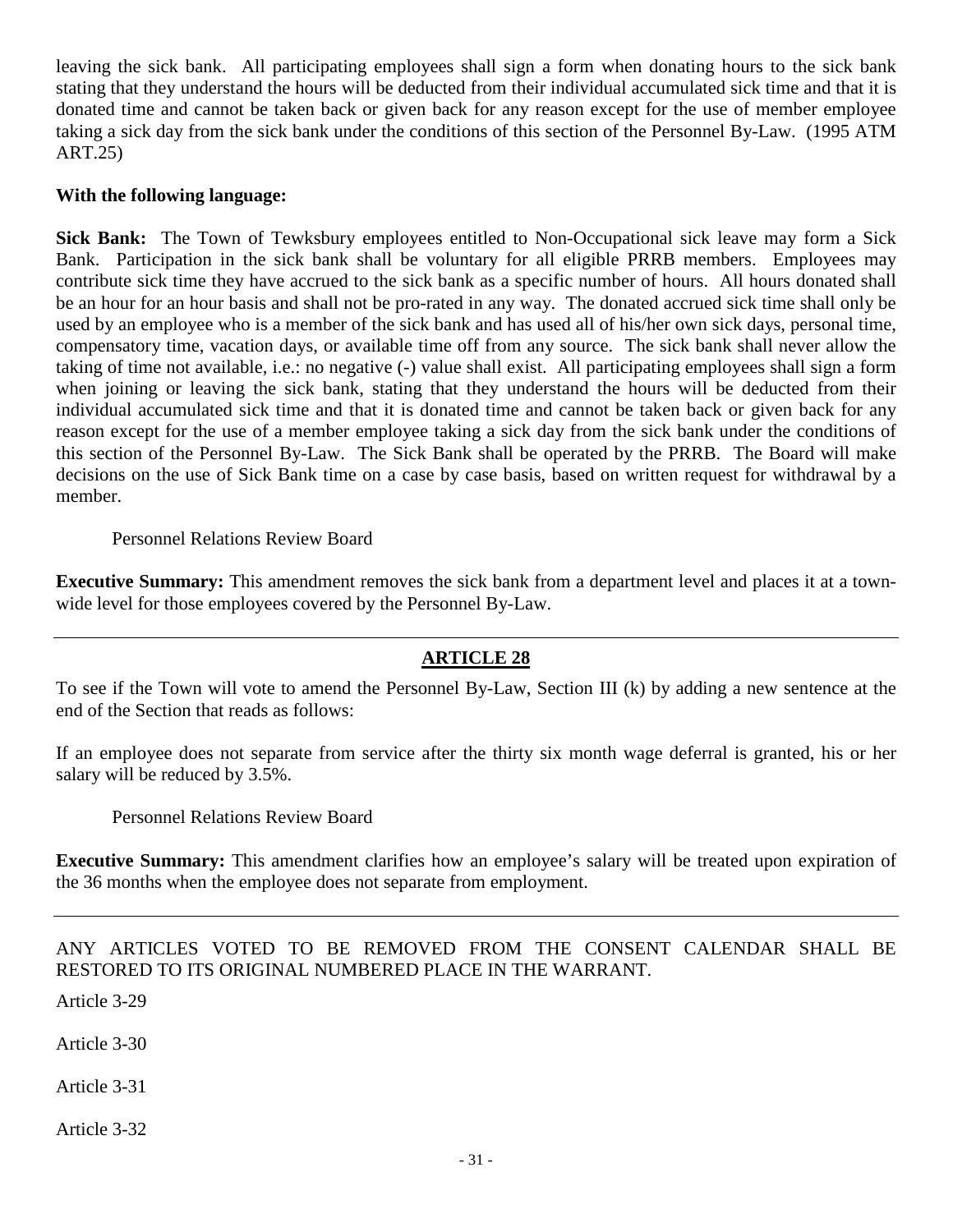### **SECTION 3**

| Article 33 | Amend Wetland By-Law: Abutters                  |
|------------|-------------------------------------------------|
| Article 34 | Amend Wetland By-Law: Notice and hearings       |
| Article 35 | Amend Wetland By-Law: Definition of structure   |
| Article 36 | Amend Wetland By-Law: Stormwater                |
| Article 37 | Amend Zoning By-Laws: Electronic Message Boards |
| Article 38 | Amend Town By-Laws – Finance Committee          |
| Article 39 | Amend Town By-Laws – Town Clerk                 |

### **ARTICLE 33**

To see if the Town will vote to amend the Town Code known as the Tewksbury By-Laws, Chapter 18, Conservation Commission Wetlands Protection By-law by changing the definition of abutter from 300 feet to 100 feet in the following Sections:

18.04.020 Definitions- "Abutter" means the owner of any property any portion of which lies within 300 100 feet radially from any lot line….

18.04.060 Notice and hearings- Any person filing an application for permit or a Request for Determination with the Commission at the same time shall give written notice thereof, by certified mail (return receipt requested) or hand delivery to all abutters at their mailing addresses shown on the most recent applicable tax list of the assessors, including owners of land directly opposite on any public or private street or way and abutters to the abutters within 300 100 feet...

18.04.060 Public Utilities (Easements). Permit applications for constructing or maintaining public utilities located within property easements shall provide written notification to property owners of the easement and all abutters within 300 100 feet in all directions of the easement right-of-way for the extent of the easement that is located within the 100-foot buffer zone.

Conservation Commission

**Executive Summary:** This amendment aligns the Wetlands Protection By-Law definition of abutter with the State Wetland Protection Act definition.

# **ARTICLE 34**

To see if the Town will vote to amend the Town Code, Chapter 18, known as the Tewksbury By-Laws, Conservation Commission Wetlands Protection By-Law by adding certificate of mailing to the requirement of notification to abutters as noted in the following Sections:

**18.04.060 Notice and hearings** Any person filing an application for permit or a Request for Determination with the Commission at the same time shall give written notice thereof, by certified mail (return receipt requested), or hand delivery…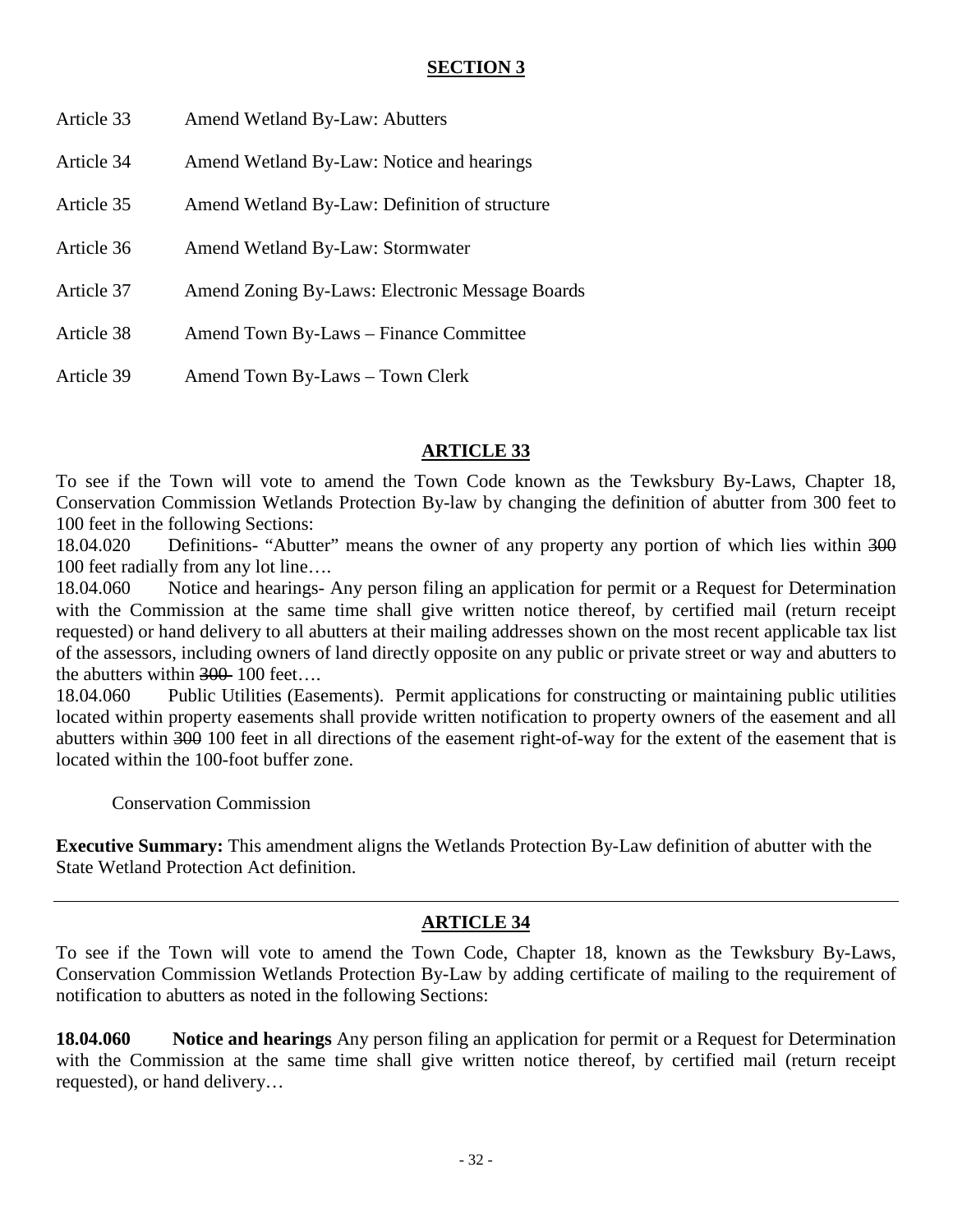Delete the  $2<sup>nd</sup>$  sentence  $4<sup>th</sup>$  Paragraph- "In the event that the hearing is postponed due to the request of the applicant or the Commission, the applicant shall renotify all of the abutters via certified mail, or hand delivery informing them of the new hearing date and time."

Conservation Commission

**Executive Summary:** This amendment aligns the Wetlands Protection By-Law abutter notice requirement with the State Wetland Protection Act notice requirement.

# **ARTICLE 35**

To see if the Town will vote to amend the Town Code, Chapter 18, known as the Tewksbury By-Laws, Conservation Commission Wetlands Protection By-Law Section 18.04.020 Definitions, by adding the following definition:

"Structure"- A combination of materials assembled at a fixed location to give support or shelter such as a building, house, barn, garage, or shed. The word "Structure" shall be construed, where the context requires, as though followed by the words "or part or parts thereof". However, in reference to the No Build Zone, "Structure" shall not include fences, retaining walls, decks, patios, gazebos, lawn furniture, children's toys such as sandboxes and swing-sets, rip-rapped areas, driveways, parking areas, sheds (not to exceed 120 square feet in floor area), or the like.

Conservation Commission

**Executive Summary**: The 2009 revision of the Wetlands Protection By-Law makes a number of references to the term structure which was not defined in the By-Law. This article provides the definition of structure.

# **ARTICLE 36**

To see if the Town will vote to amend the Town Code, Chapter 18, known as the Tewksbury By-Laws, Conservation Commission Wetlands Protection By-Law by adding a new subparagraph to Section 18.04.30 Jurisdiction as follows:

(9) For stormwater management purposes, the Commission may allow encroachment into the no build zone.

Conservation Commission

**Executive Summary:** This addition allows for stormwater management systems to encroach into the no build zone as these systems may need to be linked to resource areas.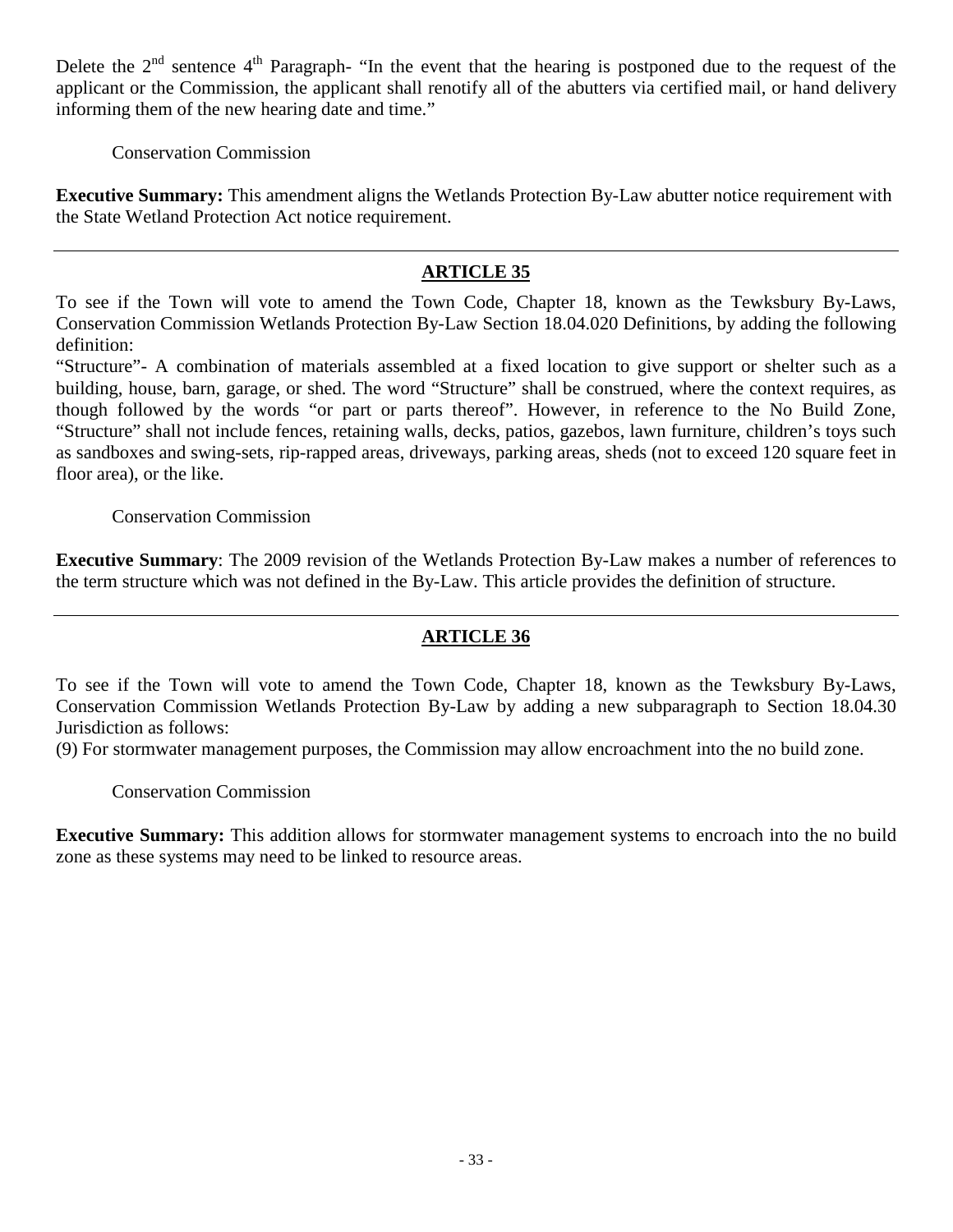To see if the Town will vote to amend the Zoning By-Laws by adding the following to Section 5200, Signs, as paragraph 5232.d in Section 5232 Signs – Standards – Illumination.

d. Signs containing Electronic Message Boards, which means a digital sign which exhibits changing or moving illumination effects, or a sign with moving letters, symbols or changing messages which are displayed via light emitting diodes (LED), liquid crystal display (LCD), plasma, or similar display technologies, shall not be allowed except by Special Permit from the Planning Board based upon findings that:

- 1. The business(es) utilizing the electronic message board are located on a site of over 10 acres of land.
- 2. The buildings and public entrances to the businesses are located at least 125 feet from the street.
- 3. There will be no interference with traffic patterns, traffic lights or public safety.
- 4. The dimensions of the message board area shall not be over 41" H x 63" W.
- 5. Electronic message boards shall not be allowed in the Town Center Overlay District.
- 6. There shall be no scrolling, flashing or movement of messages or other displays.
- 7. The electronic message board letters will be amber color only, with a black background.
- 8. Any message must be displayed for a set period of time as determined by the Planning Board.
- 9. The Planning Board may set further conditions based upon circumstances of specific site conditions.
- 10. The Planning Board may waive items 1-7 above upon findings of special circumstances as determined solely by the Planning Board.

#### Planning Board

**Executive Summary:** The adoption of this article will provide the Planning Board a standard for reviewing Special Permit applications for digital Electronic Message Boards.

# **ARTICLE 38**

To see if the Town will vote to amend the Town General By-Law Chapter 2:20: Finance Committee, section 2:20.010: Composition, by:

Deleting the word "nine" in the first sentence and inserting the word "seven";

Deleting the second sentence:

"The terms of appointment will be staggered so that three (3) terms of service will expire at the end of fiscal year."

And replacing it with:

"The terms of appointment will be staggered so that three (3) terms of service will expire at the end of every third fiscal year beginning with fiscal year 2012 and two (2) terms of service will expire at the end of each of the two (2) subsequent fiscal years."

or to take any other related action.

Board of Selectmen Finance Committee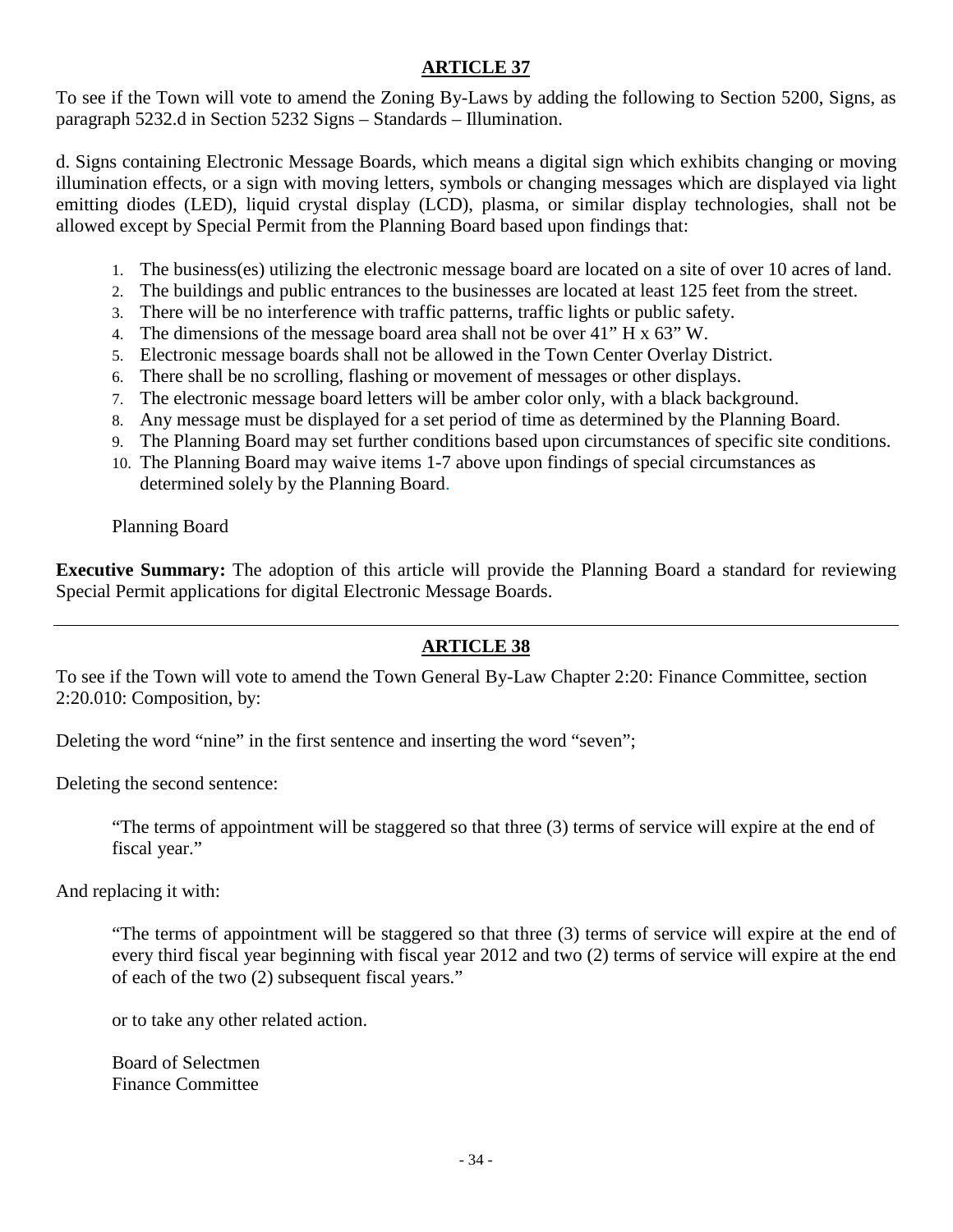**Executive Summary:** This article amends the Town General By-Laws to reduce the number of members on the Finance Committee from nine (9) to seven (7). It also changes the terms of appointment to reflect the new number of members.

# **ARTICLE 39**

To see whether the Town will vote to accept Massachusetts General Laws, Chapter 54 Section 16A, which provides that if the warden, clerk or inspector, or the deputy of any such officer, if any, is not present at the opening of the polls, the city or town clerk may appoint a person to fill such vacancy who shall be an enrolled voter of the same political party as the absent officer, if any competent person enrolled in such party is present and willing to serve, or take any action relative thereto.

### Town Clerk

**Executive Summary:** Massachusetts General Laws, Chapter 54, Section 16A provides for the appointment of an election official by the city or town clerk in the event of an unexpected or sudden absence of an election official at the opening of the polls.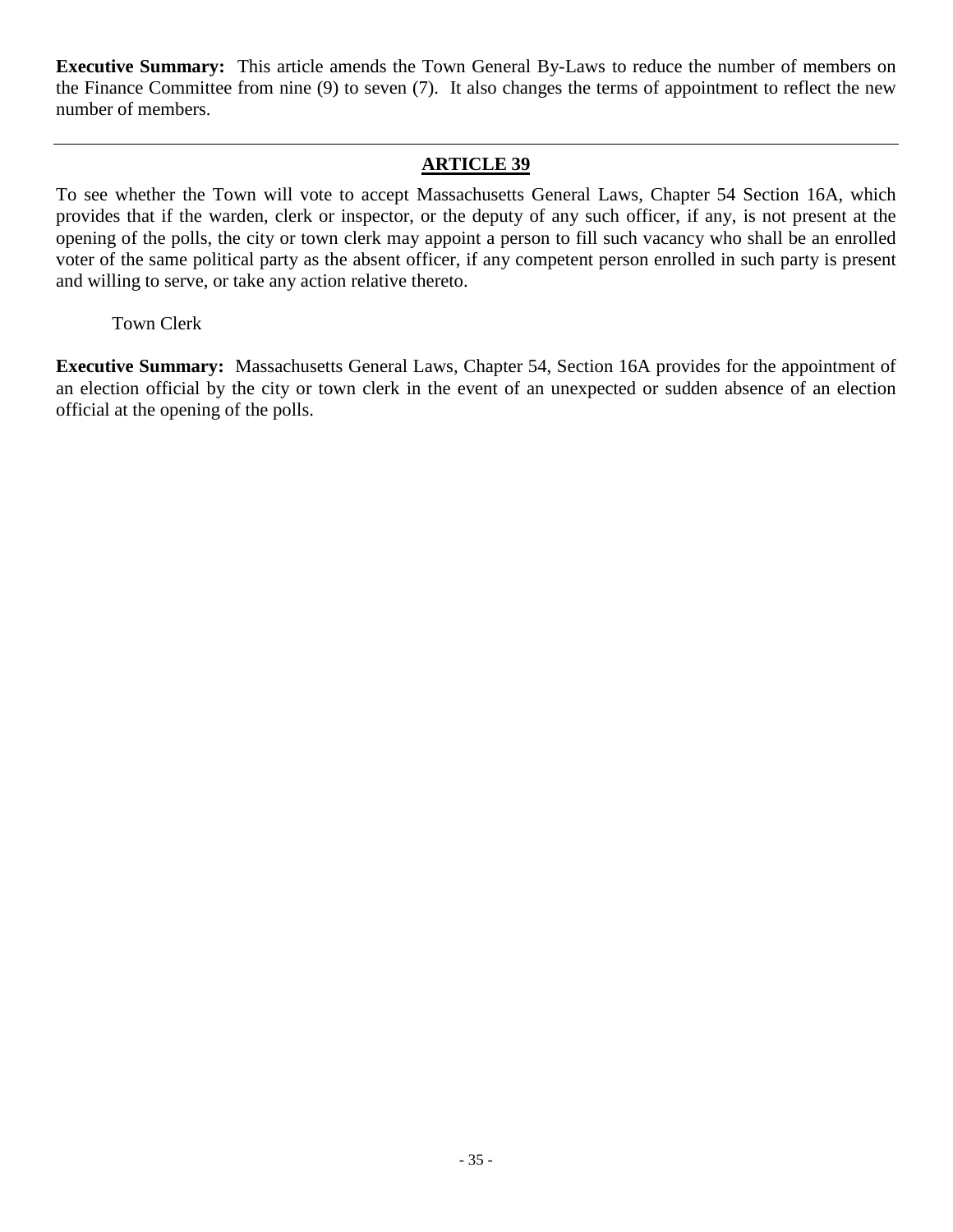And you are directed to serve the within Warrant by posting up true and attested copies hereof upon the Town Hall and in each precinct, fourteen (14) days at least before the time of holding said meeting in said Town of Tewksbury.

HEREOF, FAIL NOT, AND MAKE DUE RETURNS OF THIS WARRANT, with your doings thereon, to the Town Clerk at the time and place of meeting aforesaid.

Given under our hands this twenty-seventh day of March in the year of Our Lord, two thousand and twelve.

## BOARD OF SELECTMEN

Todd R. Johnson, Chairman

David H. Gay, Vice Chairman

Douglas W. Sears, Clerk

Anne Marie Stronach

Scott Wilson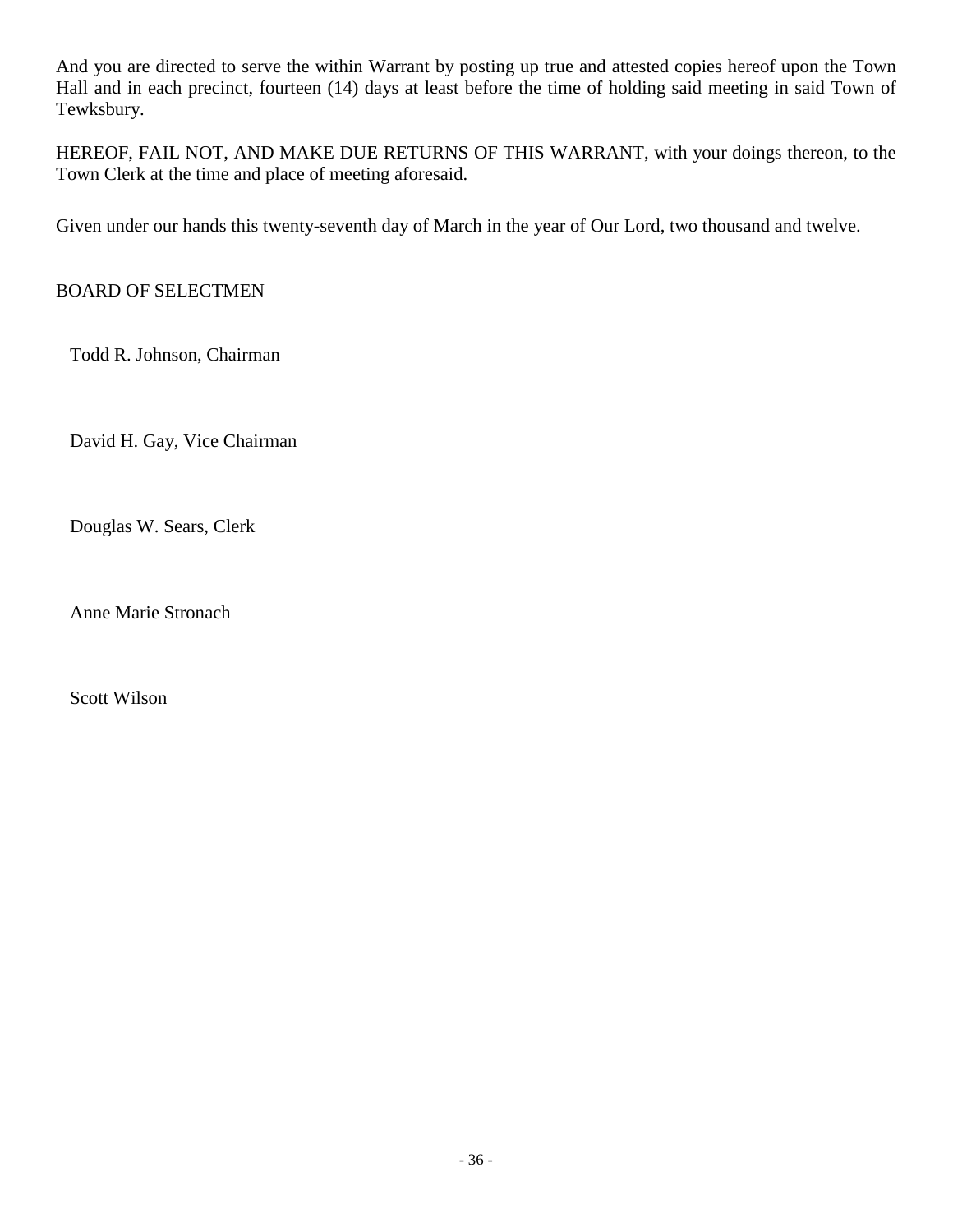#### **Tewksbury "Adopt A Hydrant" Program**

The **Tewksbury Fire Department** has partnered with *Hy-Viz Inc.* to bring fiberglass hydrant markers to the community. These highly reflective hydrant markers will allow hydrants to be visible, day or night, from a great distance. The markers will help locate snow covered hydrants during the winter months and tree and shrub obstructed hydrants during the warmer months. **Hy-Viz** markers have a stainless steel spring and ring mount for years of maintenance free service. We have chosen the "Patriot Banding" design for use in Tewksbury.

Donation Made by: \_\_\_\_\_\_\_\_\_\_\_\_\_\_\_\_\_\_\_\_\_\_\_\_ Date: \_\_\_\_\_\_\_\_\_\_\_ Address: \_\_\_\_\_\_\_\_\_\_\_\_\_\_\_\_\_\_\_\_\_\_\_\_\_\_\_\_\_\_\_\_\_ Phone: \_\_\_\_\_\_\_\_\_\_

\_\_\_\_\_\_\_\_\_\_\_\_\_\_\_\_\_\_\_\_\_\_\_\_\_\_\_\_\_\_\_\_\_\_\_\_\_\_\_\_\_\_\_\_\_\_\_\_\_\_\_\_\_\_

\_\_\_\_\_\_\_\_\_\_\_\_\_\_\_\_\_\_\_\_\_\_\_\_\_\_\_\_\_\_\_\_\_\_\_\_\_\_\_\_\_\_\_\_\_\_\_\_\_\_\_\_\_\_  $\frac{1}{2}$  ,  $\frac{1}{2}$  ,  $\frac{1}{2}$  ,  $\frac{1}{2}$  ,  $\frac{1}{2}$  ,  $\frac{1}{2}$  ,  $\frac{1}{2}$  ,  $\frac{1}{2}$  ,  $\frac{1}{2}$  ,  $\frac{1}{2}$  ,  $\frac{1}{2}$  ,  $\frac{1}{2}$  ,  $\frac{1}{2}$  ,  $\frac{1}{2}$  ,  $\frac{1}{2}$  ,  $\frac{1}{2}$  ,  $\frac{1}{2}$  ,  $\frac{1}{2}$  ,  $\frac{1$ 

Street Address of Hydrant(s) to be adopted:

|  |  |  |  |  |  | (I.e. in front of 123 Main Street) |
|--|--|--|--|--|--|------------------------------------|
|--|--|--|--|--|--|------------------------------------|

Cost of each marker: \$14.99 # of hydrant markers purchased: x \_\_\_\_\_ Total:  $=$ 

Once a group of orders have been placed, the Fire Department will locate the adopted hydrants and place the reflective markers with "Patriot Banding" design. In the event that there are multiple requests for marking the same hydrant, we will place the marker one of the many critical hydrants that we have in town that may be overlooked. We will notify residents or businesses of our placement once the marker is in place.

For additional information visit www.tewksbury.info/fire.

#### *Thank You for your support!*

Tewksbury Fire Department c/o: Adopt a Hydrant Program 21 Town Hall Avenue Tewksbury, MA 01876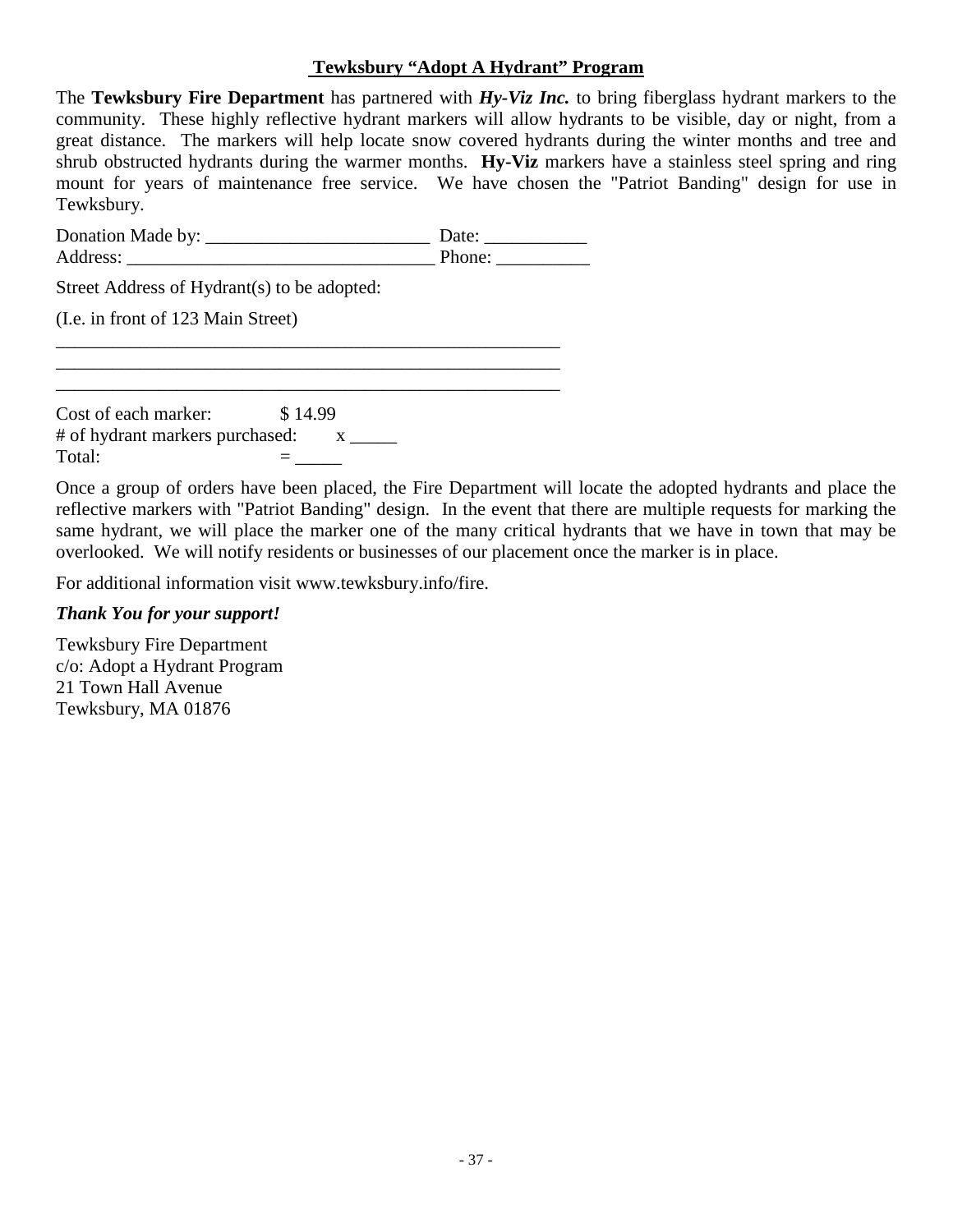## **What is a "File of Life"?**

A "File of Life" is a mini medical history posted on the outside of ones refrigerator, or personally carries in a person's wallet. The "File of Life" card enables EMT's to obtain a quick medical history when the patient, who, in a frightened state, may forget to mention something important.

The card which is kept in a red plastic pocket labeled "File of Life", lists the patients name, emergency medical contacts, insurance policy and social security number, health problems, medications, dosages, allergies, recent surgeries, doctors name and a health care proxy. The entire pocket is held with a magnet to the outside of the refrigerator. Details will be provided at the fire stations or call 978-640-4410.

#### **Who should have one?**

**-**Anyone who has many or complicated medical problems and or takes many medications.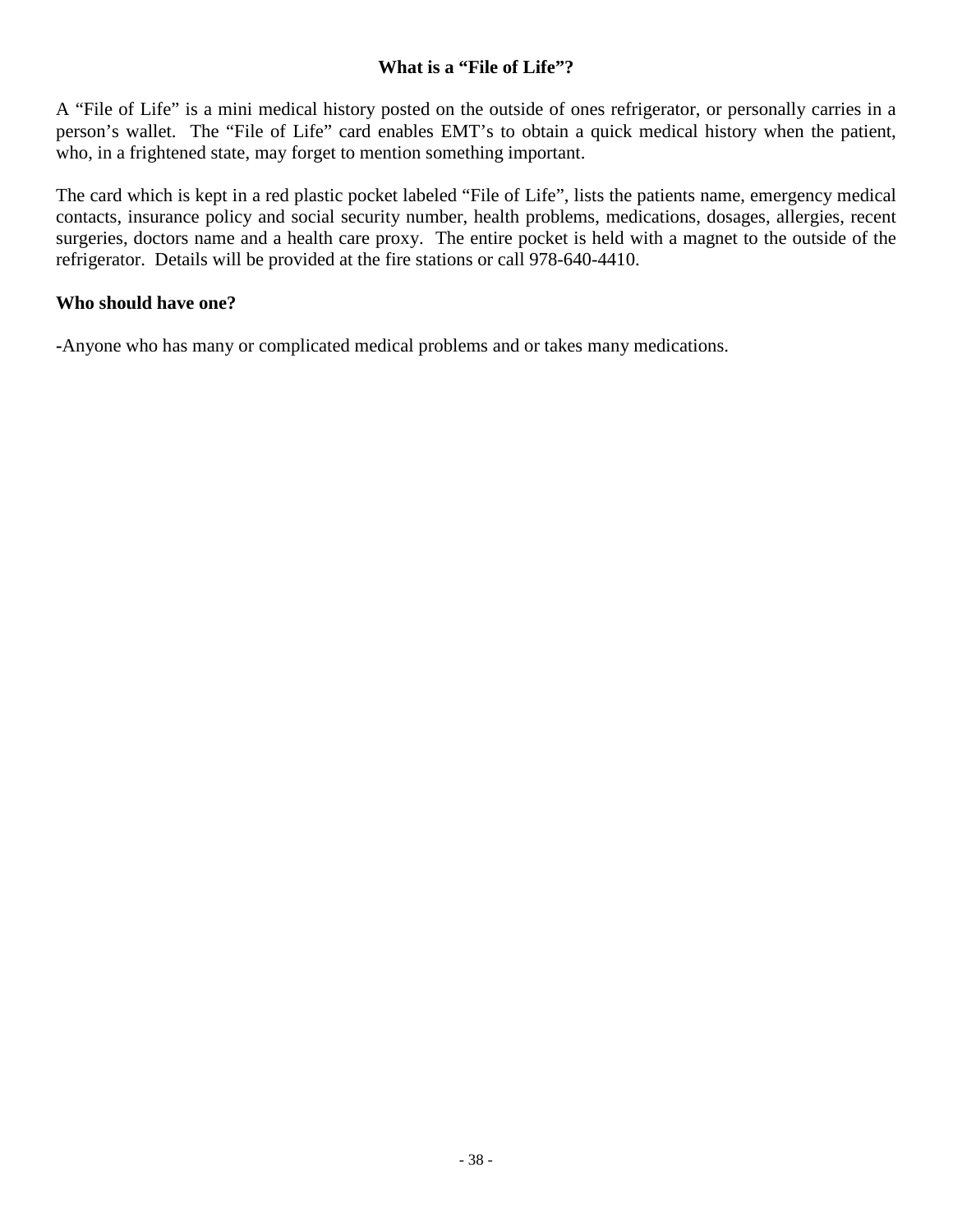### **GLOSSARY OF TERMS**

#### **Town Meeting**:

A duly called meeting in which all Town of Tewksbury registered voters are eligible to participate to act upon fiscal issues, zoning changes, by-law amendments, and other matters affecting the Town. Each voter has one vote in the decision making process.

The Annual Town Meeting is held each May to decide issues for the fiscal year starting July first. Special Town Meeting(s) may be called at other times, to address issues that cannot wait for the next Annual Town Meeting, a Special Town Meeting is called by the Board of Selectmen; or by a petition of 200 registered voters.

#### **Warrant**:

Public notice of business to be considered at the Town Meeting. It is publicly posted in each Precinct throughout the Town. The Warrant is mailed to each dwelling in the Town in which a registered voter resides and describes all of the Articles which will be acted upon at the Town Meeting.

### **Article(s):**

Individual subjects are described in the articles so that all voters are warned of potential action to be taken. The scope of each article sets the bounds of action that may be taken. Articles are submitted by the Town Departments or by voter petitions. Articles submitted by voter petitions require ten (10) or more registered voters signatures for insertion in the Annual Town Meeting Warrant, and one hundred (100) or more registered voters signatures for insertion in a Special Town Meeting Warrant.

#### **General Information:**

The Moderator presides at the Town Meeting and is responsible for the ruling on procedural matters, overseeing an orderly debate, announcing the result of all votes and preserving decorum.

The proceedings are governed by Town Meeting Time, a handbook of parliamentary law prepared under the auspices of the Massachusetts Moderators Association. This guide may be simpler and easier to understand than the more widely known and consulted Robert's Rules of Order. Copies are available for reference at the Town Clerk's Office, Board of Selectmen's Office and the Tewksbury Public Library.

Registered voters are entitled to attend, address and vote at the Meeting. Visitors may attend the meeting and shall sit in the "reserved for visitors" section.

A voter desiring to speak should approach the microphone, await recognition by the Moderator, and identify him or herself when recognized by name and address.